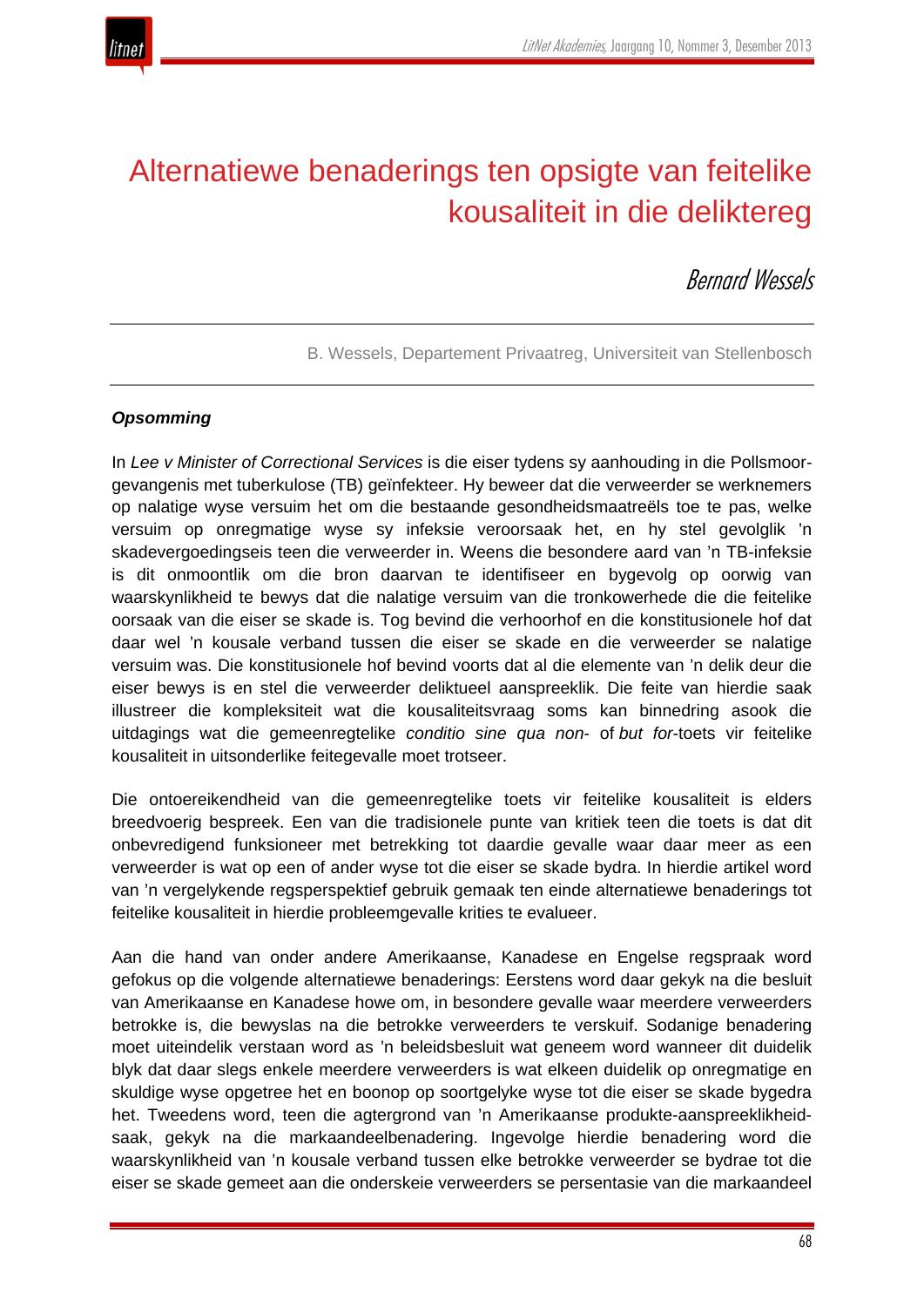ten opsigte van die gewraakte produk. Hierdie benadering word nie deur alle Amerikaanse howe aanvaar nie en dit word veral gekritiseer as sou dit die feitelikekousaliteitsvereiste vir deliktuele aanspreeklikheid uitskakel. In derde instansie word die onlangse en veelbesproke *NESS*-toets vir feitelike kousaliteit kortliks bespreek. Terwyl hierdie alternatiewe benaderings tot feitelike kousaliteit moontlik aangewend sou kon word in meerdere-verweerders-probleemgevalle, word aan die hand gedoen dat dit nie die feitelikekousaliteitsprobleem in die *Lee*-saak sou kon oplos nie. Die kernprobleem in *Lee* was nie dat meerdere verweerders op een of ander manier die eiser se skade veroorsaak het nie, maar eerder dat die bron van die eiser se skade geensins identifiseerbaar was nie.

In die voorfinale onderafdeling word die konstitusionele hof se hantering van die feitelike kousaliteitsvereiste in *Lee* breedvoerig bespreek. Daar word onder andere aangevoer dat die meerderheiduitspraak uiteindelik die vereiste van feitelike kousaliteit uitskakel en gebruik maak van die verhoging-van-risiko-benadering ten einde tot 'n billike en regverdige beslissing te kom. Om die wenslikheid van sodanige benadering te evalueer, word die wesenlike-bydrae-toets, asook die omstrede wesenlike-verhoging-in-risiko-benadering, soos ontwikkel in *McGhee v National Coal Board* en *Fairchild v Glenhaven Funeral Services*, aan 'n kritiese evaluering onderwerp. In die laaste onderafdeling van die artikel word daar tot die gevolgtrekking gekom dat dit in besondere omstandighede wenslik sou wees om op grond van beleidsoorwegings af te wyk van die gemeenregtelike toets vir feitelike kousaliteit, maar dat sodanige ontwikkeling vergesel moet word van 'n uiteensetting van duidelike kriteria vir die toepassing daarvan ten einde regsekerheid te verseker. Of anders, indien die howe nie die gemenereg ontwikkel nie, behoort die wetgewer die situasie aan te spreek.

**Trefwoorde:** alternatiewe benaderings; bewyslas; *but for*-toets; *conditio sine qua non*-toets; delik; feitelike kousaliteit; gesonde verstand en algemene menslike ervaring; markaandeelbenadering; *NESS*-toets; tweeledige benadering; wesenlike bydrae; wesenlike-verhogingvan-risiko-benadering

# *Abstract*

#### **Alternative approaches to factual causation in the law of delict**

In *Lee v Minister of Correctional Services* the plaintiff contracted tuberculosis (TB) during his incarceration in the Pollsmoor prison. He alleged that the defendant's employees negligently failed to implement the existing preventative and precautionary measures, which failure was not only negligent and wrongful, but also caused his TB infection. Accordingly, he instituted a delictual claim for damages against the defendant. The high court upheld his claim, but the supreme court of appeal dismissed it on the basis that it could not be proved, on a balance of probabilities, that the prison authorities' failure to implement such measures, albeit negligent, was the factual cause of the plaintiff's infection. The supreme court of appeal, like the minority of the constitutional court, took sufficient notice of the peculiar nature of a TB infection: transmission can occur by breathing in just one airborne TB mycobacterium, and a human being may at any time be carrying any number of bacterial cells, from any possible number of sources. In some cases TB will take hold but remain dormant, while in others it will multiply and manifest in active disease. Furthermore, a person in whom TB has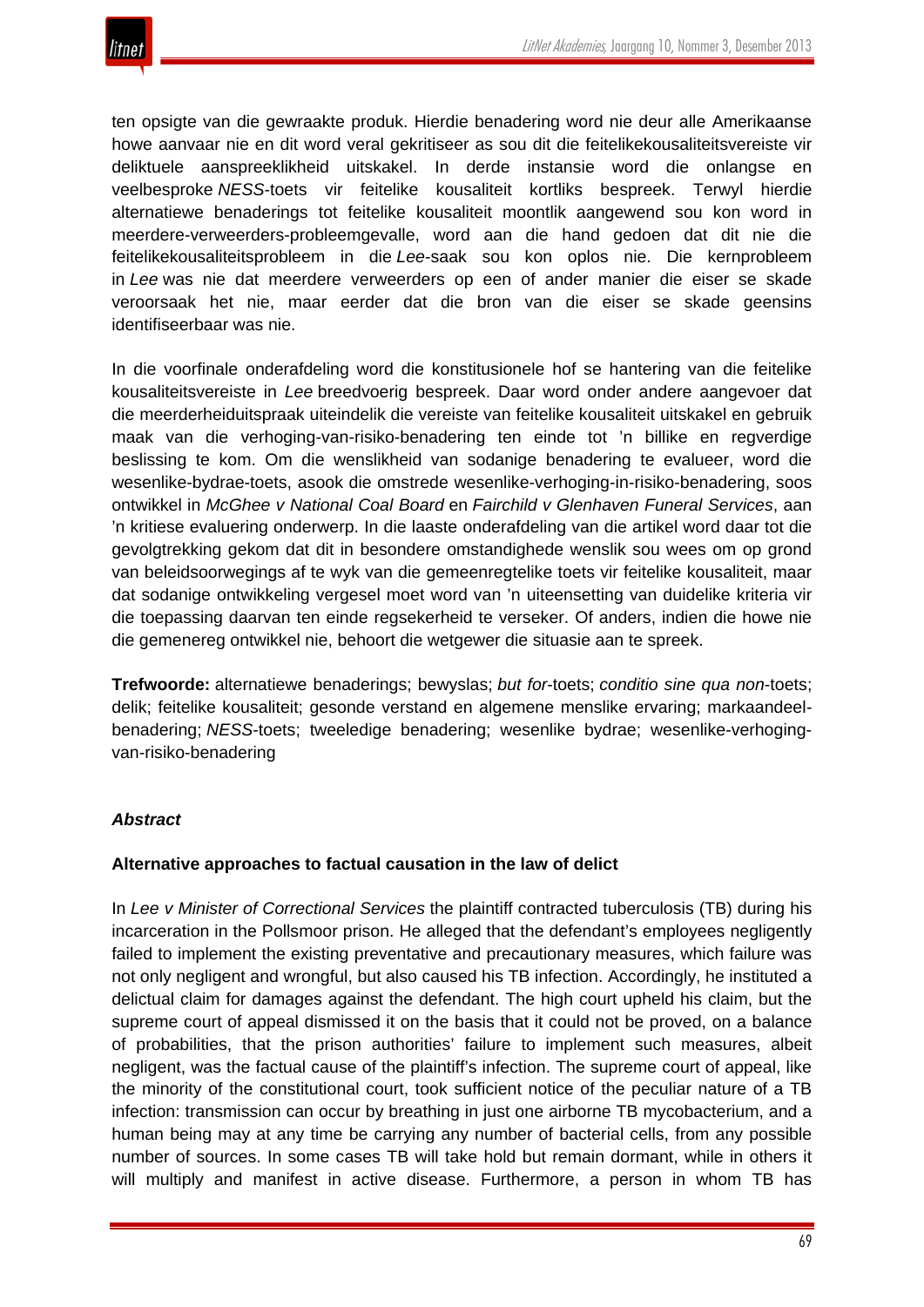

progressed from "dormant" to "active" will not always immediately show symptoms – it may manifest only as the disease progresses. To add to the complexity, it is possible to be tested for TB but be screened as negative, even though the bacterium is, in fact, present. It follows from the above that identifying the presence of the bacterium, and indeed the number of cells carried by the host, is extremely difficult. Therefore, although it is possible to determine what agent causes TB, science cannot identify which one of innumerable exposures was the probable source of infection in this case. Accordingly, even if the plaintiff was able to show what steps the prison authorities should reasonably have taken, the nature of the disease meant that he would always be at risk of contagion from undiagnosed fellow prisoners, whatever prison management did. Since reasonable measures could not eliminate this risk, and since the plaintiff could not pinpoint who had infected him, it was just as likely as not that he had been infected by a prisoner whom the prison authorities could not reasonably have known might pass the disease on to him. According to the supreme court of appeal it was, therefore, not possible to find that a negligent omission by the prison authorities probably caused his infection.

In a further appeal to the constitutional court, the majority of this court held that the supreme court of appeal, in applying the common law *but for* test in respect of factual causation, had applied a rigid and deductive logic. The majority of the constitutional court criticised this approach of the supreme court of appeal and held that, on a balance of probabilities, a factual connection between the plaintiff's harm and the defendant's conduct could be proven when implementing a flexible test in respect of factual causation. Such a flexible approach emphasises that the application of the *but for* test is not based on mathematics, pure science or philosophy, but is a matter of common sense, based on the practical way in which the ordinary person's mind works against the background of everyday-life experiences. Notwithstanding the result that the application of the flexible approach would render on the particular facts, the majority of the constitutional court went further and demonstrated that the orthodox *but for* test could yield the same result. This conclusion was reached in the following way: if reasonable conduct on the part of the prison authorities was postulated, as is required in the application of the orthodox *but for* test, the general risk of a TB infection would decrease and, on the basis of inference, this also meant that the risk of a TB infection in respect of a specific detainee would similarly decrease. The majority therefore held that in the circumstances it would be sufficient to satisfy probable factual causation where the evidence establishes that the plaintiff found himself in the kind of situation where the risk of contagion would have been reduced by the proper implementation of preventative measures.

This reasoning is similar to the approach adopted by English courts in recent cases, in accordance with which plaintiffs were regarded as having satisfied the factual causation requirement by merely proving that the defendant's conduct had (materially) increased the risk of the plaintiffs' harm. It is submitted that, in respect of the unique facts of the case, neither the implementation of the flexible approach nor the (material) increase of risk harm approach can sustain the conclusion reached by the majority of the constitutional court.

The facts of this case provide a striking illustration of the complexity which, at times, surrounds the element of factual causation as well as the challenges which confront the application of the common law *but for* test in exceptional cases.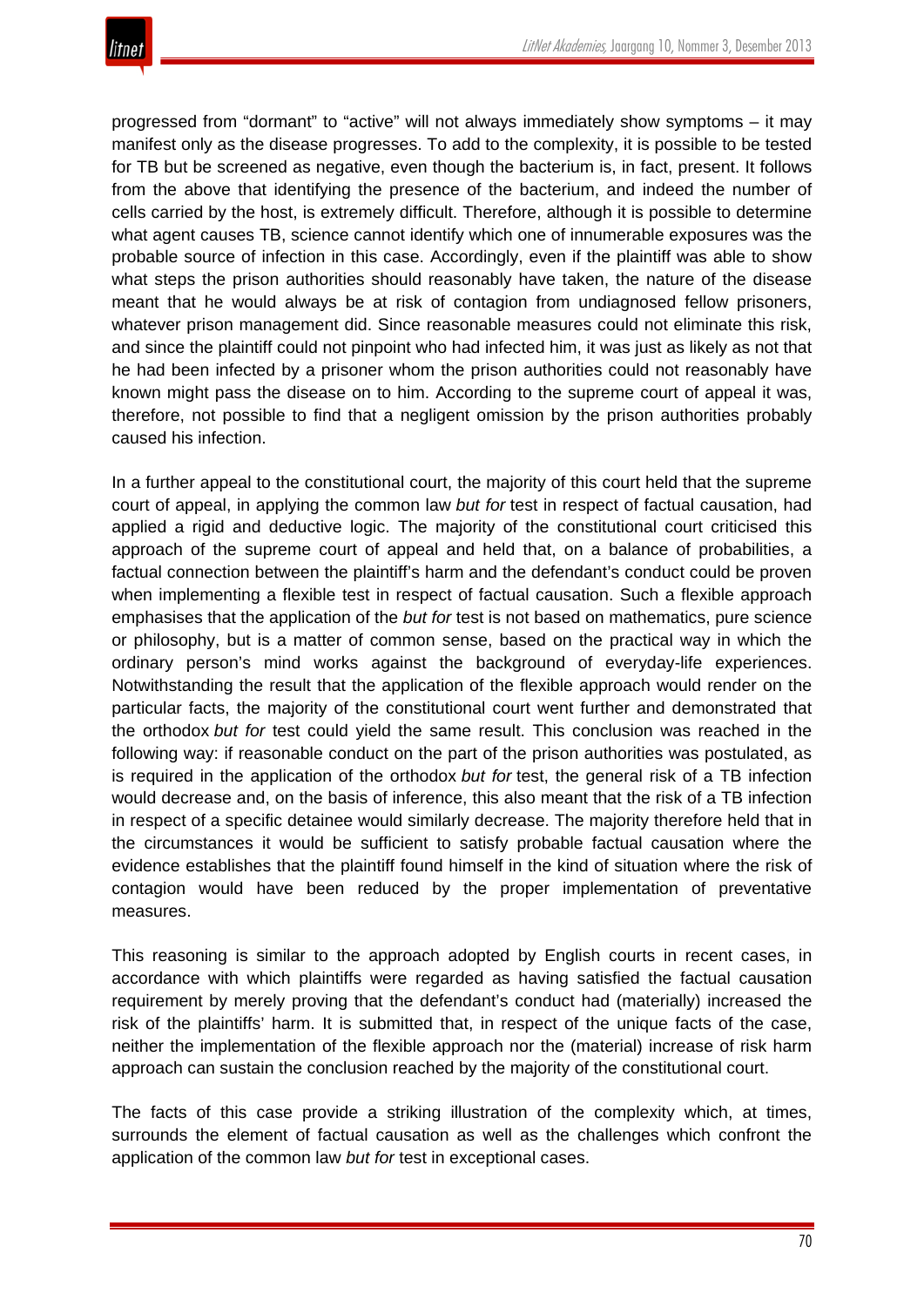This article first focuses on the inadequacy of the common law *but for* test. One such inadequacy which is often emphasised is that, when confronted with multiple, sufficient causes, the *but for* test breaks down and is unable to provide satisfactory results. By adopting a comparative perspective, alternative approaches to factual causation in these problematical cases is then discussed and subjected to critical evaluation. Each alternative is also applied in respect of the facts in the *Lee* case in order to determine whether the application thereof could have provided a fair, just and legally sound conclusion.

American and Canadian courts have suggested that, in the light of the unsatisfactory results yielded by the *but for* test in the case of multiple defendants, the defendants rather than the plaintiff should have the burden of proof in showing that they were not the factual cause of the plaintiff's harm. The decision to discard the orthodox *but for* approach is a normativebased one: it seems fairer that the burden of identification be borne by the wrongdoers rather than the victim when it is their multiplicity alone which seemingly precludes the latter from identifying the responsible culprit. In a product liability context, where it was known that a specific product had caused the plaintiff's harm but it was impossible to determine which of the potential 300 manufacturers had produced the specific product used by the plaintiff, American courts developed the so-called market share approach. Essentially, courts have argued that, for policy-based reasons, the issue of causation should be approached from a different perspective in these instances: each defendant manufacturer will be held liable for the proportion of the market it holds unless it can demonstrate that it could not have manufactured the specific product which caused the plaintiff's injuries.

Certain South African commentators have proposed that, confronted with multiple causation, the issue must be approached globally rather than focusing on a specific plaintiff. French courts have applied such an approach, holding that, since the entire group created a risk through their negligent conduct, and the injury to the plaintiff constituted a realisation of such risk, all of the defendants must be held liable jointly and severally. The recently formulated *NESS* test has been formulated in order to soften the harsh effect of the *but for* test in respect of multiple causation cases. In accordance with this test a particular condition is a cause of (or contributed to) a specific result if it was a necessary element of a set of antecedent actual conditions that was sufficient for the occurrence of the result. These alternative approaches are critically discussed and the conclusion is reached that, since the *Lee* case does not deal with multiple wrongdoers or product liability, the alternative approaches which have been developed and applied in the above jurisdictions would not provide an answer to the peculiar problem in the *Lee* case.

In the final section of the article the decision of the majority of the constitutional court is critically discussed by comparing it with the recent development adopted by English courts in recent cases. In these cases the House of Lords na has held that, where science cannot determine the source of a plaintiff's harm (as is the case in *Lee*), it is sufficient to satisfy the factual causation requirement if the plaintiff proves that the defendant's conduct (materially) increased the risk of the plaintiff's harm. Although such an approach has been praised as being transparent, it has also suffered severe criticism. Most notably, commentators have emphasised that the creation of a risk cannot be equated to the factual causation of harm and to argue otherwise amounts to a fiction. Secondly, the approach has detrimental consequences for the apportionment of damages. It potentially means that a single defendant may be held liable for the entire loss of the plaintiff even though it cannot be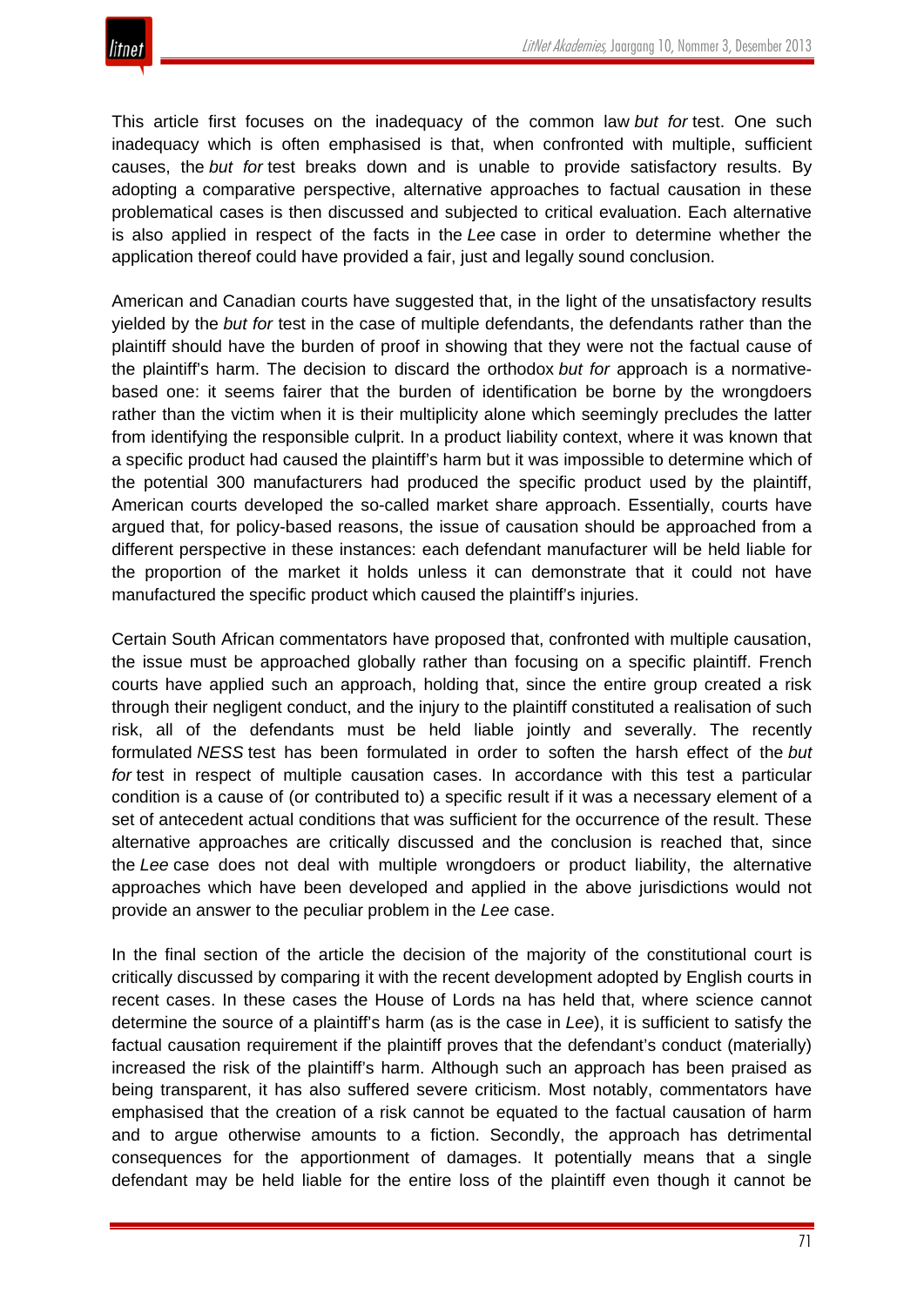

proven that such defendant factually caused the plaintiff's harm but merely increased the risk of the plaintiff's harm. It is submitted that these considerations were not properly taken into account by the majority of the constitutional court when it held that an increase in the risk of harm would be sufficient to prove a factual connection between the plaintiff's harm and the defendant's conduct.

In English law the (material) increase in the risk of harm approach has been formulated as an exceptional legal rule applicable only in exceptional situations. Determining such criteria is important because the unrestricted application thereof may lead to a flood of litigation, especially in the field of medical negligence. The decision of the majority of the constitutional court provides no such guidelines or criteria and, accordingly, uncertainty prevails as to whether a plaintiff in a similar case (that is, where the source of the plaintiff's harm is unidentifiable) will be able to succeed with his delictual claim if he merely proves that the defendant's conduct increased the risk of his harm. It is suggested that the constitutional court should address this issue, or, alternatively, that the legislature intervene to regulate the potential liability of defendants in similar situations.

**Keywords:** alternative approaches; burden of proof; *but for* test; common sense and human experience in general; *conditio sine qua non* test; delict; dual approach; factual causation; market share approach; material contribution; material increase of the risk approach; *NESS* test

### **1. Inleiding**

Alhoewel daar in die onlangse verlede heelwat geskryf en gedebatteer is oor ander vereistes vir deliktuele aanspreeklikheid,<sup>1</sup> hou kousaliteit Suid-Afrikaanse juriste reeds vir 'n geruime tyd besig met ingewikkelde en tergende kwessies.<sup>2</sup> Hierdie element van deliktuele aanspreeklikheid is reeds beskryf as synde omring deur 'n "morass of controversy".<sup>3</sup> Van der Merwe en Olivier omskryf *kousaliteit* as "'n [a]angeleentheid wat, op die keper beskou, nie veel moeilikheid vir die juris behoort op te lewer nie, [...] aldus in 'n tergende raaiselagtigheid omtower [is]", en verwys na dié vereiste as 'n "juridiese Frankenstein".<sup>4</sup> Ook Suid-Afrikaanse howe het die probleem vantevore reeds geïdentifiseer: "Causality often raises difficult legal questions which cannot always be answered by strict adherence to logic."<sup>5</sup> Dié "tergende raaiselagtigheid" is ook nie beperk tot die Suid-Afrikaanse regstelsel nie, en elders word daar met groot ywer en reëlmaat oor dié onderwerp geskryf in 'n poging om van die verwarrende aspekte van hierdie vereiste aan die kaak te stel.<sup>6</sup>

In die onlangse saak *Lee v Minister of Correctional Services*<sup>7</sup> is die eiser, wat vir byna vyf jaar lank 'n Pollsmoor-gevangene was, geïnfekteer met tuberkulose (TB) tydens sy gevangeskap. Die eiser beweer dat die verweerder se werknemers op nalatige wyse versuim het om die bestaande gesondheidsmaatreëls toe te pas, welke versuim op onregmatige wyse die TB-infeksie veroorsaak het en stel gevolglik 'n skadevergoedingseis teen die verweerder in. Weens die besondere aard van 'n TB-infeksie is dit onmoontlik om die bron daarvan te identifiseer. Desnieteenstaande het die verhoorhof en uiteindelik die konstitusionele hof beslis dat 'n feitelike kousale verband wel tussen die eiser se gelede skade en die verweerder se nalatige versuim getrek kan word.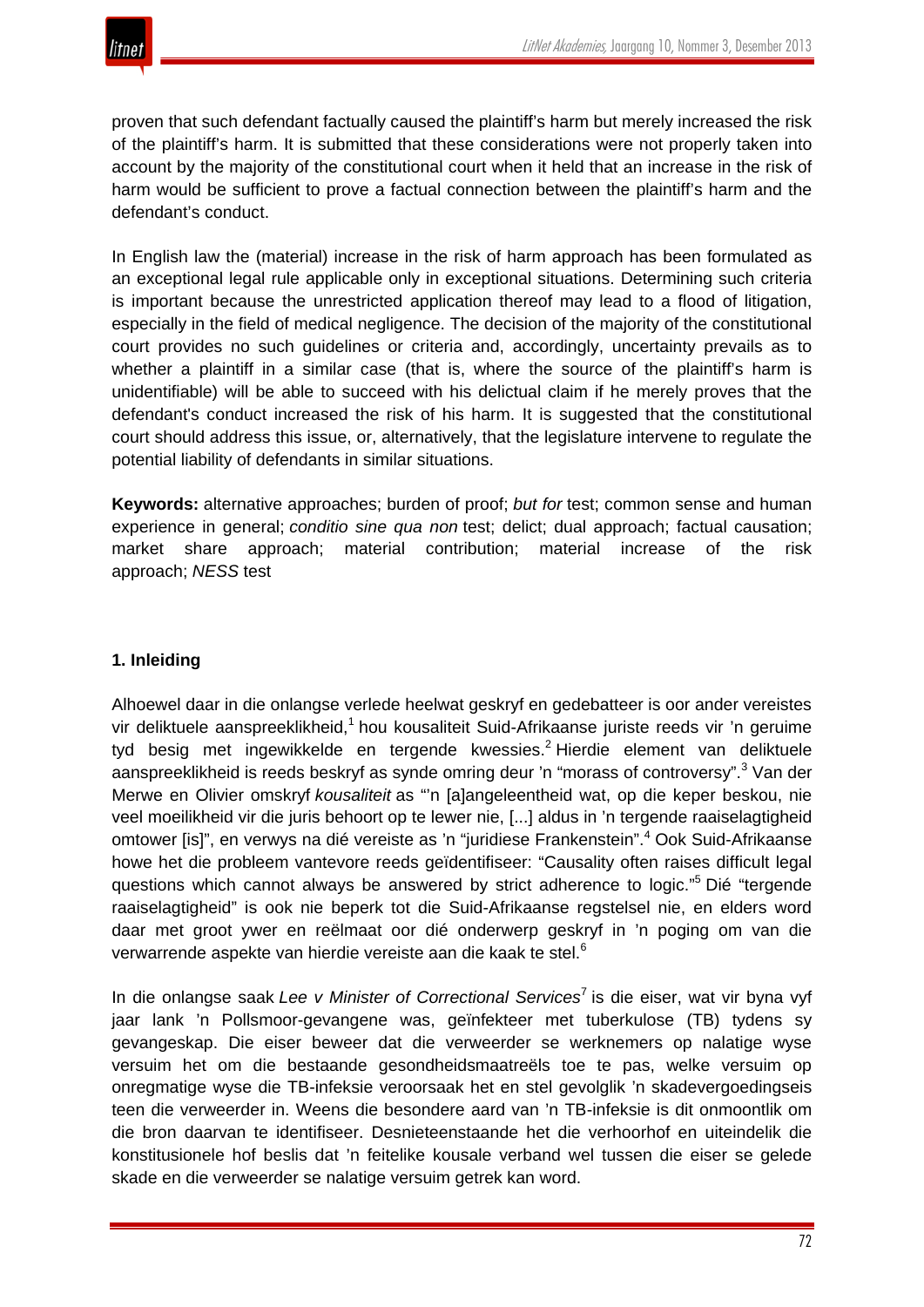

Die feite van hierdie saak illustreer op treffende wyse die kompleksiteit wat die kousaliteitsvraag soms kan binnedring, asook die uitdagings wat die gemeenregtelike *conditio sine qua non*- of *but for*-toets vir feitelike kousaliteit in uitsonderlike feitegevalle moet trotseer. In hierdie artikel word eerstens gefokus op die ontoereikendheid van die gemeenregtelike *but for*-toets vir feitelike kousaliteit – in sekere probleemgevalle lewer dié toets eenvoudig geen werkbare of bevredigende resultate nie. Deur van 'n regsvergelykende perspektief gebruik te maak, word alternatiewe benaderings ten opsigte van die feitelikekousaliteitsvereiste daarna aan kritiese bespreking onderwerp. In die laaste afdeling van die artikel word die hantering van feitelike kousaliteit deur die konstitusionele hof in die *Lee-*saak bespreek.

#### **2. Feitelike kousaliteit in die Suid-Afrikaanse deliktereg**

#### *2.1 Kousaliteit: 'n tweeledige benadering*

Kousaliteit is 'n vereiste vir deliktuele aanspreeklikheid en die eiser moet op 'n oorwig van waarskynlikheid bewys dat daar 'n feitelike verband getrek kan word tussen sy gelede skade en die verweerder se optrede.<sup>8</sup> Die Suid-Afrikaanse deliktereg, soos die meeste ander regstelsels,<sup>9</sup> volg 'n tweeledige benadering ten opsigte van kousaliteit:<sup>10</sup> eerstens moet 'n feitelike kousale verband tussen die eiser se skade en die verweerder se optrede vasgelê word; en tweedens, aangesien die feitelike gevolge van 'n verweerder se optrede ad infinitum kan strek en daar 'n onbeperkte aantal feitelike oorsake bestaan wat op 'n eiser se skade kan inwerk, moet die potensiële probleem van grenslose aanspreeklikheid aangespreek word.<sup>11</sup> Howe moet verseker dat die eiser se skade nie "te ver verwyderd"<sup>12</sup> van die verweerder se optrede was nie. Daarom word verder gevra of daar 'n genoegsaam noue verband tussen die gelede skade en die optrede is dat die skade die verweerder toegereken kan word.<sup>13</sup> Daar word soms na hierdie tweede deel van die kousaliteitsondersoek verwys as "juridiese kousaliteit"14 of "remoteness of damage".<sup>15</sup> Beleidsoorwegings word in hierdie verband aangewend om billike, regverdige en redelike grense vir aanspreeklikheidsoplegging vas te stel.<sup>16</sup>

Ten spyte van die aanhang wat die tweeledige benadering tot kousaliteit in die algemeen in Suid-Afrikaanse howe en onder akademici geniet, bestaan daar ondersteuning vir die argument dat die ondersoek na 'n sogenaamde juridiese kousale verband oorbodig is, omdat die oplegging van deliktuele aanspreeklikheid beperk kan word deur die elemente van onregmatigheid en skuld.<sup>17</sup> Die debat rakende die bestaansreg van juridiese kousaliteit in die Suid-Afrikaanse deliktereg het onder andere te make met die verskillende wyses waarop daar nagedink word oor onregmatigheid en skuld, en 'n gedetailleerde bespreking van dié kwessie val buite die raamwerk van hierdie artikel.<sup>18</sup> Dit is voldoende om daarop te wys dat juridiese kousaliteit as 'n vereiste van deliktuele aanspreeklikheid gereken word en dat beleidsoorwegings hier, soos by die onregmatigheidsondersoek, 'n besondere rol in die begrensing van aanspreeklikheid speel.<sup>19</sup> Dit beteken nie dat dieselfde beleidsoorwegings onnodig herhaal moet word tydens die onregmatigheid- en kousaliteitsondersoeke nie. Inteendeel, daar is 'n verskil in die klem en fokus tussen dié ondersoeke. Selfs al word die teweegbring van skade op grond van beleidsoorwegings as onregmatig beskou, kan dit wees dat daardie skade weens ander beleidsoorwegings te ver verwyderd van die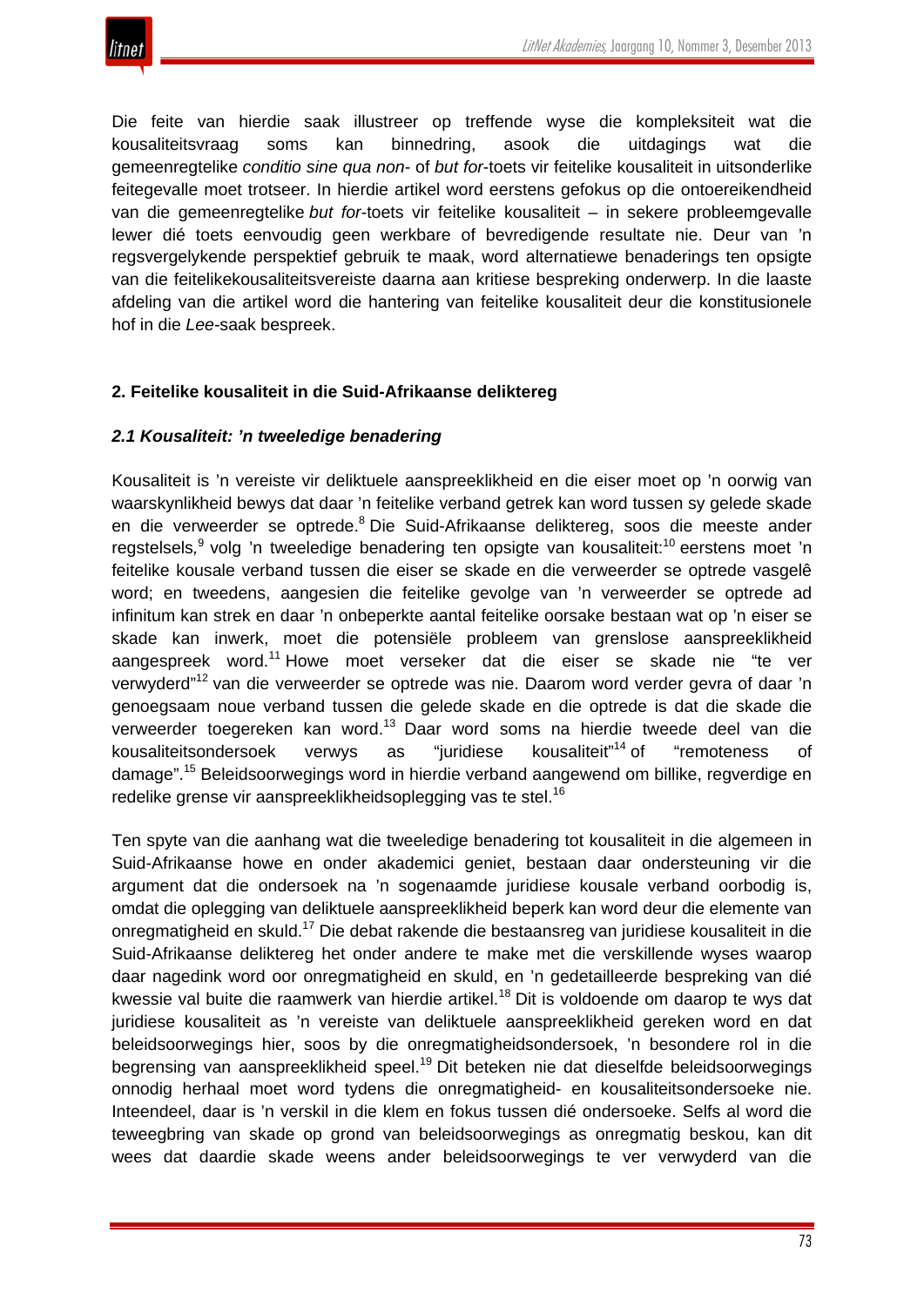skadestigtende gebeurtenis geag word om 'n juridiese kousale verband daar te stel. Dit is ook presies wat die appèlhof in *International Shipping Co (Pty) Ltd v Bentley*<sup>20</sup> bevind het.<sup>21</sup>

# *2.2 Enkele opmerkings oor die werking van die* **but for***-toets*

Ons howe aanvaar dat daar met behulp van die sogenaamde *conditio sine qua non*-toets, oftewel die *but for*-toets, bepaal kan word of die eiser se optrede die feitelike oorsaak van die verweerder se skade was.<sup>22</sup> Dit is 'n "toets" wat fokus op noodsaaklike voorwaardes of oorsake:<sup>23</sup> die verweerder se handeling kon die skadelike gevolg veroorsaak het slegs indien dit 'n noodsaaklike voorwaarde vir die intree van daardie gevolg was.<sup>24</sup> In die geval van positiewe optrede deur die verweerder vereis die "toets" die verstandelike eliminering van die optrede en die beantwoording van die vraag of die eiser se skade teen die hipotetiese agtergrond van sodanige eliminering steeds sou intree.<sup>25</sup> Daarteenoor vereis die "toets" met betrekking tot lates die postulering van positiewe optrede in die plek van die versuim en die beantwoording van die vraag of die eiser se skade teen die hipotetiese agtergrond van sodanige byvoeging steeds sou intree.<sup>26</sup>

Howe en akademici is egter nie eensgesind oor die presiese aard van die optrede wat by 'n late gepostuleer behoort te word nie. Sommige kommentators is van mening dat hipotetiese regmatige optrede gepostuleer moet word.<sup>27</sup> Dit behels dat die ondersoeker moet vasstel wat die verloop van sake sou wees indien die verweerder ooreenkomstig 'n bepaalde regsplig sou optree.<sup>28</sup> As sodanige hipotetiese handeling in ooreenstemming met 'n vasgestelde regsplig waarskynlik sou verhoed het dat die skade intree, was die verweerder se versuim 'n noodsaaklike voorwaarde vir die betrokke skade.<sup>29</sup> Hierdie benadering word aan kritiek onderwerp op grond daarvan dat dit feitelike kousaliteit en onregmatigheid met mekaar verwar.<sup>30</sup> Die korrekte vraag is volgens Neethling en Potgieter<sup>31</sup> of die verweerder enigiets kon doen om die bepaalde gevolg te verhoed en nie of regmatige optrede die intrede van die gevolg sou verhoed nie.<sup>32</sup> Hierteenoor is daar 'n argument wat lui dat hipotetiese redelike optrede gepostuleer behoort te word, met ander woorde, optrede wat nie nalatig was nie, oftewel optrede wat strook met die standaard van die sogenaamde redelike persoon.<sup>33</sup> Indien die "ingedinkte" nienalatige optrede waarskynlik die skade sou verhoed het, word die betrokke late dan beskou as die feitelike oorsaak van die betrokke skade. Dié sienswyse word egter ook gekritiseer as sou dit feitelike kousaliteit met nalatigheid verwar.<sup>34</sup>

Dit is jammer dat die meerderheiduitspraak van die konstitusionele hof in die *Lee-*saak dié kwessie verder verwar deur bogenoemde benaderings op verskeie plekke te kombineer, sodat dit blyk dat regmatige, nienalatige optrede gepostuleer moet word ten einde te "toets" vir 'n feitelike kousaliteit met behulp van die *but for*-toets:<sup>35</sup> "[O]ur law does not require evidentiary proof of the alternative, but merely substitution of a notional and hypothetical *lawful, non-negligent* alternative."<sup>36</sup>

# *2.3 'n Wesenlike bydrae as bewys van 'n feitelike kousale verband*

Die ondersoek na 'n feitelike kousale verband tussen skade en handeling word in die toonaangewende delikteregsaak oor feitelike kousaliteit, *Minister of Police v Skosana,*<sup>37</sup> soos volg verwoord: "The [...] question [is] whether the negligent act or omission in question caused *or materially contributed* to the harm giving rise to the claim."<sup>38</sup> Midgley voer aan dat 'n streng interpretasie van dié stelling op twee moontlikhede dui: een waarin feitelike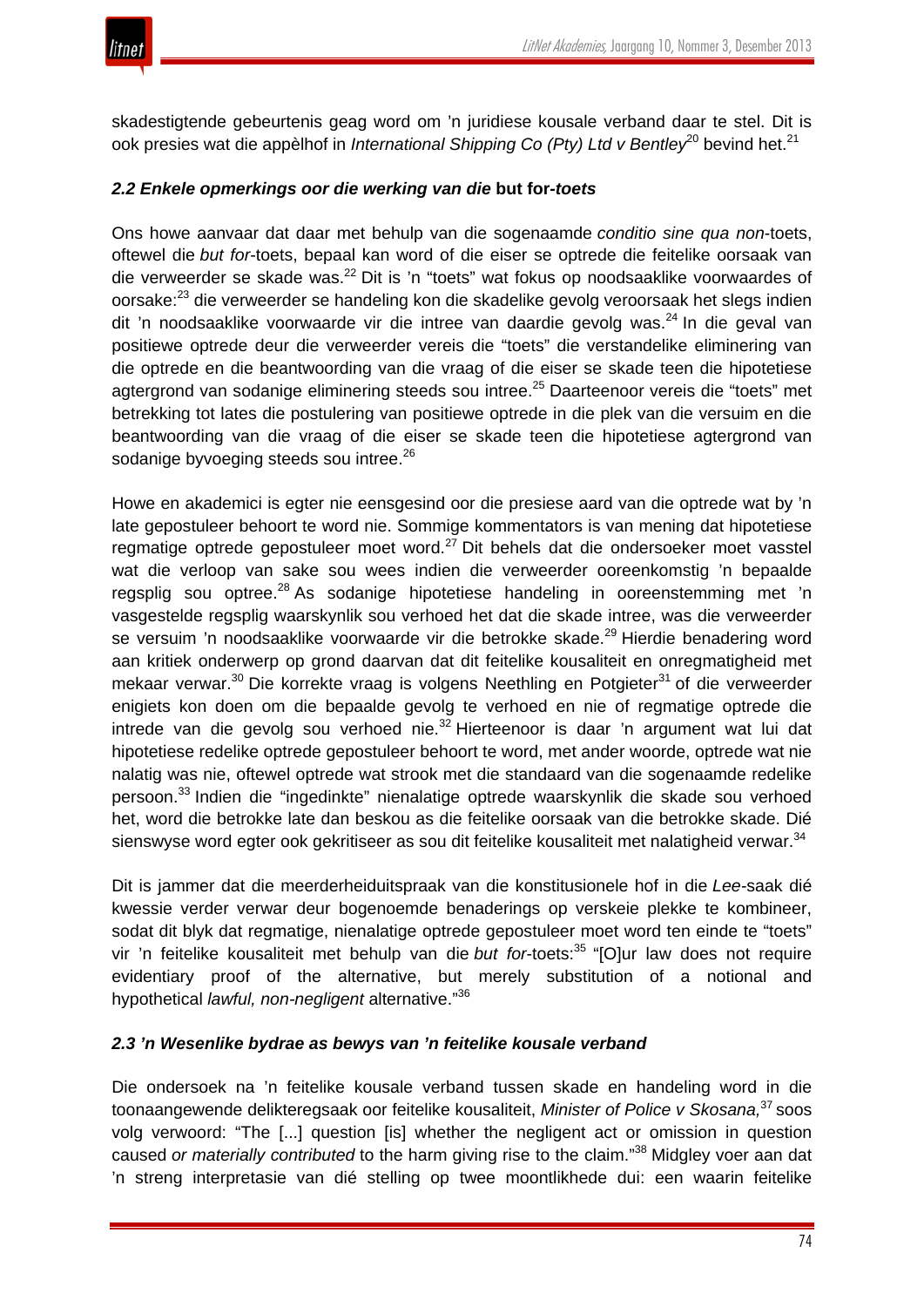

kousaliteit aanwesig is ("caused") en een waarin dit nie bestaan nie, maar daar wel sprake is van 'n verswakte verband ("materially contributed").<sup>39</sup> Alvorens die toepassing van hierdie wesenlike-bydrae-toets onder die loep geneem word, moet bepaal word wat onder "wesenlike bydrae" verstaan kan word. In *Kakamas Bestuursraad v Louw*, <sup>40</sup> waarin daar na die Engelse saak *Bonnington Castings v Wardlaw*<sup>41</sup> verwys word, verduidelik appèlregter Schreiner: 42

What is a material contribution must be a question of degree. A contribution which comes within the exception *de minimis non curat lex* is not material, but I think that any contribution which does not fall within that exception must be material. I do not see how there can be something too large to come within the *de minimi*s principle but yet too small to be material.

Ten spyte van die omskrywing en toepassing van die wesenlike-bydrae-toets in die *Kakamas-*saak en die verwysing daarna in *Skosana*, blyk dit uit 'n ontleding van ons regspraak dat 'n afsonderlike wesenlike-bydrae-toets vir feitelike kousaliteit nie deur ons howe ontwikkel is nie.<sup>43</sup> In die oorgrote meerderheid van sake waarin daar hoegenaamd na 'n wesenlike bydrae verwys word, geskied dit steeds binne die konteks van die *but for*-toets. Die implikasie is dus dat enige verwysing na 'n wesenlike bydrae bloot as 'n indirekte verwysing na die *but for*-toets gesien kan word en dat dit geensins deur die howe as 'n afsonderlike "toets" vir feitelike kousaliteit interpreteer word nie.<sup>44</sup> Van der Merwe en Olivier skryf byvoorbeeld, ongeag die verwysing na "materially contributed" in *Skosana*: "Van deurslaggewende belang vir die gebied van feitlike kousale verband is die beslissing in *Minister of Police v Skosana* waar al die regters die *conditio sine qua non* as feitlike kousaliteitsmaatstaf beklemtoon."<sup>45</sup>

Volgens sommige kommentators kan die skaarste aan regspraak wat die wesenlike-bydraetoets ontwikkel, toegeskryf word aan 'n vrees dat dié toets se geringer bewys-standaard die perke van aanspreeklikheid op ongeregverdigde wyse kan uitbrei.<sup>46</sup> Ook in die *Lee-*saak is daar, ten spyte van steun wat op die *Kakamas*-saak geplaas word, geen aanduiding dat die bestaan van 'n wesenlike bydrae voldoende is om die feitelikekousaliteitsvereiste te bevredig nie.<sup>47</sup>

Nie alle kommentators beskou die wesenlike-bydrae-toets as 'n indirekte verwysing na die *but for-*toets nie. In stryd met laasgenoemde sienswyse argumenteer Whiting byvoorbeeld dat die *but for*-toets en die wesenlike-bydrae-benadering in kontras met mekaar is juis omdat 'n wesenlike bydrae nie gelykgestel kan word aan 'n noodsaaklike voorwaarde nie.<sup>48</sup> Hy redeneer dat die howe 'n aparte wesenlike-bydrae-toets moet ontwikkel en gebruik in daardie gevalle waar die verweerder se optrede 'n positiewe resultaat oplewer, oftewel waar die verweerder iets veroorsaak of laat gebeur.<sup>49</sup> Hierteenoor word die *but for*-toets gereserveer vir daardie gevalle waar 'n negatiewe resultaat voortgebring word deur die verweerder se optrede, dit wil sê daardie gevalle waar die verweerder op een of ander wyse veroorsaak dat iets nie gebeur nie of iets verhoed.<sup>50</sup> Whiting beweer verder dat 'n wesenlikebydrae-toets aangewend kan word om die onaanneemlikheid van die *but for*-toets ten aansien van meerdere-veroorsaking-probleemgevalle teen te werk.<sup>51</sup> Whiting se argumente is egter nooit deur die howe aanvaar of toegepas nie en word deur akademici verwerp as synde dat "the propositions he lays down [...] are, not tests of causation, but mere verbal *ex*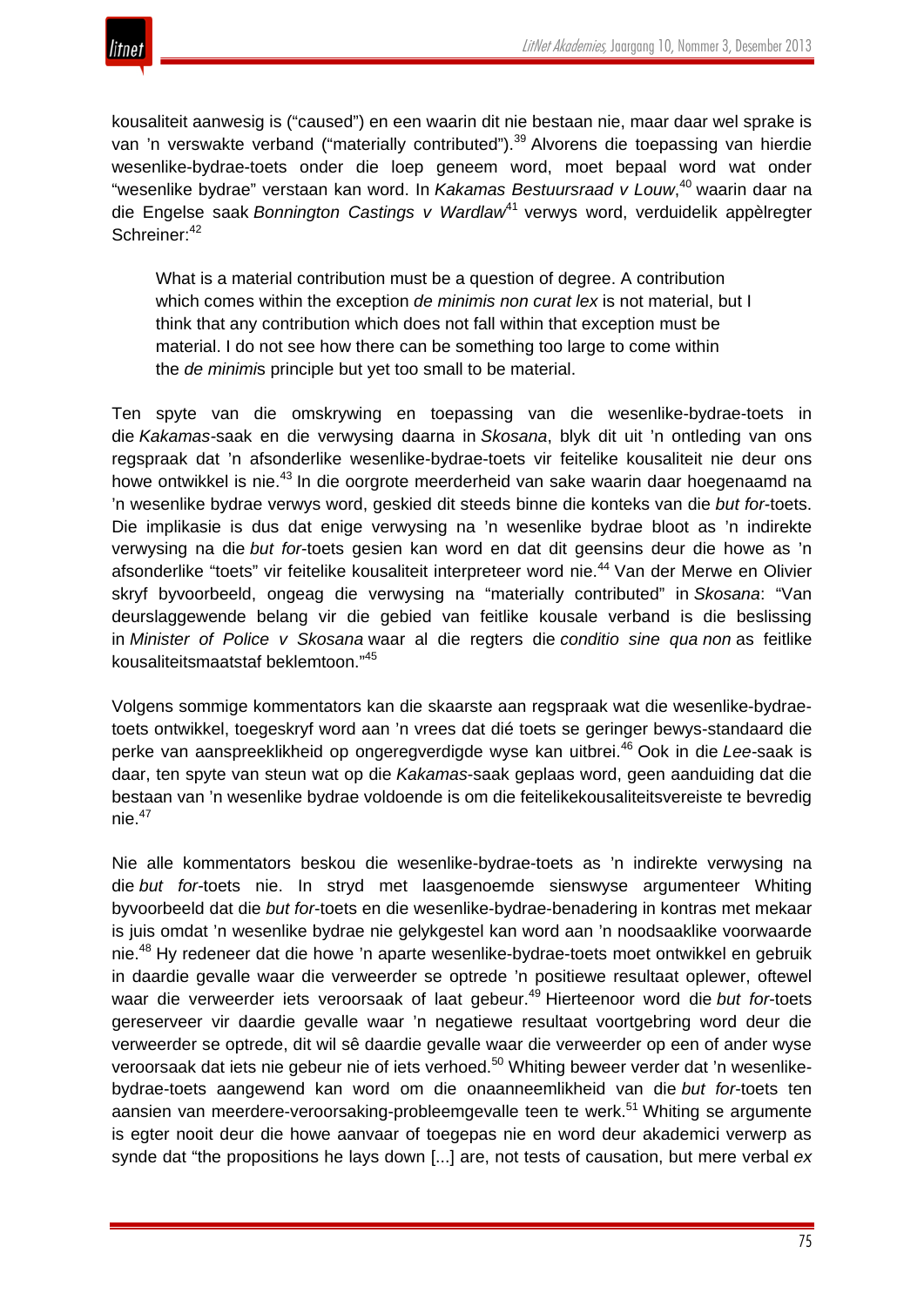

*post facto* rationalisations of conclusions already arrived at on some other, unexpressed basis."<sup>52</sup>

Daar dien verder op gelet te word dat in die laaste van die veelbesproke *Carmichele*-sake die hoogste hof van appèl beslis dat "[f]actual issues cannot be decided differently depending on the type of case."<sup>53</sup> Dus, ongeag die besondere omstandighede, word daar klaarblyklik vereis dat dieselfde benadering tot feitelike kousaliteit in elke delikteregsaak ingeneem moet word, dit wil sê dat 'n feitelike kousale verband tussen die eiser se skade en die verweerder se optrede op oorwig van waarskynlikheid bewys moet word. Ten spyte van verwysings na 'n wesenlike bydrae as genoegsaam om 'n feitelike kousale verband te vestig, word die *but for*-toets steeds in die oorgrote meerderheid hofuitsprake as vertrekpunt geneem.<sup>54</sup>

#### *2.4 Ontoereikendheid van die* **but for-***toets vir feitelike kousaliteit*

Daar is verskeie punte van kritiek teen die *but for*-toets wat reeds elders<sup>55</sup> breedvoerig bespreek is. Só is daar al aangevoer dat die *but for*-toets nie werklik 'n toets is nie, maar eerder 'n gerieflike wyse om na afloop van die gebeure 'n voorafbepaalde kousale verband uit te druk.<sup>56</sup> Hierbenewens is ook al betoog dat die aanwending van die toets noodsaaklikerwys neerkom op 'n lompe sirkelredenasie.<sup>57</sup> Die "toets" stel ook nie die ondersoeker in staat om op direkte wyse vas te stel of die betrokke insident die feitelike oorsaak van die gevolg was nie, maar noop hom om op indirekte wyse te probeer bepaal of ander insidente nie die gevolg veroorsaak het nie.<sup>58</sup>

Aangesien die *but for-toets fokus op noodsaaklikheid*,<sup>59</sup> lewer dit verder onbevredigende resultate in gevalle waar daar meer as een gebeurtenis geïdentifiseer kan word wat in 'n kousale verband tot die verweerder se skade staan.<sup>60</sup> Daar word soms hierna verwys as "gesamentlike veroorsaking,"<sup>61</sup> "meerdere veroorsaking"<sup>62</sup> of "kumulatiewe veroorsaking".<sup>63</sup> Sekerlik is een van die bekendste voorbeelde ter illustrasie van dié netelige kwessie die geval waar twee jagters gelyktydig en onafhanklik van mekaar 'n skoot afvuur.<sup>64</sup> Albei skote tref A, wat dan gevolglik sterf. Die probleem is dat alhoewel elkeen se skoot voldoende was om A se dood te veroorsaak, die *but for*-toets nie 'n bevredigende resultaat kan oplewer nie, omdat nie een van die skote, in *but for*-terminologie, noodsaaklik was vir die intrede van die skade nie.

Ook ten opsigte van meerdere, onafhanklike lates baat die *but for*-toets ons nie veel nie. Voorbeeld: dokter A versuim om die pasiëntverslag behoorlik in te vul voor die pasiënt se groot operasie en dokter B versuim om hoegenaamd die verslag te lees. Na afloop van die operasie ly die pasiënt aan ernstige liggaamlike beserings.<sup>65</sup>

Die probleme rakende meerdere veroorsaking is universeel<sup>66</sup> en vorm die basis van heelwat navorsing oor feitelike kousaliteit.<sup>67</sup> Om die ontoereikendheid van die *but for*-toets ten aansien van spesifiek meerdere veroorsaking teen te werk, het howe en akademici geleidelik alternatiewe benaderings as moontlike oplossings ontwikkel.<sup>68</sup> Alvorens die uitspraak van die konstitusionele hof in *Lee* onder die loep geneem word, word enkele van hierdie benaderings hier onder in paragraaf 3 bespreek.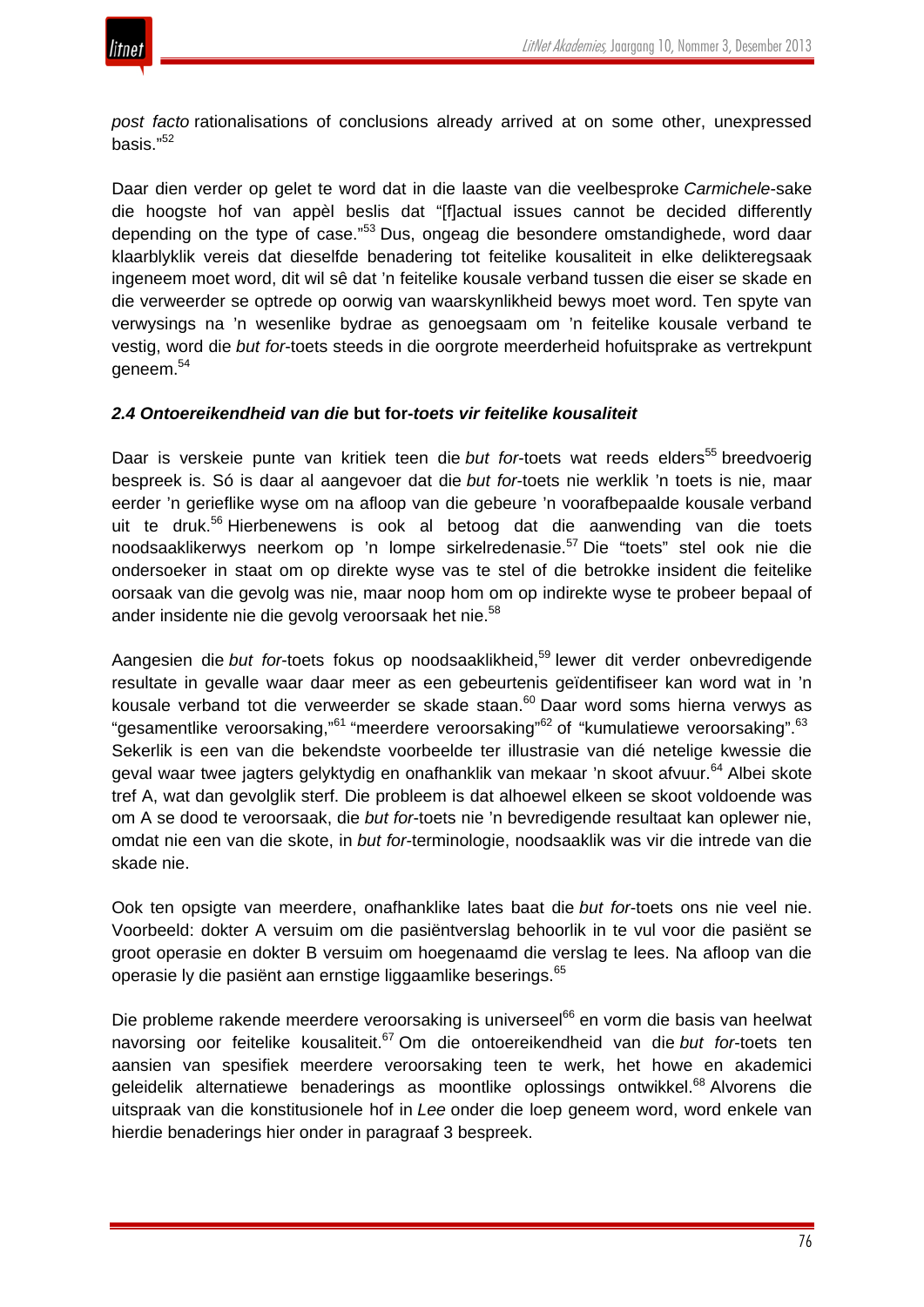

#### *2.5 Verdeelbaarheid van skade en skadevergoeding*

Indien daar meerdere verweerders is wat op verskillende wyses tot die eiser se skade bygedra het en daardie skade verdeelbaar is, is elke verweerder afsonderlik aanspreeklik vir slegs daardie gedeelte van die skade wat hy veroorsaak het.<sup>69</sup> Hierteenoor is daar gevalle waar dit onmoontlik is om te bepaal welke verweerder welke gedeelte van die skade veroorsaak het. Indien die skade onverdeelbaar is, sodat gesê kan word dat hulle "dieselfde skade" veroorsaak het, is artikel 2(1) van die Wet op die Verdeling van Skadevergoeding 34 van 1956 van toepassing en word die onderskeie verweerders "gesamentlike mededaders" geag.<sup>70</sup> Op grond van die*Kakamas*-saak<sup>71</sup> skryf Boberg<sup>72</sup> dat 'n eiser in so geval nie 'n bewyslas dra om aan te toon welke gedeelte van sy skade deur die onderskeie verweerders veroorsaak is nie. Indien een van die verweerders natuurlik kan aantoon dat hy slegs 'n gedeelte van die skade veroorsaak het, is artikel 2(1) van die wet nie van toepassing nie.

Dit is ook moontlik dat benewens die verweerder se skuldige, onregmatige optrede, die eiser se handeling met die gevolglike skade verbind kan word, $73$  in welke geval daar ook meerdere veroorsakers van die eiser se skade is. Artikel 1(1)(a) van die bogenoemde wet bepaal dan dat die skadevergoedingsbedrag wat die eiser as gevolg van sy eie nalatigheid met betrekking tot die skade kan ontvang, verminder word.<sup>74</sup> Die howe gebruik die omvang van elke party se skuld of blaamwaardigheid as die maatstaf om te bepaal hoe die skadevergoeding verdeel moet word.<sup>75</sup>

Die Wet op die Verdeling van Skadevergoeding is dus daarop gemik om die verdeling of vermindering van die eiser se skadevergoedingsbedrag te reguleer in gevalle waar meerdere verweerders tot die eiser se besering bydra. Soos reeds aangetoon, was daar nie meerdere verweerders betrokke by die skadeveroorsaking in die *Lee*-saak nie. Ook was die eiser se optrede nie regtens relevant nie. Terwyl dit lyk of die meerderheiduitspraak in*Lee* 'n uitsonderlike benadering ten opsigte van die kousaliteitsprobleem inneem, naamlik dat 'n verhoging in die risiko van besering genoegsame gronde bied om 'n verweerder aanspreeklik te hou,<sup>76</sup> word die kwessie van verdeling van skadevergoeding ongelukkig nie aangeraak nie.

Regter Cameron, namens die minderheid, identifiseer die leemte in die meerderheiduitspraak soos volg:<sup>77</sup>

My colleague's approach [d.i. 'n feitelike kousale verband wat afgelei word bloot op grond van 'n wesenlike verhoging van risiko] leaves no room for assessment of the amount of risk exposure that occurred, how much of it was attributable to the negligence of the defendant, and what level of risk exposure should lead to recovery of compensation. There is thus no room for risk appreciation or possible blame apportionment.

Die moontlike gevolg van die meerderheiduitspraak is onseker, maar dit is moontlik dat waar daar wel in soortgelyke situasies (dit wil sê waar die bron van die eiser se skade onidentifiseerbaar is) meerdere verweerders kan wees, een van die verweerders moontlik vir al die eiser se skade aanspreeklik gehou kan word al het hy slegs die risiko verhoog dat die eiser 'n besering kon opdoen, maar dit nie noodwendig veroorsaak nie.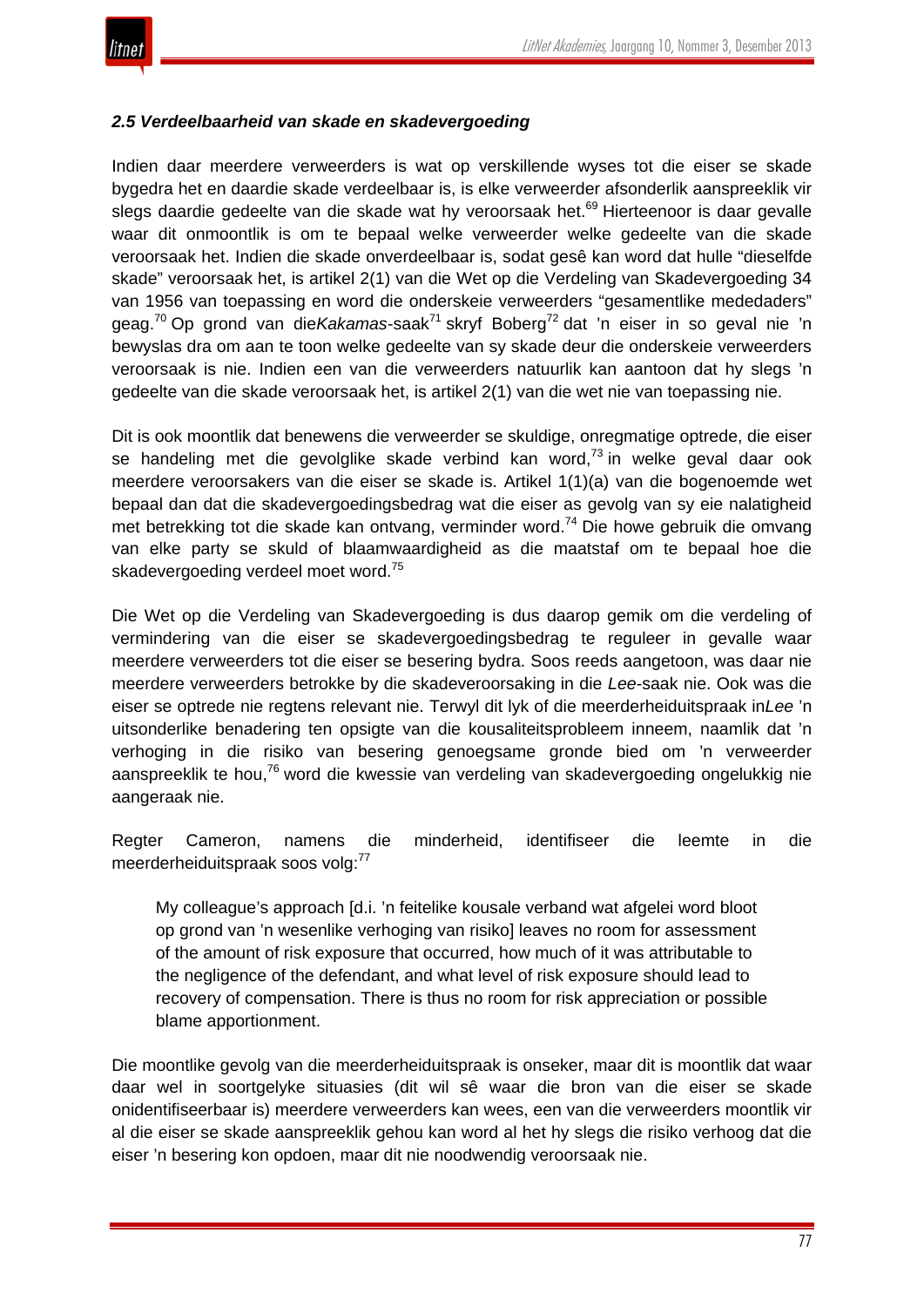

In hierdie verband is lord Hoffmann se onlangse besinning oor die uitspraak in *Fairchild v Glenhaven Funeral Services Ltd*<sup>78</sup> juis verhelderend:<sup>79</sup>

In *Fairchild*, we were not asked to decide whether liability of several defendants under the *Fairchild* exception was several or joint and several. That may have been unfortunate, because it would probably have been better to look at the whole thing in the round. If it appeared that liability had to be joint and several, so that a person responsible for even a small exposure to the asbestos compared with others would, if they were insolvent, find himself liable for the whole injury, we might have had second thoughts about whether to create such a rule.

# **3. Alternatiewe benaderings: pogings om die ontoereikendheid van die** *but for***-toets teen te werk**

## *3.1 Verskuiwing van die bewyslas*

In *Summers v Tice*<sup>80</sup> is die Kaliforniese hoogste hof van appèl gekonfronteer met 'n besondere feitegeval analoog aan die bogenoemde meerdere-jagters-voorbeeld. Die twee verweerders het gelyktydig 'n skoot afgevuur en die eiser getref terwyl daar nie genoegsame getuienis was om aan te toon welke van die verweerders se skote die eiser getref het nie. Die hof bevind dat, in ag genome die onbevredigende resultaat wat die *but for*-toets in dié geval sou lewer, en aangesien beide die verweerders nalatig opgetree het, dit billik en regverdig is om die bewyslas te verskuif sodat die onderskeie verweerders elkeen moet aantoon dat hy nie die feitelike oorsaak van die eiser se skade was nie.<sup>81</sup>

Vanselfsprekend bestaan die moontlikheid nou dat een van die verweerders aanspreeklik gehou kan word vir die volle skade, terwyl dit moontlik is dat hy dit nie veroorsaak het nie. Dít word egter oorskadu deur die selfs meer onaantreklike gevolg dat die onskuldige eiser sonder 'n remedie gelaat word ten spyte daarvan dat dit duidelik is dat een van die jagters hom op onregmatige en skuldige wyse 'n besering toegedien het. Na 'n opweging van die onderskeie belange van die eiser en verweerders word 'n afwyking van die tradisionele *but for*-benadering geregverdig op grond van beleidsoorwegings, <sup>82</sup> en aangesien geeneen van die verweerders die bewyslas kon kwyt nie, word beide gesamentlik en afsonderlik vir die eiser se volle skade aanspreeklik gehou. Dié sogenaamde alternative liability-reël<sup>83</sup> is opgeneem in die tweede Amerikaanse *Restatement of torts* en, in effens gewysigde vorm, ook ingesluit in die derde en onlangse *Restatement (third) of torts: Liability for physical harm.*

In die Kanadese saak *Cook v Lewis*<sup>84</sup> is die eiser op soortgelyke wyse getref deur 'n koeël uit die geweer van een van sy twee metgeselle wat gelyktydig in die eiser se rigting gevuur het. Die hof bevind dat beide verweerders nalatig was, en deur toepassing van die *Summers-ratio* word beide verweerders gesamentlik en afsonderlik aanspreeklik gehou vir die eiser se volle skade.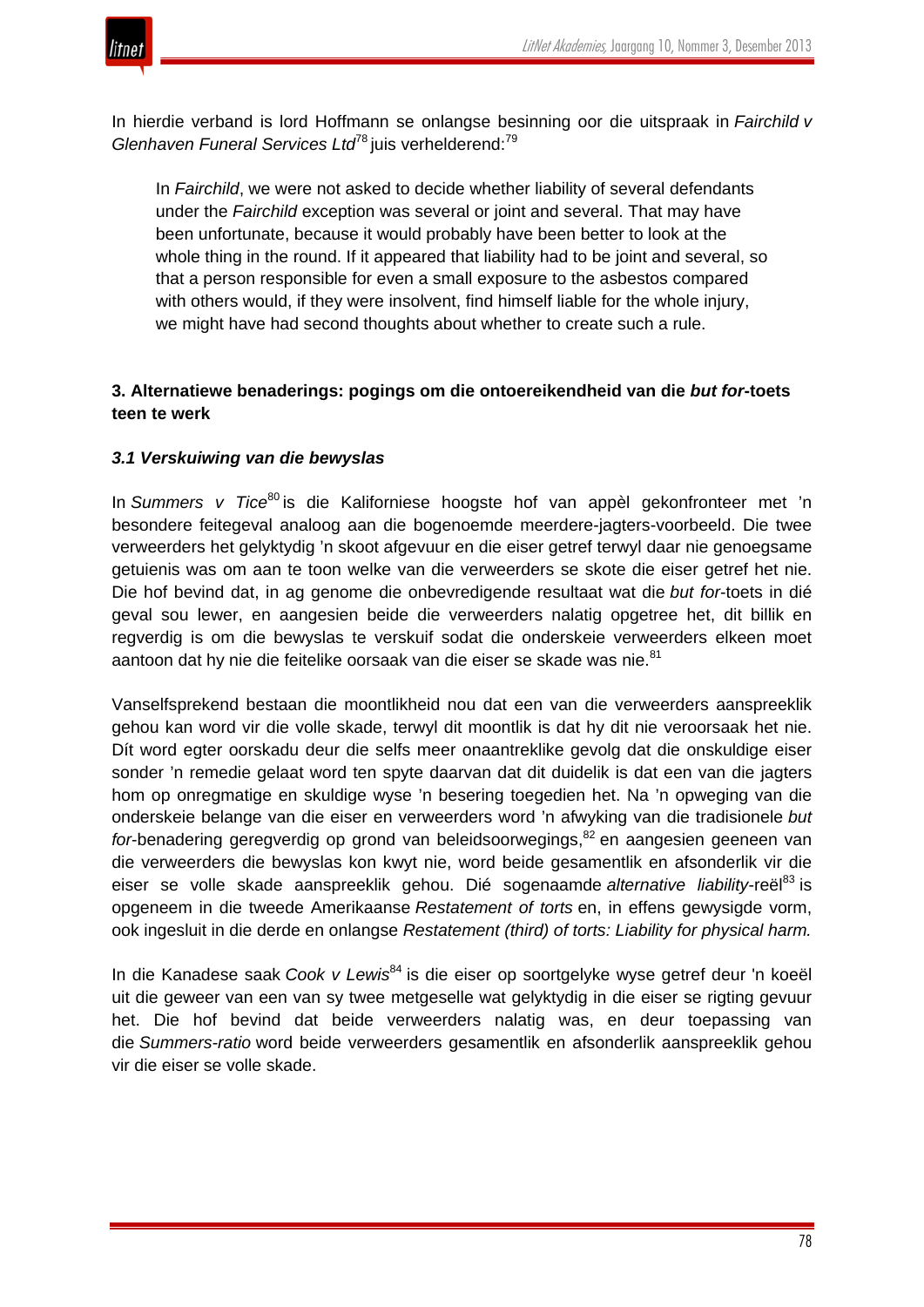

Hart en Honoré beskryf die howe se beslissing om die bewyslas te verskuif soos volg:<sup>85</sup>

This principle involved seems reasonable when both or all the defendants against whom it operates are shown to have been at fault on the occasion in question, and the doubt merely concerns which of them caused the harm. For it is fairer that the burden of identification be borne by the wrongdoers rather than their victim when it is their multiplicity alone which precludes the latter from identifying the responsible culprit.

In die bogenoemde sake is daar 'n normatiewe basis op grond waarvan die howe bereid was om af te wyk van die tradisionele benadering ten opsigte van die kousaliteitsprobleem. Op soortgelyke wyse neem ook die House of Lords in die latere Engelse mesotelioom-sake<sup>86</sup> 'n radikale standpunt in met betrekking tot feitelike kousaliteit ten einde te verseker dat 'n billike en regverdige beslissing gemaak word.<sup>87</sup>

Die moontlikheid om die bewyslas te verskuif word in *Fairchild v Glenhaven Funeral* Services Ltd,<sup>88</sup> 'n saak wat ten aansien van verskeie aspekte met Lee vergelykbaar is<sup>89</sup> en wat hier onder in paragraaf 4.3 bespreek word, deur die House of Lords verwerp as 'n kunsmatige oplossing wat nie die kousaliteitsprobleem aanspreek nie. Terwyl 'n billike uitkoms oënskynlik bereik word, word daar van die verweerder verwag om iets te bewys wat die eiser nooit sou kon bewys nie, aangesien die mediese wetenskap dit as onbewysbaar verklaar het.<sup>90</sup> Ongeag die moontlike regverdiging daarvan, elimineer die verskuiwing van die bewyslas dus nie die kousale onbepaalbaarheid waarmee geworstel word nie. 'n Beleidsbesluit word eerder geneem dat die verweerder wat die risiko van skade geskep het terwyl hy 'n regsplig gehad het om daarteen te waak, in 'n beter posisie as die eiser verkeer om die bewyslas te dra.<sup>91</sup> Om hierdie rede skryf lord Bingham in *Fairchild*: "If the issue is to be seen whether the victim or the person posing the risk is better positioned to bear that risk, the solution is more comprehensible."<sup>92</sup>

Dié benadering sou nie in *Lee* aangewend kon word nie: terwyl dit soos 'n billike oplossing voorkom in sake waar dit duidelik is dat die enkele meerdere verweerders albei nalatig en onregmatig opgetree het en waar elke onderskeie verweerder se optrede 'n gelyksoortige risiko van skade geskep het,<sup>93</sup> is dit nie die geval waar daar slegs een verweerder is nie. Ofskoon dit onseker is of die eiser se TB-infeksie veroorsaak is deur die verweerder se nalatige versuim of ten spyte daarvan en dus in weerwil van die verweerder se redelike optrede, is daar slegs één verweerder en is dié saak daarom nie vatbaar vir die toepassing van hierdie uitsonderlike regsreël nie.

#### *3.2 Markaandeel-aanspreeklikheid*

Alhoewel dit dalk bevredigend voorkom en onproblematies kan wees om die bewyslas te verskuif waar daar min verweerders by die gedingvoering betrokke is en die waarskynlikheidsgraad ten opsigte van 'n kousale verband dus betreklik hoog is, is dit problematies indien die getal verweerders aansienlik toeneem.<sup>94</sup> Twee-en-dertig jaar jaar nadat *Summers* beslis is, het dieselfde Kaliforniese hoogste hof van appèl 'n ander weg ingeslaan in 'n produkte-aanspreeklikheid-saak. In *Sindell v Abbott Laboratories*<sup>95</sup> het die eiser 'n klasaksie ingestel teen verskeie vervaardigers van 'n prenatale farmaseutiese produk wat miskrame verhoed. Die eiser se moeder het hierdie produk gebruik en dit het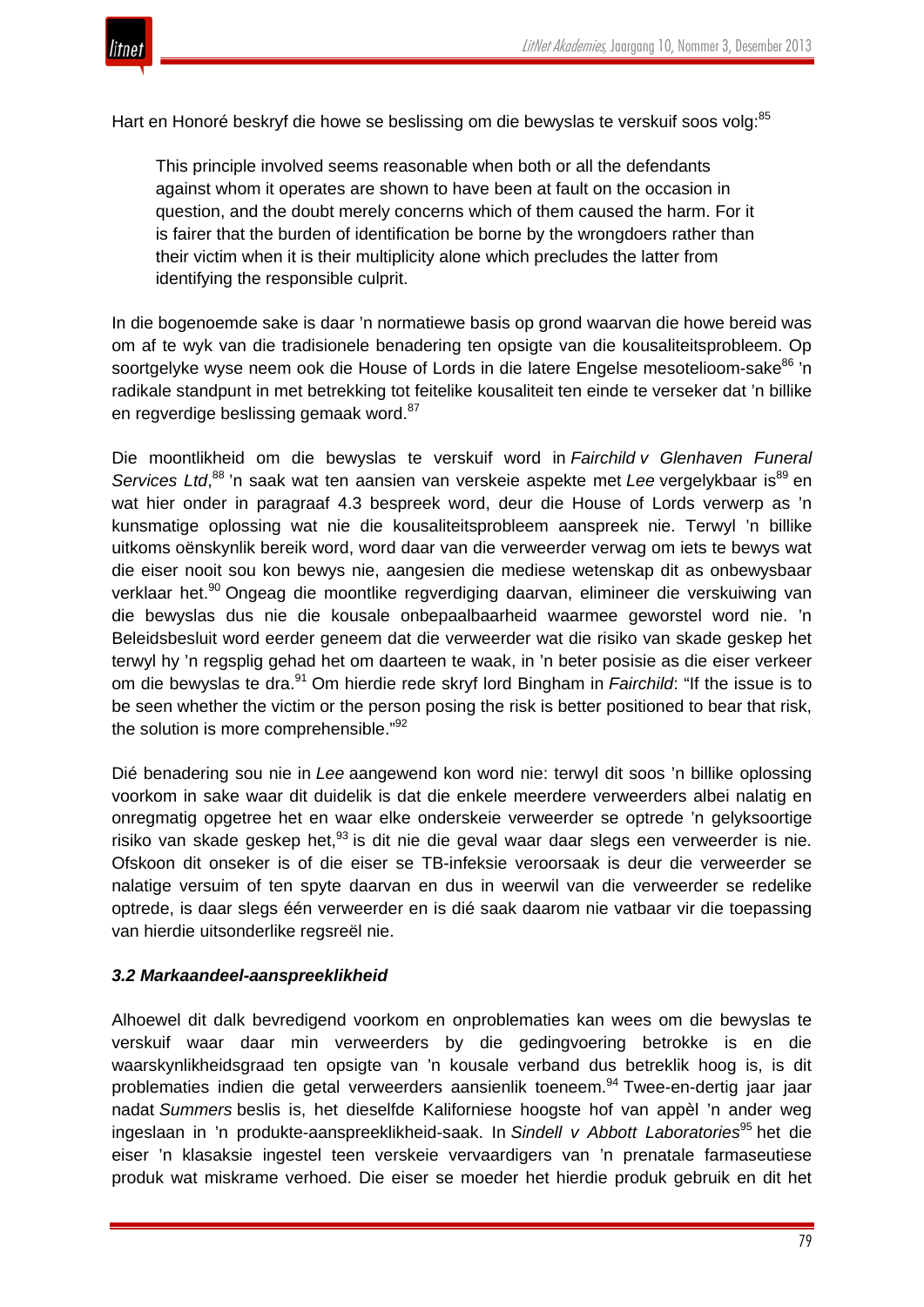veroorsaak dat die eiser kanker gekry het. Hier was die eiser se dilemma dat sy nie kon bewys wie die spesifieke produk vervaardig het nie: daar was tussen 200 en 300 vervaardigers van die produk en boonop is dit so lank gelede voor die geding in gebruik geneem dat betroubare getuienis in hierdie verband nie aangevoer kon word nie.<sup>96</sup> Die eiser het, op grond van die *Summers*-saak, aangevoer dat die verweerders die bewyslas moet dra en dat indien hulle nie hul onskuld kon bewys nie, hulle gesamentlik en afsonderlik aanspreeklik gehou moet word vir haar volle skade.<sup>97</sup>

Die hof onderskei die *Sindell-* en *Summers-*sake van mekaar op grond van die getal verweerders wat moontlik by die skade-veroorsaking betrokke was en daar gevolglik ook 'n beduidende kleiner waarskynlikheid was dat enige een van die vervaardigers die skade veroorsaak het.<sup>98</sup> Verder voer die hof aan dat dit, gegewe die getal verweerders wat betrokke was en die verdere tekort aan getuienis, onbillik sou wees om van elke vervaardiger te verwag om sigself te verontskuldig. Daarom was daar 'n wesenlike moontlikheid dat geeneen van die vyf vervaardigers wat wel by die gedingvoering betrokke was, die skade veroorsaak het nie en dat die skuldige vervaardiger, wat heel moontlik nie by die gedingvoering betrokke was nie, onskuldig daarvan sou afkom.<sup>99</sup>

Ten spyte daarvan dat die hof in *Sindell* nie die *Summers-ratio* toepas nie, bevind dit nietemin, weer eens op grond van beleidsoorwegings, dat 'n redelike en billike oplossing gevind moet word om die kousale onbepaalbaarheid waarmee die eiser gekonfronteer word, te oorkom. Gevolglik beslis die hof dat dit redelik sal wees om die waarskynlikheid dat enige van die verweerders die betrokke produk vervaardig het, te meet aan die hand van die persentasie van die markaandeel wat die onderskeie vervaardigers ten opsigte van die produk het:<sup>100</sup>

Therefore, we approach the issue of causation from a different perspective: we hold it to be reasonable in the present context to measure the likelihood that any of the defendants supplied the product which allegedly injured plaintiff by the percentage which the DES sold by each of them for the purpose of preventing miscarriage bears to the entire production of the drug sold by all for that purpose ... The presence in the action of a substantial share of the appropriate market also provides a ready means to apportion damages among the defendants ... Each defendant will be held liable for the proportion ... of that market unless it demonstrates that it could not have made the product which caused plaintiff's injuries.

Die enigste voorwaarde wat die hof in die onderhawige geval neerlê vir die toepassing van die markaandeel-leerstuk, is dat 'n wesenlike aandeel van die betrokke mark by die gedingvoering betrokke moet wees en nie slegs enkele mindere markaandeelhouers nie.<sup>101</sup>

Sommige kommentators argumenteer dat dié leerstuk uiteindelik die vereiste vir feitelike kousaliteit<sup>102</sup> uitskakel en dat dit 'n nuwe tipe ageerbare skade daarstel, naamlik die onregmatige blootstelling aan risiko.<sup>103</sup> Die markaandeel-leerstuk blyk gefundeer te wees op 'n risikogebaseerde konsep van deliktuele aanspreeklikheid en die voorstanders daarvan wil dit regverdig deur te argumenteer dat dit sou kon dien as afskrikking vir moontlike nadelige optrede deur vervaardigers aan te spoor om veilige, betroubare produkte te vervaardig.<sup>104</sup> Dit het nietemin die verreikende gevolg dat 'n eiser nie slegs 'n reg het om nie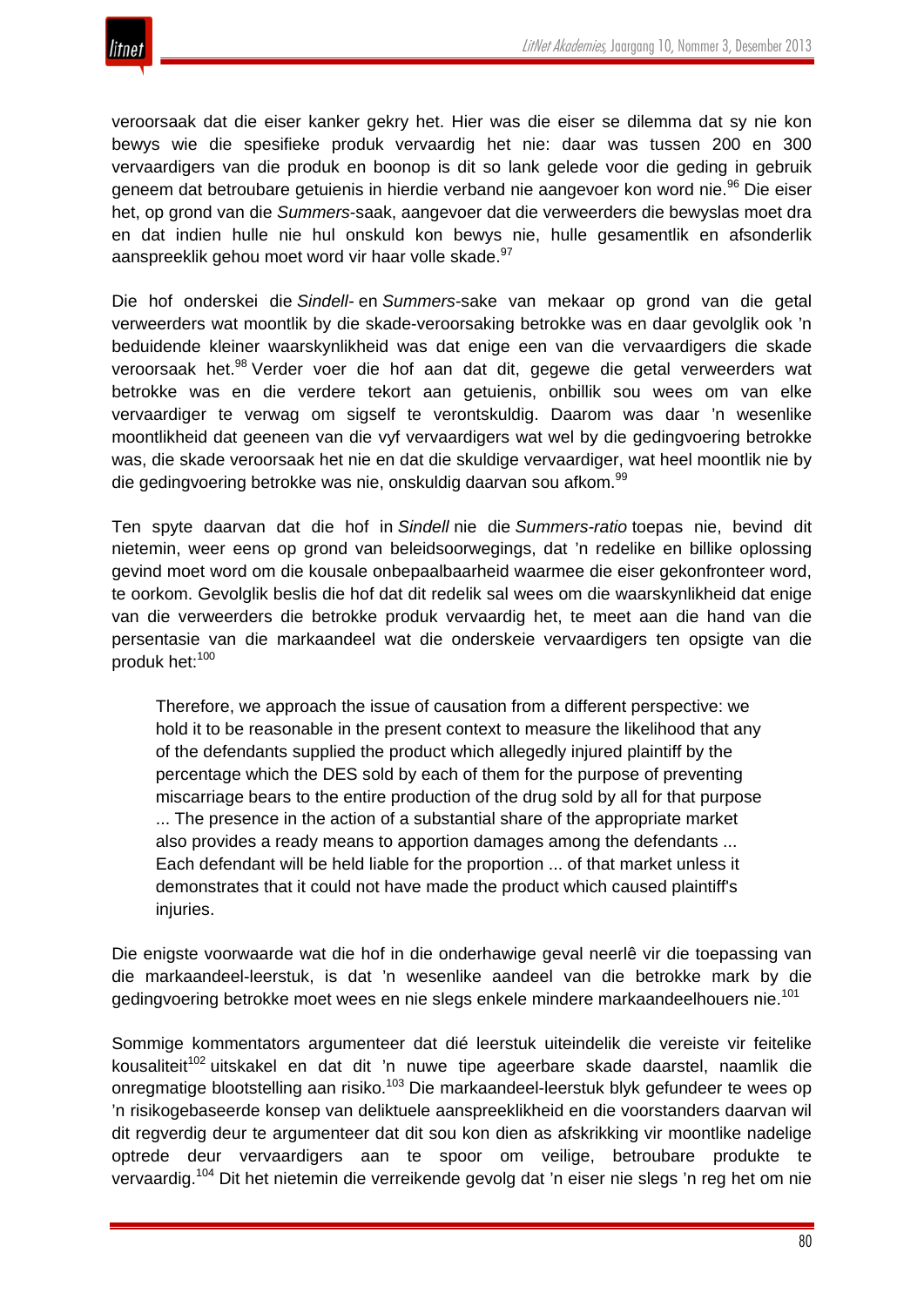

blootgestel te word aan skade nie, maar ook 'n reg om nie blootgestel te word aan 'n risiko van moontlike nadeel nie.<sup>105</sup>

Die markaandeel-leerstuk is daarom ook nie deur alle Amerikaanse howe aanvaar en toegepas nie,<sup>106</sup> en is deur verskeie howe verwerp, juis omdat dit die vereiste vir feitelike kousaliteit uitskakel.<sup>107</sup> In die minderheiduitspraak in *Sindell* het regter Richardson die meerderheid se benadering gekritiseer as sou dit, in die afwesigheid van bewyse tot die teendeel, bloot spekulasie wees of enige van die verweerders voor die hof die eiser se besering veroorsaak het.108 Verder is aangevoer dat die basis van die leerstuk, naamlik die blootstelling aan 'n risiko, tot 'n vloedgolf van litigasie sou kon lei.<sup>109</sup> Gegewe dié punte van kritiek is dit nie verbasend dat die markaandeel-leerstuk nie in die derde *Restatement* opgeneem is nie.<sup>110</sup>

Alhoewel die Suid-Afrikaanse Wet op Verbruikersbeskerming 68 van 2008 nie enige oplossing bied vir die kousaliteitsprobleem waarmee daar in *Sindell* geworstel word nie, is dit te betwyfel of Suid-Afrikaanse howe dié radikale leerstuk sal implementeer.<sup>111</sup> Gegewe die ooglopende feit dat die *Lee*-saak nie handel oor produkte-aanspreeklikheid nie, is dit verder te betwyfel of dié alternatiewe benadering enigsins in *Lee* deur die konstitusionele hof aangewend sou kon word. Verder was daar ook net een verweerder betrokke by die gedingvoering in *Lee* en nie meerdere verweerders soos in *Sindell* nie. Uiteindelik was die vraag in *Sindell* nie of die DES-produk kanker veroorsaak het nie, maar eerder wie die betrokke DES-produk vervaardig het wat die eiser se siekte veroorsaak het. Dít verskil van die vraag in *Lee*, waar daar net een verweerder was, maar daar nie met enige sekerheid bevind kon word of die eiser se nalatige versuim inderdaad die eiser se liggaamlike besering veroorsaak het nie.

#### *3.3 Vergroting van die groep: "Die groep het saam opgetree"*

Van der Merwe en Olivier bied 'n alternatiewe oplossing vir gevalle van meerdere veroorsaking.<sup>112</sup> Daar word aangevoer dat dit in hierdie probleemgevalle onrealisties is om elke verweerder afsonderlik, met uitsluiting van die ander, aan die *but for*-toets te onderwerp. Dié skrywers redeneer dat met betrekking tot meerdere-veroorsaking-gevalle die toets nie toegepas moet word met verwysing na elke bestanddeel van die kumulatiewe handeling nie: die handeling moet globaal beoordeel word.<sup>113</sup>

Ter illustrasie van hul argument word die volgende voorbeeld genoem:<sup>114</sup>

A, B en C skiet as lede van 'n vuurpeloton vir D wederregtelik dood. Drie koeëls deurboor D se hart. A word deur die afhanklikes van D om skadevergoeding aangespreek. Word die *conditio sine qua non-*toets op hierdie geval toegepas, moet A vry uitgaan ... Hierdie redenasie is die vrug van 'n onjuiste aanwending van die *conditio sine qua non*-kousaliteitstoets wat met die werklikheid nie rekening hou nie ... Die vraag is in die eerste plek nie of elke lid van die vuurpeloton afsonderlik die dood veroorsaak het nie, want nie 'n afsonderlike nie, maar 'n gesamentlike optrede doen hom hier voor. Vergelyk die spraakgebruik: 'Die vuurpeloton het gevuur.' Volgens die *conditio sine qua non-*maatstaf het die vuurpeloton wel die dood veroorsaak en aangesien A se optrede 'n bestanddeel van die gesamentlike doodveroorsakende handeling was, is A 'n mededader.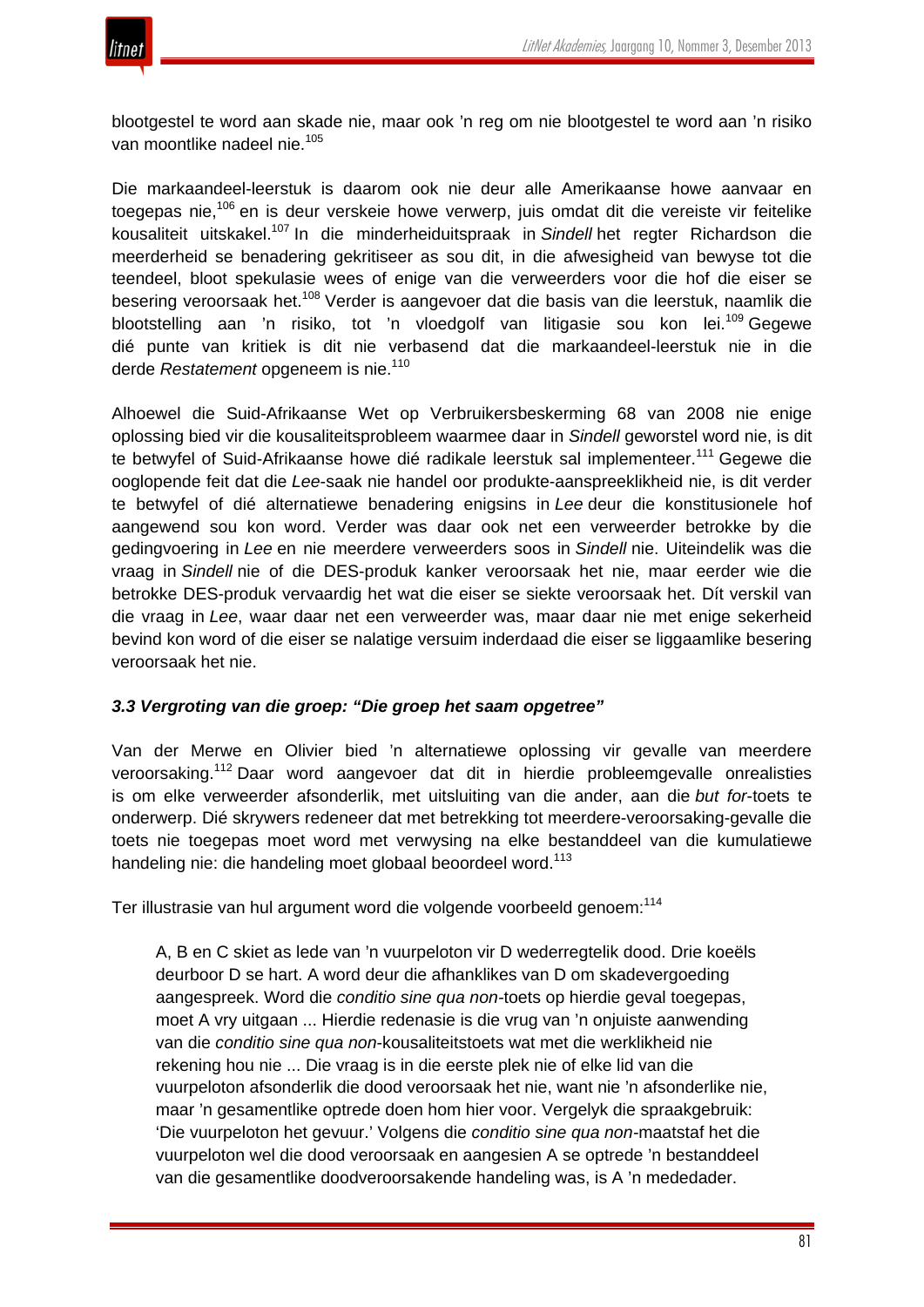

Dit blyk dus dat 'n ondersoeker hiervolgens tussen al die moontlike oorsake 'n gesamentlike handeling moet identifiseer en dit dan as 'n eenheid aan die *but for*-toets moet onderwerp.<sup>115</sup> Die Franse *Cour de Cassation*<sup>116</sup> het 'n soortgelyke benadering gevolg in 'n saak waarin 'n groep jagters wat 'n salvo afgevuur het om die einde van 'n jagtog te vier en die eiser getref is, as 'n groep aanspreeklik gehou is, aangesien "the whole group created a risk through its negligent conduct, and the injury to the plaintiff consituted a realisation of that risk."117

Om meerdere veroorsaking "globaal" te beoordeel, is egter problematies, omdat dit geensins voorsiening maak vir die werklike moontlikheid van onafhanklike oorsake wat gelyktydig plaasvind nie, dit wil sê waar die onafhanklike verweerders glad nie van mekaar bewus was nie.<sup>118</sup> Vanweë die vele moontlike variasies van meerdere veroorsaking.<sup>119</sup> en spesifiek die moontlikheid van "niegesamentlike" meerdere veroorsaking, het Van der Merwe en Olivier se benadering dus beperkte waarde.<sup>120</sup> Aangesien die *Lee*-saak ook nie met 'n groep verweerders se optrede te make het nie, sou dié benadering ook van geen waarde wees met betrekking tot die oplossing van die feitelikekousaliteitsvraagstuk in hierdie saak nie.

#### *3.4 Die* **NESS***-toets*

In hul omvattende boek, *Causation in the law*, bespreek Honoré en Hart onder andere die *but for*-toets vir feitelike kousaliteit. Alhoewel daar te kenne gegee word dat die *but for*toets in sommige omstandighede nuttig aangewend kan word,<sup>121</sup> verskil hulle met die tradisionele opvatting jeens feitelike kousaliteit in die Suid-Afrikaanse deliktereg en word die klem op noodsaaklikheid as allesbepalend vir 'n feitelike oorsaak vervang deur die idee van 'n "causally relevant condition".<sup>122</sup> "A condition [is a causally relevant factor if it is] necessary just in the sense that it is one of a set of conditions jointly sufficient for the production of the consequence: it is necessary because it is required to complete this set."<sup>123</sup> Iets is 'n feitelike oorsaak van iets anders indien dit op hierdie wyse in 'n kousaal relevante verband staan met iets anders en indien daar geen verdere willekeurige handeling of abnormale gebeurtenis bestaan wat die kousaal relevante verband verbreek nie.<sup>124</sup>

Wright bou voort op hierdie "weaker sense of necessity"<sup>125</sup> wat Honoré en Hart se "causally relevant factor" onderlê en formuleer sy sogenaamde *NESS*-toets.<sup>126</sup> *NESS* is 'n akroniem vir "Necessary element of a sufficient set of (actual) conditions" en word so verduidelik: "[A] particular condition was a cause of (contributed to) a specific result if and only if it was a necessary element of a set of antecedent actual conditions that was sufficient for the occurrence of the result."<sup>127</sup> Die grondliggende idee van hierdie toets is dat die bewys van noodsaaklike oorsake ondergeskik gestel word aan die bewys van 'n stel werklike voorwaardes (in teenstelling met voorwaardes wat gepostuleer of "ingedink" moet word) wat gesamentlik voldoende is om die gewraakte gevolg te kon veroorsaak. Indien die voorwaarde onder bespreking dan 'n noodsaaklike element is binne hierdie stel voorwaardes, word die kousaliteitsvereiste bevredig. Die werking daarvan kan kortliks só beskryf word:<sup>128</sup> die ondersoeker moet 'n stel werklike oorsake identifiseer wat gesamentlik voldoende was om die gewraakte resultaat te lewer en dan moet gevra word of die relevante oorsaak 'n noodsaaklike element binne daardie stel voorwaardes was.<sup>129</sup> Met verwysing na die voorbeeld van die meerdere jagters is dit moontlik om, ten opsigte van onderskeidelik jagter A en jagter B, 'n stel werklike oorsake te identifiseer wat gesamentlik voldoende is om die eiser se besering te veroorsaak en waarvan elkeen se optrede 'n noodsaaklike element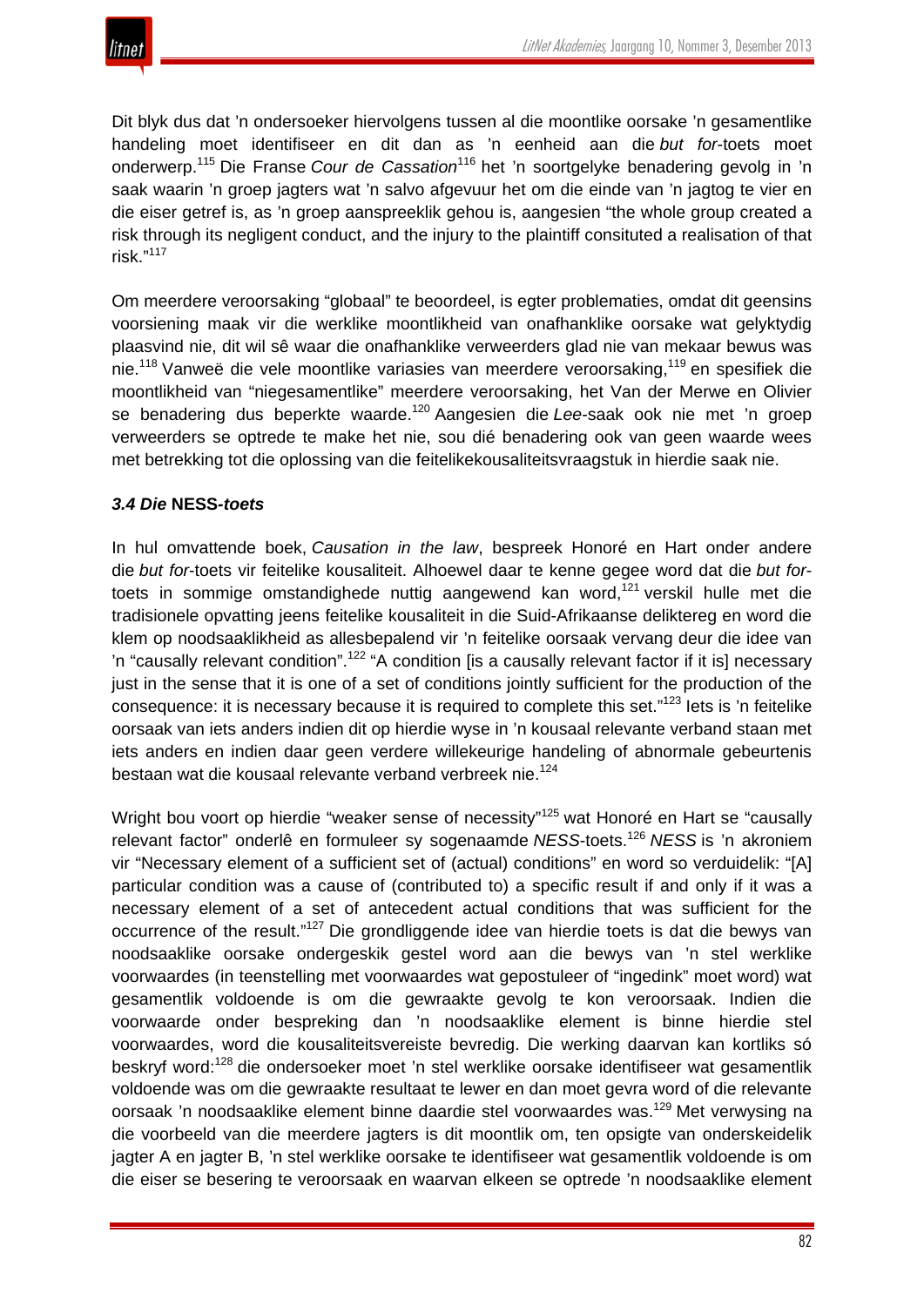was. Stel werklike oorsake 1: (a) die eiser stap in die veld rond; (b) jagter A vuur op nalatige wyse 'n skoot. Stel werklike oorsake 2: (a) die eiser stap in die veld rond; (b) jagter B vuur op nalatige wyse 'n skoot. Hierdie resultaat, naamlik dat beide jagters aanspreeklik gehou moet word omdat albei se optrede 'n noodsaaklike element is binne hul onderskeie stel voorwaardes, is meer bevredigend as die resultaat wat gelewer word deur middel van die *but for*-toets. Die *NESS*-toets word gevolglik deur sommige akademici voorgehou as 'n oplossing vir veral daardie gevalle van meerdere veroorsaking waar die *but for*-toets nie 'n uitvoerbare oplossing kan bied nie.<sup>130</sup> Tot dusver het geen hof egter die toets toegepas nie, en in sommige gevalle is skerp kritiek op die moontlike toepassing daarvan gelewer.<sup>131</sup>

Die vraag ontstaan of die konstitusionele hof in die *Lee-*saak die *NESS*-toets sou kon aanwend en, indien wel, op welke wyse. Sou die volgende stel werklike oorsake gesamentlik voldoende wees om aanleiding te gee tot die eiser se TB-infeksie en sou die oorsaak wat ondersoek word binne dié stel voorwaardes as noodsaaklik beskou kon word? (1) Die eiser is in die tronk; (2) die verweerder versuim op nalatige wyse om bestaande gesondheidsmaatreëls na te volg. Wanneer daar bepaal moet word of die gewraakte oorsaak (die nalatige versuim van die tronkowerhede om bestaande gesondheidsmaatreëls na te volg) binne daardie stel oorsake 'n noodsaaklike element is vir die uiteindelike gevolg, word die vraag egter ontkennend beantwoord. Aangesien mediese getuienis aantoon dat dit ewe moontlik en ewe waarskynlik is dat die eiser sy TB-infeksie sou kon opgedoen het selfs al was daar geen nalatige versuim deur die tronkowerhede om bestaande gesondheidsmaatreëls in te stel nie, is die gewraakte oorsaak dus nie "noodsaaklik" in *NESS*-terminologie nie.

Soos die *but for*-toets, kan die *NESS*-toets daarom nie in *Lee* aangewend word om bevredigende antwoorde te verskaf nie. Die werklike rede waarom die *NESS*-toets in die *Lee*-saak onsuksesvol sou wees, is dat, ofskoon die *NESS*-toets moontlik oplossings in meerdere-veroorsaking-gevalle bied, die kernprobleem in *Lee* nie meerdere veroorsaking was nie. Die kernprobleem was dat die bron van die eiser se TB-infeksie nie geïdentifiseer kon word nie. Dít het 'n bewysregtelike gaping geskep wat nie deur enige bestaande "toets" vir feitelike kousaliteit oorbrug kan word nie.<sup>132</sup>

Teen hierdie agtergrond word daar voorts na die uitspraak van die konstitusionele hof in *Lee* gekyk om vas te stel hoe die meerderheid wel die *but for*-toets toegepas het ten einde die feitelikekousaliteitsvereiste te bevredig.

# **4.** *Lee v Minister of Correctional Services***<sup>133</sup>**

# *4.1 Agtergrond*

Soos reeds hier bo genoem, was die eiser 'n Pollsmoor-gevangene vir ongeveer vyf jaar, van 1999 tot 2004.<sup>134</sup> Gedurende sy gevangeskap is hy met TB geïnfekteer en stel hy 'n skadevergoedingseis in teen die Minister van Korrektiewe Dienste op grond daarvan dat haar werknemers na bewering op nalatige wyse versuim het om die bestaande gesondheidsmaatreëls toe te pas, welke versuim verder onregmatig en ook die oorsaak van sy TB-infeksie was.<sup>135</sup> Dit was gemenesaak dat die toestande in Pollsmoor ideaal was vir die uitbreek van TB: die selle was swak belig, oorbevolk en klam, met byna geen natuurlike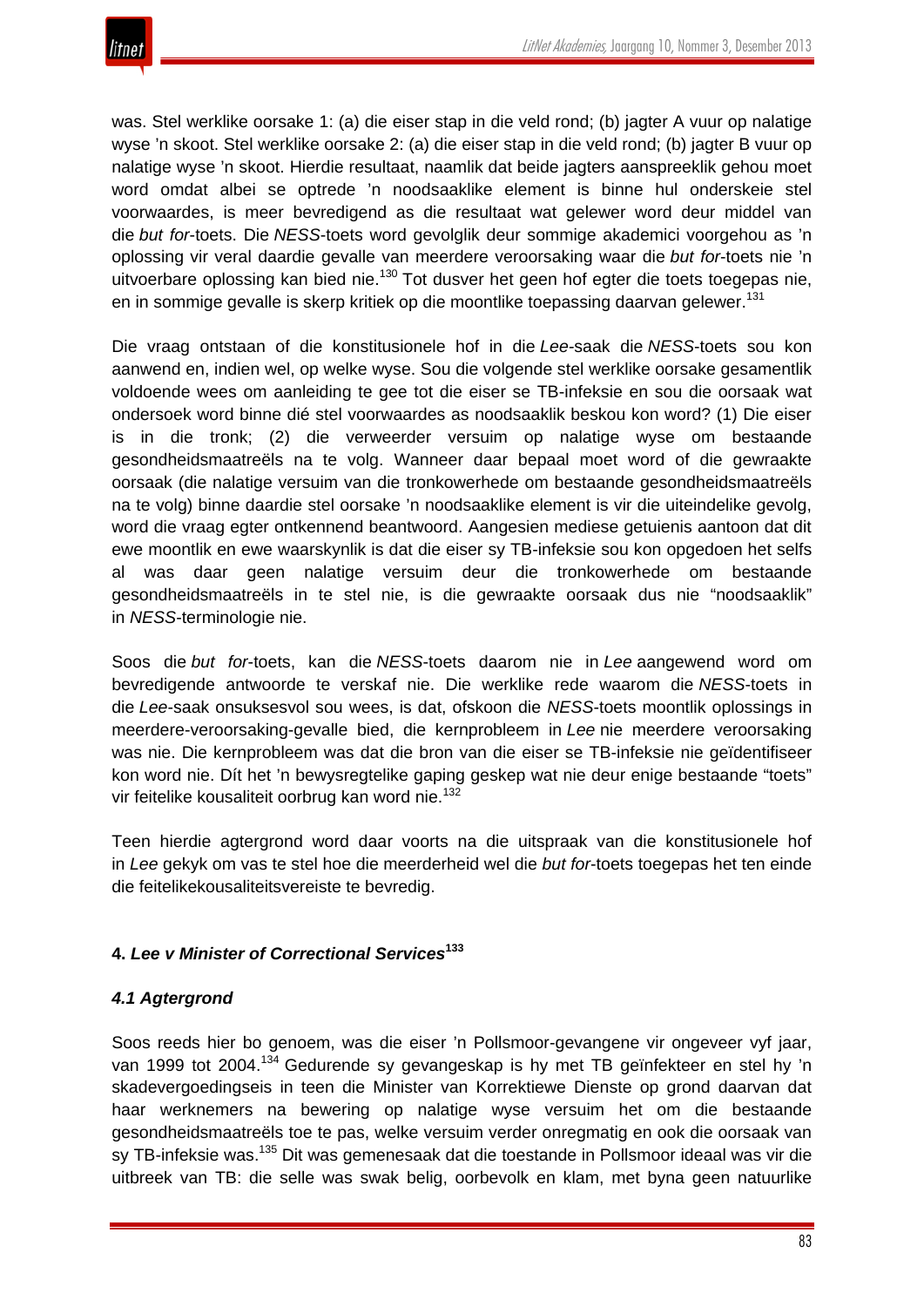

ventilasie nie. Gevangenes is met hul aankoms medies ondersoek en daarna slegs op eie versoek.<sup>136</sup>

Om die besondere uitdaging wat die onderhawige geval bied, te verstaan, moet die aard van TB-infeksies behoorlik begryp word. TB kan deur die inaseming van slegs een mikobakterium veroorsaak word.<sup>137</sup> Dit is egter moontlik dat die betrokke geïnfekteerde persoon geen simptome vertoon nie.<sup>138</sup> Dit is verder moontlik dat die uitslag van 'n TB-toets negatief kan wees.<sup>139</sup> Dit het tot gevolg dat, na afloop van 'n negatiewe diagnose in die tronk, 'n gevangene wat wel geïnfekteer is, teruggestuur kan word na sy oorbevolkte sel, waar hy ander gevangenes kan aansteek. Hierdie verspreiding en infeksie van TB kan egter plaasvind nieteenstaande die redelike optrede van die tronkowerhede.

Terselfdertyd is dit ewe moontlik dat die tronkowerhede nalatig optree tydens hul diagnose en 'n gevangene wat wel geïnfekteer is, terugstuur na sy oorbevolkte sel, waar hy ander gevangenes aansteek. In sodanige geval vind die TB-infeksie plaas weens die nalatige optrede van die tronkowerhede.

Die eiser se probleem in *Lee* was dat die bron van 'n TB-infeksie onbepaalbaar is:140 dit is geensins moontlik om te bepaal of die infeksie weens nalatige of redelike optrede veroorsaak word nie.<sup>141</sup>

Die verhoorhof het die eiser se eis nietemin toegestaan en met betrekking tot feitelike kousaliteit bevind dat, op grond daarvan dat dit meer waarskynlik was dat die eiser die infeksie in die tronk opgedoen het as daarbuite, 'n feitelike kousale verband tussen die eiser se TB-infeksie en die verweerder se nalatige versuim om bestaande maatreëls te volg, wel bestaan.<sup>142</sup> Die verweerder appelleer na die hoogste hof van appèl. In 'n eenparige uitspraak by monde van appèlregter Nugent word beslis dat die eiser nie op oorwig van waarskynlikheid kan bewys dat 'n feitelike kousale verband tussen die eiser se TB-infeksie en die verweerder se nalatige versuim om die bestaande gesondheidsmaatreëls te implementeer, bestaan nie. Indien redelike positiewe optrede in die plek van die verweerder se versuim "ingedink" word, verdwyn die eiser se TB-infeksie nie.<sup>143</sup>

Selfs in die lig van hierdie gepostuleerde redelike optrede<sup>144</sup> word die eiser dus gekonfronteer met dié onoorkombare struikelblok: op grond van die getuienis blyk dit duidelik dat, ongeag sodanige optrede, daar steeds 'n risiko van besmetting bestaan. Appèlregter Nugent kom tot die volgende gevolgtrekking: *"*It is just as likely as not that Mr Lee was infected by a prisoner who the prison authorities could not reasonably have known was contagious. I cannot see that it is possible in those circumstances to find it having been proved that the negligent omission caused the infection."<sup>145</sup>

Gegewe die voorgenoemde, beslis die hoogste hof van appèl dat, in die besondere omstandighede van die onderhawige geval, waar die bron van die eiser se infeksie nie identifiseerbaar is nie, feitelike kousaliteit met behulp van die *but for*-toets bewys kan word slegs indien die eiser kan aantoon dat die redelike navolging van die bestaande gesondheidsmaatreëls deur die verweerder die risiko van TB-infeksie geheel en al sou elimineer.<sup>146</sup>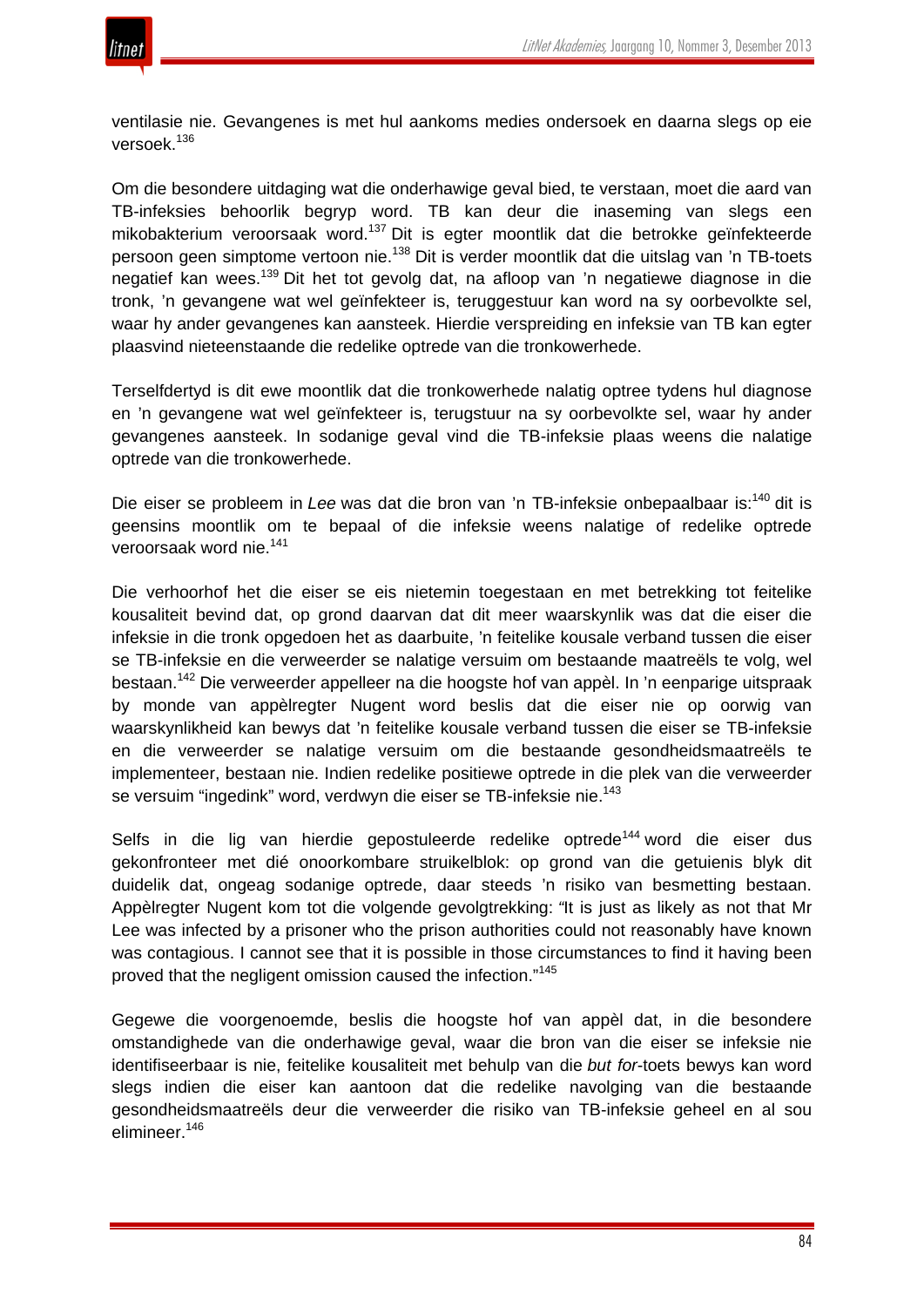

# *4.2 Die aanwending van gesonde verstand en algemene ervaring om feitelike kousaliteit te bewys – 'n buigsame benadering ten opsigte van feitelike kousaliteit?*

Na 'n verdere appèl deur die eiser beslis die konstitusionele hof in 'n meerderheiduitspraak by monde van regter Nkabinde dat 'n feitelike kousale verband wel tussen die eiser se TBinfeksie en die verweerder se optrede getrek kan word.<sup>147</sup> Die meerderheid van die konstitusionele hof kritiseer die hoogste hof van appèl omdat sy toepassing van die *but for*toets in die omstandighede nie ons reg korrek weergee nie en dat dit buitendien op onbuigsame en rigiede wyse toegepas is.<sup>148</sup> Die hoogste hof van appèl het hul fout begaan, beslis regter Nkabinde, in die postulering van hipotetiese optrede ingevolge die *but for*toets.<sup>149</sup> In stede van die postulering van positiewe optrede moes die hoogste hof van appèl gebruik gemaak het van die sogenaamde "flexible approach" ten opsigte van feitelike kousaliteit.<sup>150</sup> Na aanleiding van die minderheiduitspraak in *Siman & Co (Pty) Ltd v Barclays National Bank Ltd*<sup>151</sup> word die aanwending van gesonde verstand<sup>152</sup> beklemtoon in die gebruik van dié buigsame benadering.<sup>153</sup>

In hierdie verband word aansluiting gevind by die gesamentlike uitspraak van appèlregters Brand en Cameron in *Minister of Finance and Others v Gore NO*: <sup>154</sup> "Application of the 'but for' test is not based on mathematics, pure science or philosophy. It is a matter of common sense, based on the practical way in which the ordinary person's mind works against the background of everyday-life experiences."<sup>155</sup>

Ook word verwys na appèlregter Nugent se uitspraak tien jaar vantevore in *Minister of Safety and Security v Van Duivenboden*, <sup>156</sup> waar beslis is dat, ten opsigte van die postulering van positiewe optrede in geval van 'n late, 'n hof 'n sinvolle, terugskouende ontleding moet onderneem gebaseer op getuienis en wat volgens algemene menslike ervaring verwag kan word.<sup>157</sup>

'n Verdere opmerking wat oor die tradisionele *but for*-toets gemaak word, is dat dit aanleiding gee tot 'n onvermydelike vermenging van feitelike vrae met normatiewe oorwegings.<sup>158</sup> Die meerderheid kom tot die gevolgtrekking dat die verhoorhof korrek was: die enigste vraag is of die feitelike omstandighede van die eiser se gevangenis die meer waarskynlike oorsaak van die TB-infeksie was.<sup>159</sup> Deur die buigsame benadering ten opsigte van feitelike kousaliteit toe te pas, word hierdie vraag uiteindelik positief beantwoord.<sup>160</sup>

# *4.3 Kan gesonde verstand en algemene menslike ervaring deur middel van 'n buigsame benadering die kousaliteitsprobleem in Lee oplos?*

Dit is dalk moontlik om met behulp van gesonde verstand, of op grond van 'n sinvolle, terugskouende ontleding wat gebaseer is op algemene menslike ervaring, tot die gevolgtrekking te kom dat die eiser TB-infeksie in die tronk opgedoen het. Die vraag is egter nie of die blote gevangeskap die eiser se TB-infeksie veroorsaak het nie.<sup>161</sup> Die relevante vraag is of die eiser se TB-infeksie veroorsaak is deur die versuim van die tronkowerhede om die bestaande gesondheidsmaatreëls op redelike wyse toe te pas.<sup>162</sup> Anders gestel: die vraag is of dit die nalatige versuim van die tronkowerhede was wat die eiser se TB-infeksie veroorsaak het.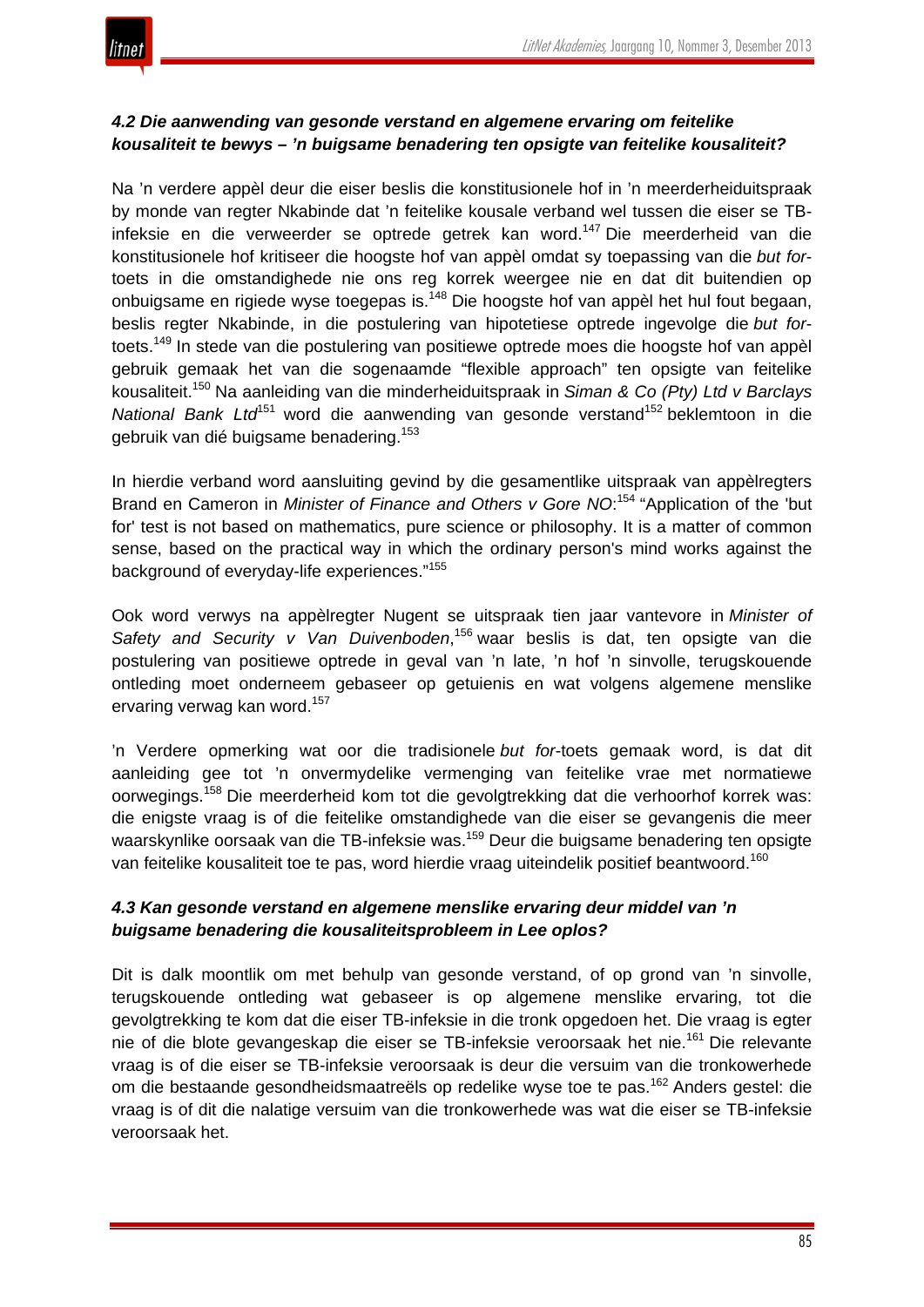

Gegewe dat dit onmoontlik is om die bron van 'n TB-infeksie te identifiseer, kan daar nie geargumenteer word dat dit "common sense" is dat die tronkowerhede se nalatige versuim die TB-infeksie veroorsaak het nie. Mediese getuienis dui juis daarop dat dit ewe waarskynlik was dat die infeksie deur die onregmatige, nalatige optrede van die tronkowerhede as deur hul redelike optrede veroorsaak is.<sup>163</sup> Die aanwending van gesonde verstand kan nie 'n afleiding regverdig dat 'n besering eerder op een wyse as op 'n ander veroorsaak is nie – veral nie as mediese getuienis aandui dat albei wyses ewe moontlik is  $nie.<sup>164</sup>$ 

Die aanwending van gesonde verstand op grond van algemene menslike ervaring eerder as die kunsmatige *but for*-toets is op een lyn met kritiek uit akademiese geledere en behoort in die algemeen verwelkom te word.<sup>165</sup> Desnieteenstaande is die aanwending van hierdie benadering op die feite van *Lee* onvanpas en kan dit nie die unieke bewysregtelike gaping in hierdie saak oorbrug nie.

Voorts is die gebruik van 'n "flexible approach"<sup>166</sup> vir feitelike kousaliteit ook onwenslik en verwarrend, nie net weens moontlike verwarring met die soepele of buigsame toets vir juridiese kousaliteit nie,<sup>167</sup> maar ook omdat die inhoud van die benadering onduidelik is. 'n Feitelike kousale verband is immers in wese onbuigsaam: óf dit bestaan óf dit bestaan nie. Boonop is dit heel moontlik om 'n situasie te bedink waarin toekomstige eisers weens die buigsame aard van die feitelike verband wat hulle moet bewys, onnodig aangemoedig word om te litigeer, welke stand van sake aanleiding sou kon gee tot 'n stortvloed van litigasie.

In *Minister van Polisie v Van der Vyver* lewer appèlregter Brand *obiter* kommentaar op die aard van die buigsame benadering: "Soos blyk uit die passasies wat regter Nkabinde aanhaal, word met 'flexible' slegs bedoel dat 'n eiser nie oorsaaklikheid met matematiese presiesheid hoef te bewys nie maar bloot op oorwig van waarskynlikheid."<sup>168</sup> Ek doen gevolglik aan die hand dat die "flexible approach" bloot volgens hierdie betekenis verstaan moet word om enige verwarring te vermy.

## *4.4 Het die konstitusionele-hof-meerderheid die gemenereg aangaande feitelike kousaliteit ontwikkel?*

Nieteenstaande die toepassing van die sogenaamde buigsame toets vir feitelike kousaliteit, gaan die konstitusionele-hof-meerderheid verder en word daar gedemonstreer hoe die tradisionele *but for*-toets in hierdie geval wel toegepas kan word om 'n bevredigende antwoord te verskaf. As redelike optrede – dit wil sê optrede in ooreenstemming met die bestaande gesondheidsmaatreëls – gepostuleer word, blyk dit dat die algehele risiko van TB-infeksies sou daal.<sup>169</sup> 'n Afleiding word hierna gemaak dat, op grond van die algemene risikoverlaging, die risiko van infeksie ten opsigte van die spesifieke eiser ook sou verlaag het.<sup>170</sup> Regter Nkabinde beslis: "It would be enough, I think, to satisfy probable factual causation where the evidence establishes that the plaintiff found himself in the kind of situation where the risk of contagion would have been reduced by proper systemic measures."<sup>171</sup>

Dit is jammer dat regter Nkabinde nie op hierdie stelling uitgebrei het nie. By die ontstentenis van enige verdere verduideliking is dit onseker wat die effek of trefwydte daarvan is. Een manier om dit te interpreteer, is soos volg: ten einde 'n feitelike kousale verband tussen die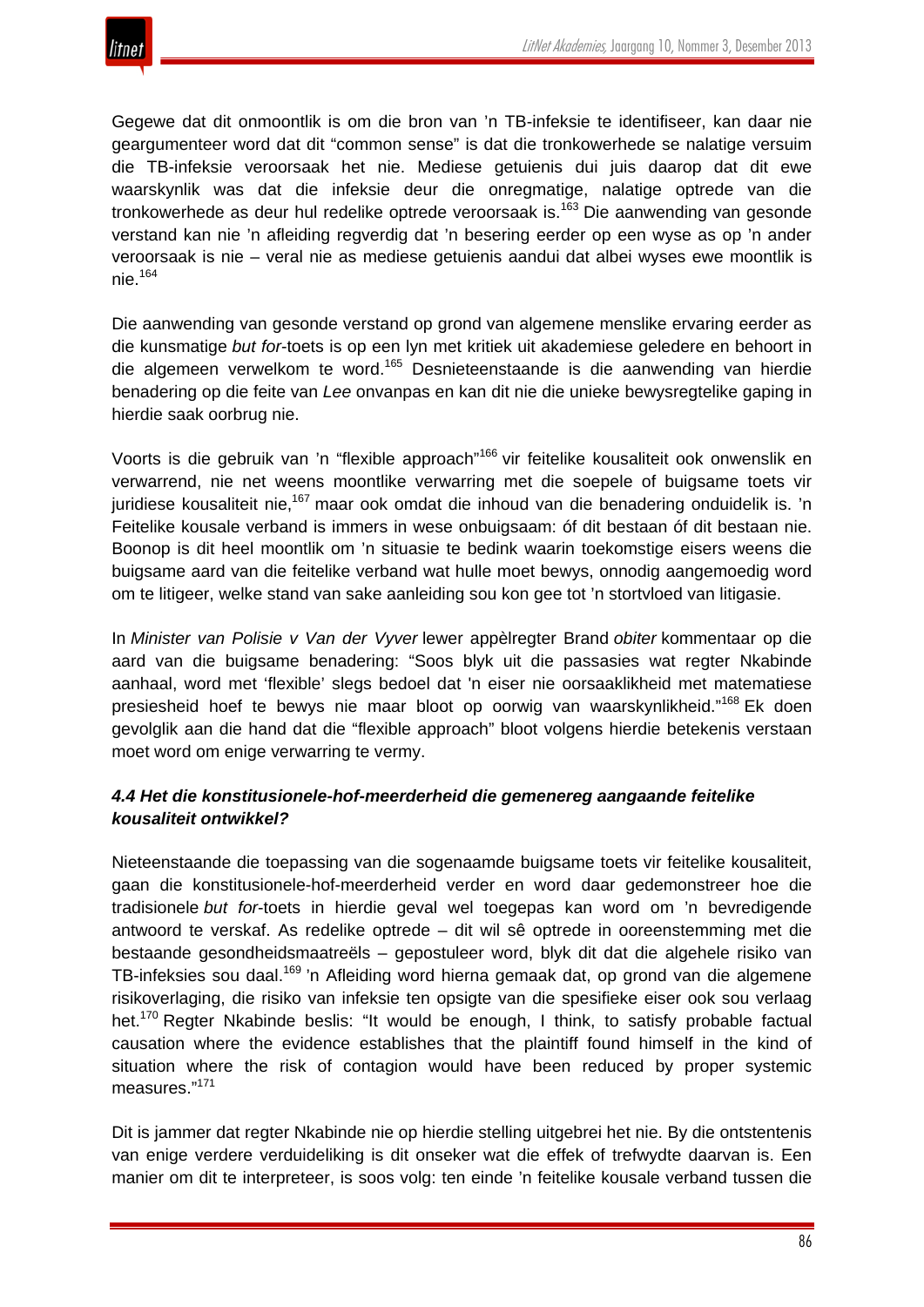

eiser se skade en die verweerder se optrede te vestig, is dit voldoende om op oorwig van waarskynlikheid te bewys dat die verweerder die eiser aan die risiko van skade blootgestel het.<sup>172</sup> As hierdie interpretasie akkuraat is, het die konstitusionele hof die gemenereg met betrekking tot feitelike kousaliteit wel ontwikkel in soverre dit voortaan moontlik sal wees om met behulp van 'n verhoging-van-risiko-benadering die bewysregtelike gaping te oorbrug wat in sommige gevalle tussen die eiser se skade en die verweerder se optrede bestaan. 173

Die vraag is of sodanige ontwikkeling wenslik is. Ten einde hierdie vraag te beantwoord, moet verwys word na die soortgelyke wesenlike-verhoging-van-risiko-benadering soos wat dit in die Engelse reg ontwikkel het.

# *4.5 Agtergrond tot die wesenlike-verhoging-van-risiko-benadering: die wesenlikebydrae-toets*

In *Bonnington Castings v Wardlaw*<sup>174</sup> het die eiser skadevergoeding van sy werkgewer geëis nadat hy tydens sy diens 'n ernstige longkwaal opgedoen het weens die inaseming van fyn silikadeeltjies wat vrygestel is gedurende die uitvoering van sy pligte. Volgens die verweerder was daar twee moontlike oorsake vir die teenwoordigheid van dié stofdeeltjies in sy longe: stof wat vrygestel is deur die gebruik van 'n lughamer en stof wat veroorsaak is deur 'n slypmasjien. Die werkgewer het slegs 'n statutêre plig gehad om te voorkom dat die eiser stofdeeltjies inasem wat deur die slypmasjien voortgebring word. Die inaseming van die stof wat deur die hamer vrygestel is, was dus regtens irrelevant. Die vraag was of daar bevind kon word dat die longkwaal deur die stof uit die slypmasjien veroorsaak is.

Lord Reid skryf in sy beslissing:<sup>175</sup>

I cannot agree that the question is: which was the most probable source of the respondent's disease, the dust from the pneumatic hammers or the dust from the swing grinders? It appears to me that the source of his disease was the dust from both sources, and the real question is whether the dust from the swing grinders materially contributed to the disease. What is a material contribution must be a question of degree. A contribution which comes within the exception de minimis non curat lex is not material, but I think that any contribution which does not fall within that exception must be material. I do not see how there can be something too large to come within the de minimis principle but yet too small to be material.

Die House of Lords het die verweerder aanspreeklik gehou vir die eiser se volle skade op grond daarvan dat die stof wat deur die slypmasjien vrygestel is, 'n wesenlike bydrae tot die eiser se longkwaal gelewer het. In hierdie saak het die House of Lords die streng vereiste van 'n noodsaaklike voorwaarde ingevolge die *but for*-toets verwerp ten gunste van 'n "weaker sense of necessity"<sup>176</sup> in die vorm van 'n wesenlike bydrae.

# *4.6 Ontwikkeling van die Engelse reg: "material increase in risk of harm"*

In 'n daaropvolgende beslissing het die House of Lords in *McGhee v National Coal Board*<sup>177</sup> 'n geleentheid gekry om die wesenlike-bydrae-toets vir feitelike kousaliteit toe te pas. In dié saak het die eiser in 'n baksteenfabriek gewerk en daagliks ná werk per fiets huis toe gery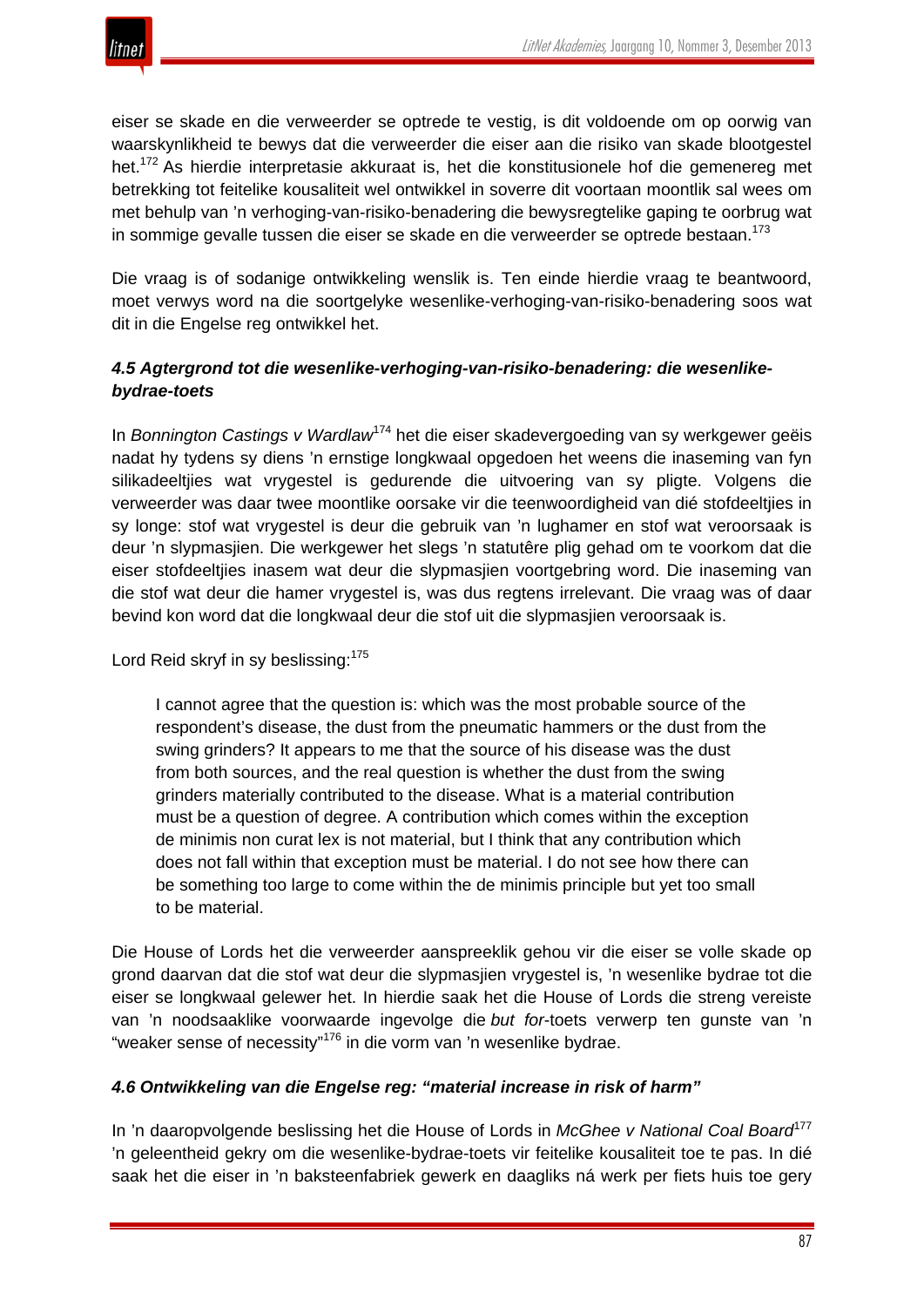met baksteenstof wat steeds aan sy vel vaskleef, aangesien die verweerder nie aan sy werknemers storte beskikbaar gestel het nie. Terwyl daar nie 'n regsplig op die verweerder berus het om die blootstelling aan die stof in die steenoond te verhoed nie, was hy wel onder 'n plig om storte aan sy werknemers te verskaf. Die eiser het dermatitis opgedoen. Ofskoon baksteenstof 'n erkende oorsaak van dermatitis is, was daar nie genoegsame mediese getuienis tot die eiser se beskikking om, op 'n oorwig van waarskynlikheid, aan te toon dat dit juis die baksteenstof was wat aan hom vasgekleef het weens die verbreking van die verweerder se regsplig wat die feitelike oorsaak van die dermatitis was nie. Die kernprobleem in hierdie geval was dat die mediese wetenskap nie kon aantoon hoeveel baksteenstof nodig was om dermatitis te veroorsaak nie.<sup>178</sup> As daar dus gevra word: "As dit nie was vir die blootstelling aan die baksteenstof weens die verbreking van die regsplig nie, sou die skade steeds ingetree het?", is daar geen antwoord wat op 'n oorwig van waarskynlikheid verskaf kan word nie, want niemand weet of die blootstelling in die steenoonde voldoende sou wees vir die opdoen van dermatitis nie. Die *but for*-toets kon dus nie toegepas word nie, want die hof kon nie op 'n oorwig van waarskynlikheid bepaal wat sou gebeur het as die verweerder nie sy regsplig verbreek het nie.<sup>179</sup> Al wat bewys kon word, was dat die eiser weens die verweerder se verbreking van 'n regsplig aan 'n wesenlike risiko van besering blootgestel is.<sup>180</sup>

As gevolg van hierdie kousale onbepaalbaarheid het die House of Lords op grond van beleidsoorwegings besluit om 'n nuwe regsreël te formuleer wat soos volg saamgevat kan word:<sup>181</sup> In spesifieke omstandighede, soos die onderhawige geval, waar dit nie vir die eiser moontlik is om op 'n oorwig van waarskynlikheid te bewys dat die onregmatige en nalatige optrede van die verweerder die eiser se skade veroorsaak het nie, of wesenlik bygedra het tot die eiser se besering nie, kan die eiser die bewysregtelike gaping oorbrug deur bloot te bewys dat die verbreking van die verweerder se regsplig 'n wesenlike risiko van 'n besering geskep het.182 Hierdie benadering verskil van die tradisionele wesenlike-bydrae-toets: dit gaan in *McGhee* nie oor 'n wesenlike, nie-*de minimis*-bydrae tot 'n besering nie, maar eerder oor die skep van 'n bepaalde risiko.<sup>183</sup> Die *McGhee-ratio* verteenwoordig dus 'n uitsonderlike benadering ten opsigte van feitelike kousaliteit<sup>184</sup> wat onlangs deur lord Hoffmann beskryf is as "a crude equiparation between materially contributing to the cumulative causes of the injury (as in *Bonnington Castings Ltd v Wardlaw*) and increasing the risk of occurrence of the injury".<sup>185</sup>

Daar dien op gelet te word dat die hof in *McGhee* nie 'n feitelike kousale verband getrek het op grond van afleidings wat met behulp van gesonde verstand gemaak is nie. Met verwysing na die moontlikheid om in dié omstandighede 'n feitelike kousale verband by wyse van afleiding te vestig, skryf lord Wilberforce: "And I must say that, at least in the present case, to bridge the evidential gap by inference seems to me something of a fiction, since it was precisely this inference which the medical expert declined to make."<sup>186</sup> Soos hier bo aangedui, geld hierdie opmerking ook ten opsigte van die *Lee*-saak.

# *4.7 Fairchild: toepassing en uitbreiding van die McGhee-ratio*

In *Fairchild v Glenhaven Funeral Services Ltd*<sup>187</sup> is die House of Lords deur die eiser versoek om die *McGhee*-uitsondering toe te pas waar die risiko van skade geskep is deur meer as een werkgewer wat, in weerwil van 'n regsplig tot die teendeel, en onafhanklik van mekaar,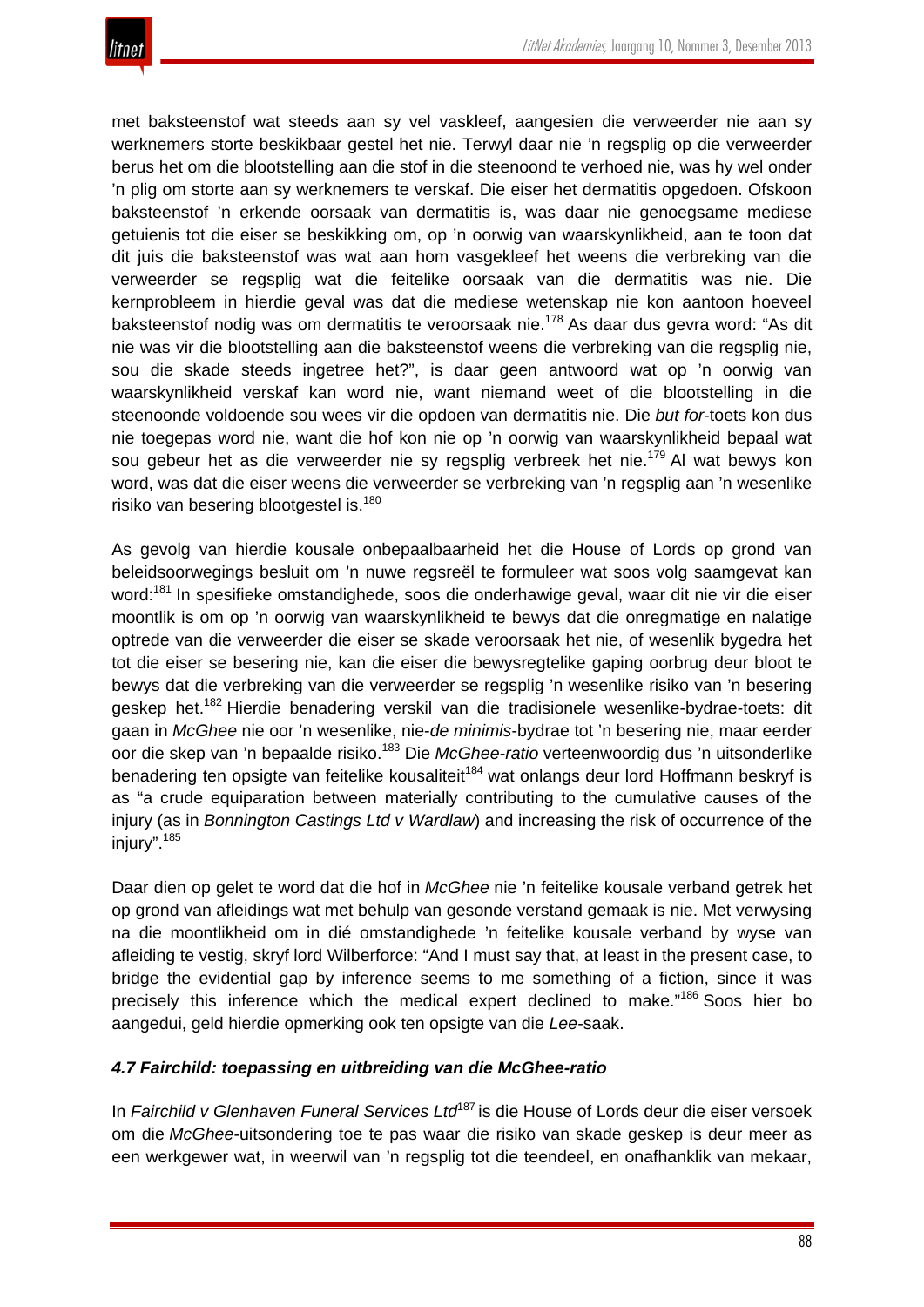

die eiser op nalatige wyse aan asbes blootgestel het. Weens die blootstelling aan asbes het die eiser mesotelioom, 'n tipe kanker, opgedoen en al die betrokke werkgewers gedagvaar.

Soos in *Lee* se TB-geval, is dit belangrik om in hierdie geval die aard van mesotelioom deeglik te verstaan. Die proses waarvolgens die betrokke sel kankeragtig word, is onbekend. Dit kan wees dat die proses van stapel gestuur word weens die blootstelling aan 'n enkele asbesvesel, of dit kan wees dat die proses blootstelling aan 'n hele aantal sulke vesels vereis. Daarom is dit onmoontlik om te bepaal welke asbesvesel die oorsaak van die kanker kon wees. Soos in *Lee*, is die bron van die skade totaal onidentifiseerbaar.

Gevolglik kon die *but for*-toets nie toegepas word nie, want, soos in *McGhee*, hetniemand geweet wat sou gebeur het as dit nie was vir die nalatige en onregmatige blootstelling aan asbesvesels deur enige van die verweerders nie. Al wat bewys kón word, was dat die blootstelling deur elke onderskeie verweerder die risiko vir die opdoen van mesotelioom op wesenlike wyse laat toeneem het. Daarom beslis die meerderheid dat, in ag genome dat die onderskeie werkgewers elkeen 'n regsplig aan die eiser verskuldig was, dit billik en in ooreenstemming met gesonde verstand is om die optrede van die werkgewers, dit wil sê die skep van 'n wesenlike risiko, te behandel as sou dit wel 'n wesenlike bydrae tot die opdoen van die siekte gelewer het:<sup>188</sup>

In the circumstances of the instant cases, it would be just, and in accordance with common sense, to treat the conduct of both employers, in exposing the employee to a risk to which he should not have been exposed, as making a material contribution to the employee contracting a condition against which it was the duty of both employers to protect him.

Die *ratio* van die *Fairchild-*saak en die *ratio* van die konstitusionele-hof-meerderheid in *Lee* verskil op die volgende wyses: anders as die meerderheid in *Lee* het die House of Lords nie probeer om die *but for*-toets te omvorm sodat dit oënskynlik wel 'n feitelike kousale verband tussen optrede en skade kon daarstel nie.<sup>189</sup> Met die uitsondering van lord Hutton<sup>190</sup> in *Fairchild*, word daar ook nie gepoog om op grond van afleidings die bewysregtelike gaping te oorbrug om kousaliteit te vestig nie: die mediese getuienis was van so 'n aard dat dit juis gewaarsku het teen die maak van enige sulke afleidings.<sup>191</sup> Gesonde verstand het wel 'n rol gespeel, maar slegs in soverre dit die aanvaarding van 'n uitsonderlike regsreël regverdig en nie om feitelike kousaliteit met behulp van die *but for*toets te probeer bewys nie.<sup>192</sup> Beleidsoorwegings speel wel 'n belangrike rol in die besluit om die onbruikbare *but for-*toets agterweë te laat en 'n regsreël vir hierdie uitsonderingsgevalle te skep.<sup>193</sup> Laastens word kriteria ook uiteengesit vir die toekomstige toepassing van dié uitsonderlike reël.<sup>194</sup> Elf jaar na die afloop van die House of Lords se beslissing in *Fairchild,* beskryf lord Hoffmann die poging van die hof om sodanige kriteria uiteen te sit soos volg:<sup>195</sup>

We tried to nail down the exception as tightly as possible. We emphasized the fact that science was unable to answer the question of whose asbestos fibres had caused the mesothelioma ... Another fence we tried to erect around *Fairchild* was to say that it applied only when the other candidates for causing the injury involved "the same agent".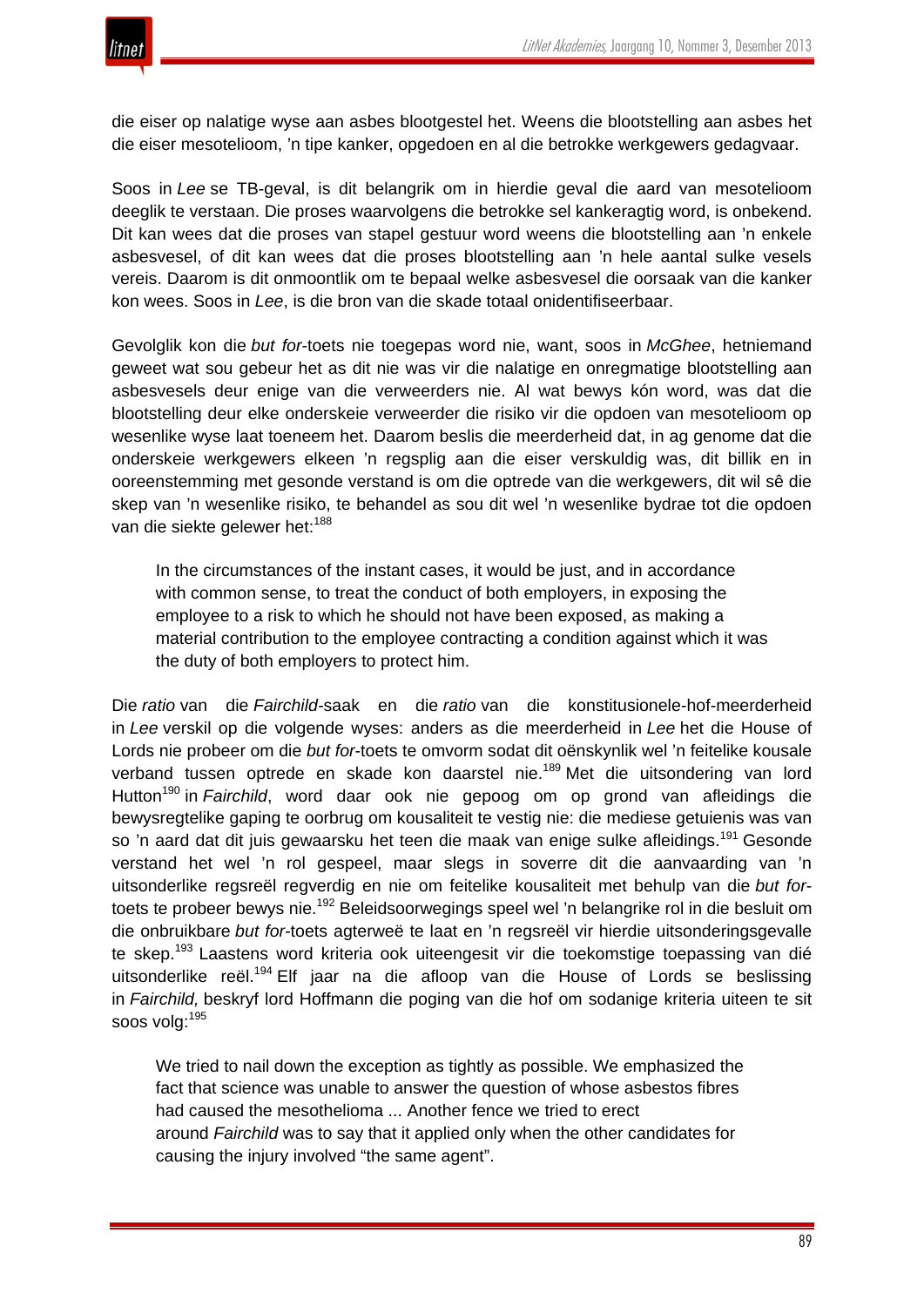Alhoewel die wesenlike-verhoging-van-risiko-benadering aan kritiek onderwerp kan word, is die formulering van hierdie uitsonderlike regsreël in die onderhawige geval geloof, omdat dit op deursigtige wyse verwoord is en omdat dit daarop gemik was om die bewysregtelike gaping, wat nie andersins deur die eiser oorbrug sou kon word nie, te oorbrug ten einde 'n billike en regverdige uiteinde te verseker.<sup>196</sup>

#### *4.8 Kritiek op die wesenlike-verhoging-van-risiko-benadering*

Verskeie kommentators is krities oor die wesenlike-verhoging-van-risiko-benadering soos ontwikkel in *McGhee* en *Fairchild*, omdat dit oënskynlik die vereiste vir feitelike kousaliteit uitskakel.<sup>197</sup> Die skep van 'n risiko kan eenvoudig nie gelykgestel word aan die veroorsaking van skade nie, en om anders te redeneer kom neer op 'n fiksie: as verweerder A op nalatige wyse sy motor bestuur, skep hy 'n risiko van moontlike beserings of skade vir ander padverbruikers, maar hy veroorsaak nie skade aan daardie persone nie tensy hy hulle raak ry.<sup>198</sup> Verder moet daar in gedagte gehou word dat enige nalatige optrede die risiko van moontlike skade of besering verhoog. As feitelike kousaliteit bloot van enige verhoging in riskante gedrag afgelei kan word, beteken dit dat elke bevinding van nalatigheid sonder meer ook op 'n feitelike kousale verband sal dui.<sup>199</sup>

In *Fairchild* is die verweerders gesamentlik en afsonderlik aanspreeklik gehou vir die eiser se volle skade – ten spyte daarvan dat 'n kousale verband tussen die eiser se siekte en enige van die verweerders se optrede nie op oorwig van waarskynlikheid bewys kon word nie. So 'n benadering impliseer dat verweerder A moontlik al die skade sal moet dra as verweerder B byvoorbeeld insolvent is, terwyl verweerder A bloot 'n risiko tot skade geskep het, maar nie noodwendig die skade feitelik veroorsaak het nie.<sup>200</sup>

Die verdeling van skadevergoeding op 'n billike basis word ook nie deur die partye of die hof aangeraak nie. Dit is opvallend dat, alhoewel die hof klaarblyklik in *McGhee* en *Fairchild* 'n nuwe benadering ten opsigte van die kousaliteitsprobleem ontwikkel en toepas, niks oor 'n soortgelyke nuwe ontwikkeling ten opsigte van die verdeling van skadevergoeding genoem word nie.<sup>201</sup> Die vraag wat in hierdie verband geopper moet word, is of dit nie billiker sou wees om die meerdere verweerders proporsioneel aanspreeklik te hou nie – dit wil sê, elke verweerder word afsonderlik aanspreeklik gehou vir 'n afsonderlike gedeelte van die skade. So 'n verdeling sou egter noodwendig kunsmatig moet wees, aangesien daar geen manier is om te bepaal welke verweerder vir welke gedeelte (indien enige) verantwoordelik was nie.

Die House of Lords het in 'n daaropvolgende saak op bogenoemde twee punte van kritiek gereageer. In *Barker v Corus (UK) plc*<sup>202</sup> het die eiser ook mesotelioom opgedoen nadat hy, soos in *Fairchild*, tydens sy indiensneming deur sy onderskeie werkgewers aan asbes blootgestel is. Die feite van dié saak kan egter van *Fairchild* onderskei word in soverre die eiser nie net deur die onregmatige en nalatige optrede van twee vorige werkgewers aan asbes blootgestel is nie, maar ook deur sy eie toedoen. Die House of Lords bevestig dat die wesenlike-verhoging-van-risiko-benadering ook in hierdie omstandighede van toepassing is.<sup>203</sup> nieteenstaande die eiser se eie bydrae.

Verder het die meerderheid in *Barker* die basis vir die verweerders se aanspreeklikheid in hierdie tipe sake soos volg uiteengesit: lord Hoffmann skryf dat die meerderheid van die hof in *Fairchild* nie 'n fiksie geskep het ingevolge waarvan wesenlike-risiko-verhoging aan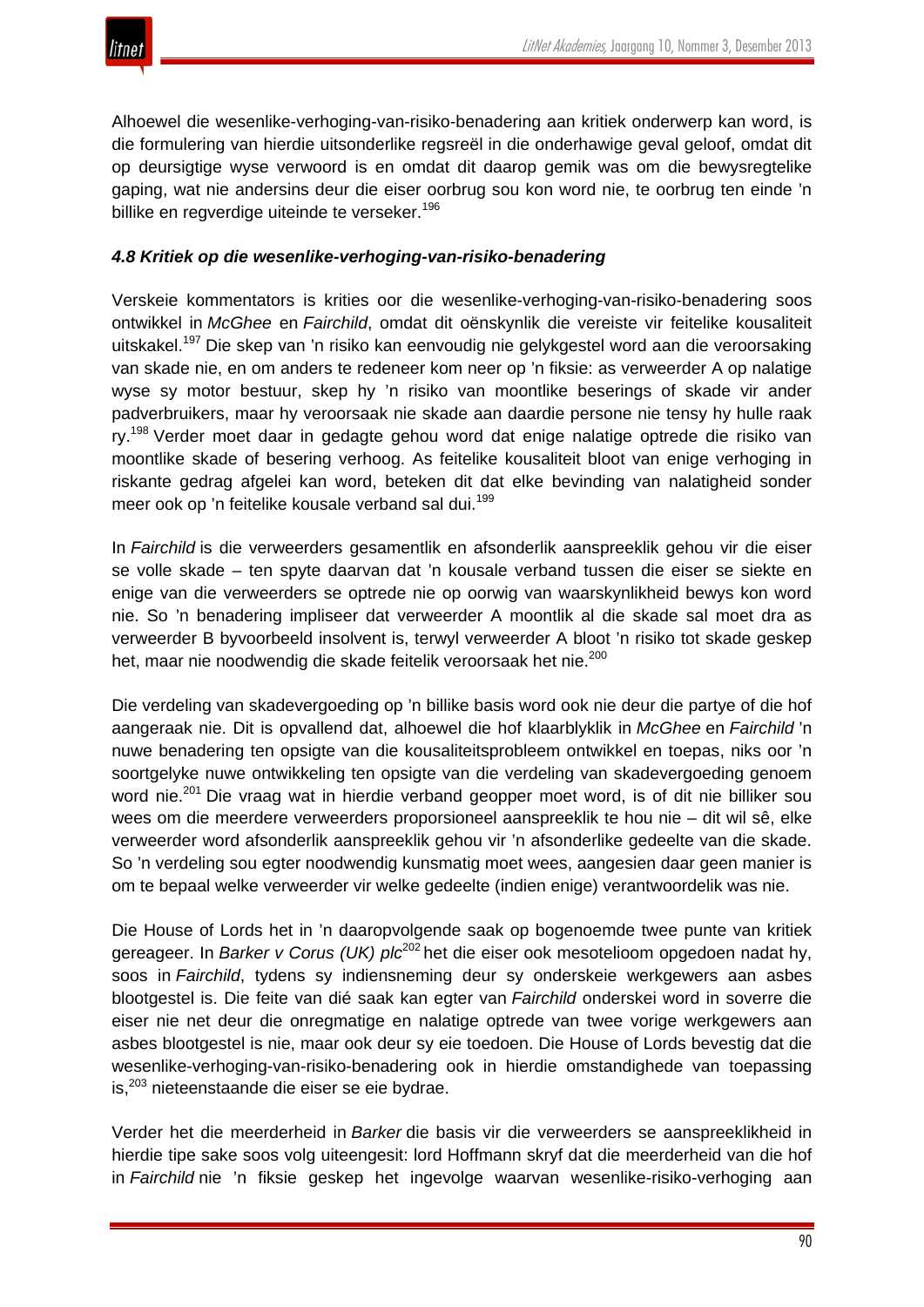

feitelike kousaliteit gelykgestel kan word nie. Al wat beslis is, is dat die skep van 'n wesenlike risiko van mesotelioom die oplegging van aanspreeklikheid kan regverdig indien daardie risiko deur onregmatige optrede geskep is, oftewel optrede deur 'n verweerder wat strydig is met 'n bestaande regsplig.<sup>204</sup> Die basis vir aanspreeklikheid is dus gesetel in die skep van 'n wesenlike risiko van skade. Dit impliseer dat die skade beskou moet word as die skep van 'n risiko; of, anders gestel, die skade kan gesien word as die verlies van 'n kans om nie mesotelioom op te doen nie.<sup>205</sup> As dít die skade is volgens die meerderheid in *Barker*, kan die hof feitelike kousaliteit op die ortodokse wyse benader, maar nou is die vraag nie: "Het die verweerder die kanker veroorsaak nie?", maar eerder: "Het die verweerder die risiko van skade veroorsaak?";<sup>206</sup> of selfs: "Het die verweerder se optrede veroorsaak dat die eiser 'n kans verloor om sigself te beskerm?"<sup>207</sup>

Die feit dat die skade beskou kan word as die wesenlike risiko self (of andersom, die skep van 'n verlore kans), beteken volgens sekere kommentators dat daar 'n basis is op grond waarvan die onderskeie verweerders slegs aanspreeklik gehou kan word vir die risiko wat elkeen, onafhanklik van mekaar, veroorsaak het – ten spyte daarvan dat die uiteindelike skade onverdeelbaar is.<sup>208</sup>

Lord Hoffmann verduidelik:<sup>209</sup>

Treating the creation of the risk as the damage caused by the defendant would involve having to quantify the likelihood that the damage (which is known to have materialized) was caused by that particular defendant. It will then be possible to determine the share of the damage which should be attributable to him … In my opinion, the attribution of liability according to the relative degree of contribution to the chance of the disease being contracted would smooth the roughness of the justice which a rule of joint and several liability creates. The defendant was a wrongdoer, it is true, and should not be allowed to escape liability altogether, but he should not be liable for more than the damage which he caused and, since this is a case in which science can deal only in probabilities, the law should accept that position and attribute liability according to probabilities. The justification for the joint and several liability rule is that if you caused harm, there is no reason why your liability should be reduced because someone else also caused the same harm. But when liability is exceptionally imposed because you may have caused harm, the same considerations do not apply and fairness suggests that if more than one person may have been responsible, liability should be divided according to the probability that one or other caused the harm.

Nieteenstaande die hof se poging om die basis vir aanspreeklikheid in meerdereverweerders-probleemgevalle te herinterpreteer, het die wetgewer kort na *Barker* die impak van die beslissing ondermyn deur artikel 3 van die Compensation Act te bekragtig, ingevolge waarvan die wesenlike-verhoging-van-risiko-benadering steeds aangewend kan word as 'n uitsonderlike regsreël in gevalle waar die eiser mesotelioom op hierdie besonderse wyse opdoen.<sup>210</sup>

In hierdie verband is lord Hoffmann se onlangse terugblik op die *Fairchild*-uitspraak, waarin hy argumenteer dat hierdie tipe probleemgevalle eerder deur die wetgewer as die regbank opgelos moet word, betekenisvol:<sup>211</sup>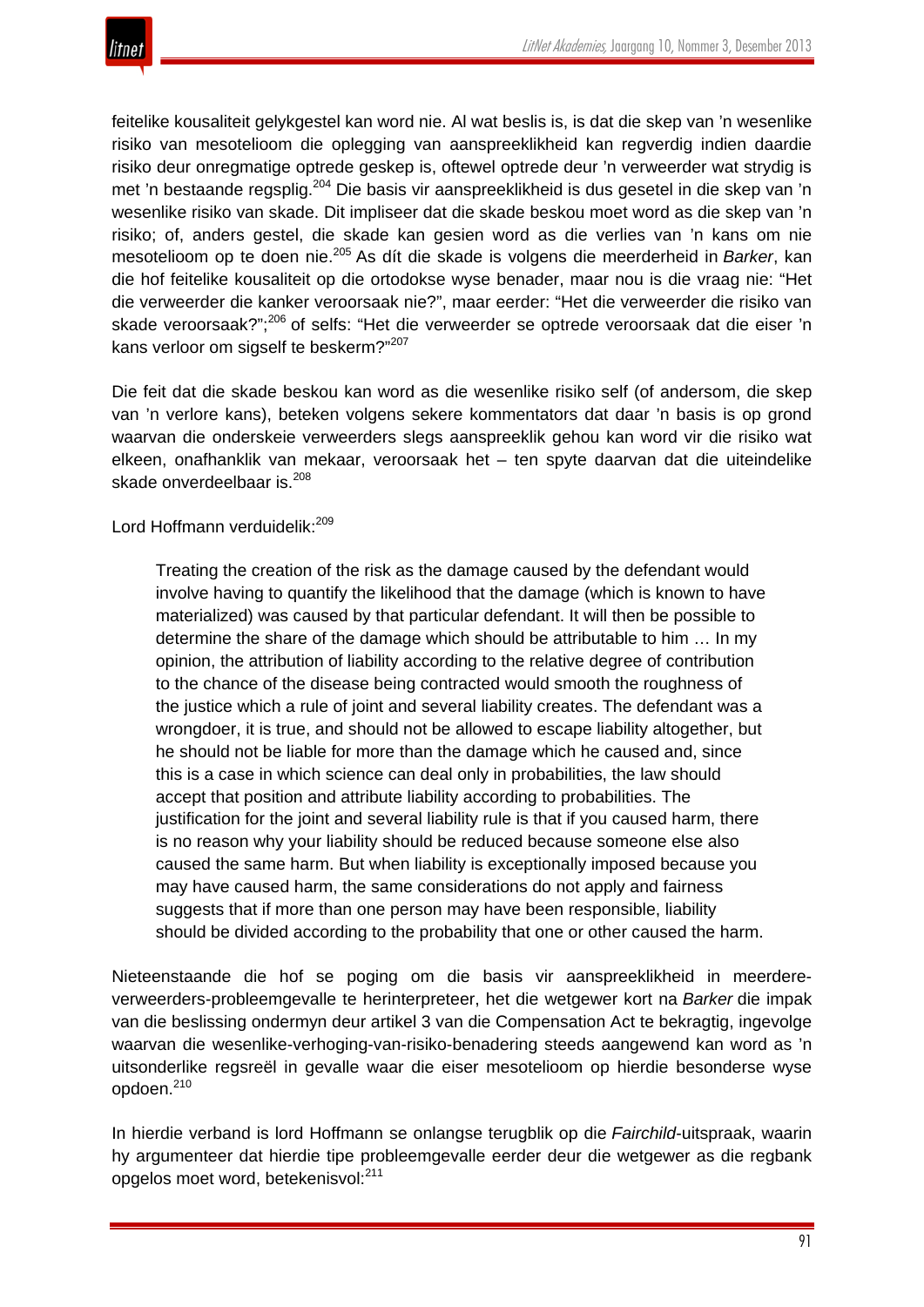

In retrospect, I think the most satisfactory outcome would have been for their Lordships in their judicial capacity to have adhered to established principle, wrung their hands about the unfairness of the outcome in the particular case, and recommended to the Government that it pass appropriate legislation. Then judiciary and legislature would each have been functioning within their proper sphere: the judges not creating confusion in the common law by trying to legislate for special cases and Parliament amending the common law where fairness and the public interest appeared to demand it.

### *4.9 Verdere probleme met die wesenlike-verhoging-van-risiko-benadering*

In die Engelse saak *Wilsher v Essex Area Health Authority*<sup>212</sup> het 'n onervare, jong dokter 'n oormaat suurstof aan 'n pasgebore baba toegedien. Die baba het kort daarna 'n retinale disfunksie (RLF) opgedoen wat blindheid veroorsaak het. Mediese getuienis het egter aangetoon dat daar minstens vier ander faktore was wat ewe waarskynlik die RLF kon veroorsaak het en wat totaal onafhanklik van die dokter se optrede gestaan het.<sup>213</sup> Desnieteenstaande het die Court of Appeal *McGhee* interpreteer as sou dit bevestig dat, deur te bewys dat die verweerder se optrede die eiser se risiko van 'n besering op wesenlike wyse verhoog het, die eiser ook feitelike kousaliteit tussen skade en optrede bewys het. Met ander woorde: die wesenlike verhoging van 'n risiko van besering is gelykstaande aan 'n feitelike kousale verband. Op grond daarvan dat die verweerder deur sy optrede die wesenlike risiko van skade geskep het, het die Court of Appeal die verweerder aanspreeklik gehou vir die eiser se volle skade. Die House of Lords het hierdie beslissing egter in appèl verwerp omdat dit, onder andere, sou lei tot die ongeregverdigde oplegging van aanspreeklikheid asook die verontagsaming van die feitelikekousaliteitsvereiste.

Die punt wat deur *Wilsher* geïllustreer word, word soos volg deur Jane Stapleton opgesom:<sup>214</sup>

An exception sufficiently broad that it would assist the claimant in *Wilsher* would, it was feared, pose such a threat because it would be triggered upon the satisfaction of only two requirements: that the aetiology of the outcome is unknown; and the defendant's tortious conduct had materially contributed to the risk that the victim would succumb to the outcome. If that was all that was required to bring a case within the *McGhee/Fairchild* " material contribution to risk" principle, very many injured parties would be able to leap the evidentiary gap. For example, a claimant who has suffered a heart attack, a breakdown or an infectious disease would be able to establish cause-in-fact against any defendant who, in breach of duty, made a material contribution to the risk of that outcome.

In *Fairchild* word hierdie probleem aangespreek deur duidelik te maak dat die verhogingvan-risiko-benadering slegs in uitsonderlike gevalle toegepas behoort te word. Ter bevordering van regsekerheid en ter wille van die behoud van 'n logiese en sistematiese regstelsel word riglyne vir die aanwending van die uitsonderlike regsreël daarom uitgestippel. Soos vroeër uitgewys, word beslis dat die uitsondering net geld waar daar slegs een moontlike "noxious agent"<sup>215</sup> is en dat dit behoort te geld slegs indien die mediese wetenskap geensins die bron van die eiser se skade kan identifiseer nie. Die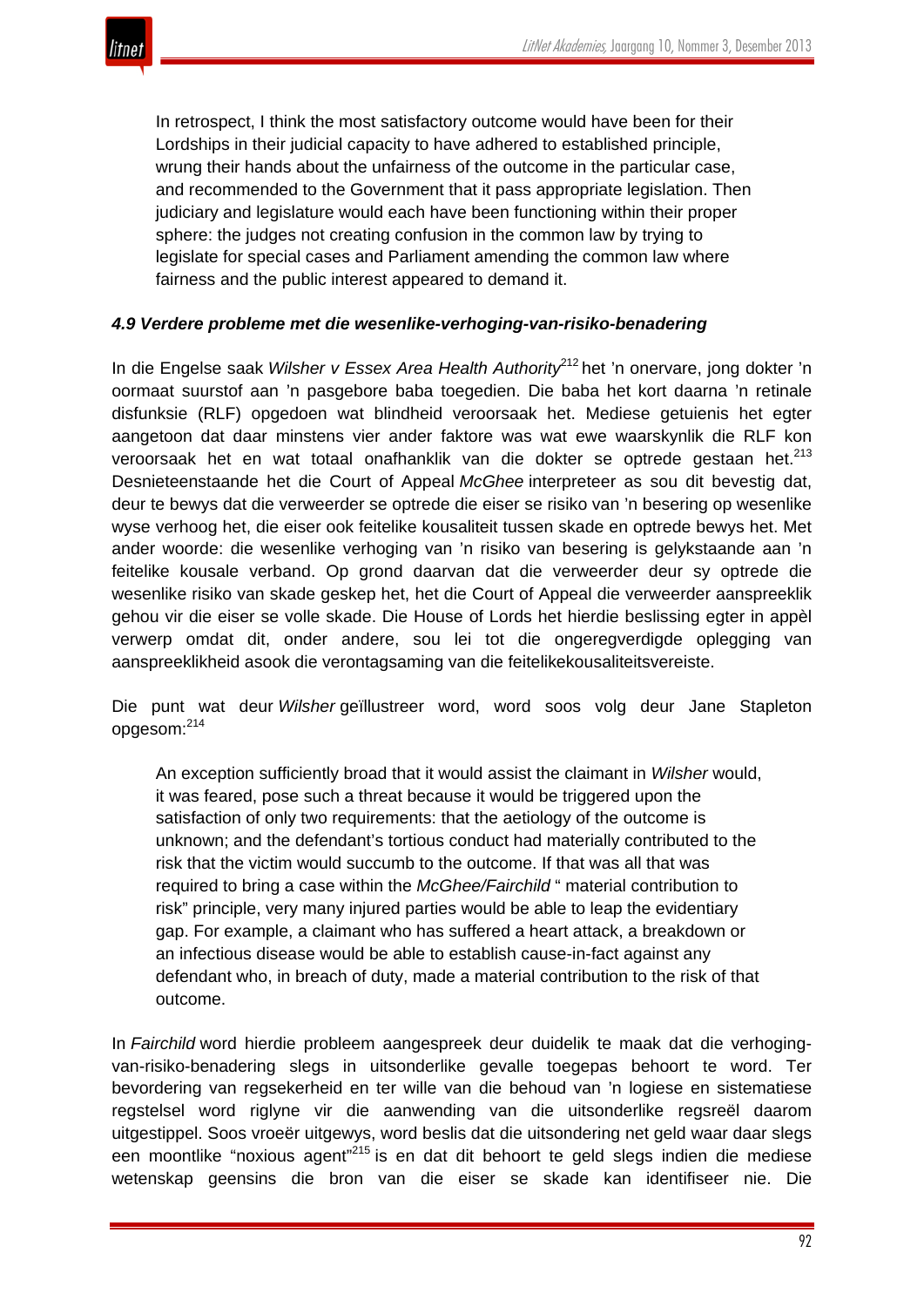

meerderheidsuitspraak in *Lee* skiet in hierdie opsig ongelukkig te kort: terwyl regter Nkabinde indirek na die wesenlike-verhoging-van-risiko-benadering verwys, word geen kriteria uiteengesit vir die toepassing van hierdie uitsonderlike benadering nie. Gevolglik is daar regsonsekerheid en verwarring oor die vraag wanneer dit voldoende sal wees om slegs 'n verhoging in risiko te bewys. $216$ 

In sy minderheiduitspraak maak regter Cameron, wat hom ten gunste van 'n ontwikkeling van die gemeenregtelike *but for*-toets vir feitelike kousaliteit uitspreek, daarom die volgende opmerking: "But development is an intricate task. It seems most appropriate in the limited cases of 'single fibre' diseases where one can identify a single agent, but the disease, by its very nature, defies the but-for test."217

Ek doen aan die hand dat dít 'n wesenlike tekortkoming in die meerderheiduitspraak is wat so gou moontlik deur die konstitusionele hof aangespreek moet word.

#### *4.10 Die konstitusionele hof se minderheiduitspraak in* **Lee**

In die minderheiduitspraak word die *but for*-toets se ontoereikendheid met betrekking tot die besondere feitesituasie erken.<sup>218</sup> Regter Cameron kritiseer ook die afleidings wat deur die meerderheid gemaak word ten einde feitelike kousaliteit te bewerkstellig: "It is not possible to infer probable factual causation from an increase in exposure to risk by itself."<sup>219</sup> Volgens hom is dit onmoontlik om af te lei dat dit die nalatige versuim, eerder as onskuldige, redelike optrede was wat aanleiding gegee het tot die eiser se TB-infeksie.<sup>220</sup> Sodanige benadering behels dat feitelike kousaliteit afgelei kan word van enige risikoverhoging – ongeag of dit wesenlik is of nie.

Ter illustrasie van hierdie punt van kritiek word die volgende voorbeeld genoem: gestel 'n gevangene het voorheen, toe bestaande gesondheidsmaatreëls nie behoorlik toegepas is nie, 'n 90%-kans gehad om TB op te doen, maar ná die instelling van die behoorlike maatreëls het hy slegs 'n 85%-kans om TB op te doen. Die afwesigheid van behoorlike maatreëls sou dus lei tot 'n blote 5%-verhoging van die risiko van 'n TB-infeksie, maar daardie verhoging van 'n risiko sal volgens die meerderheid se benadering voldoende wees om feitelike kousaliteit te bewys.<sup>221</sup>

In teenstelling met regter Cameron se vroeëre gesamentlike uitspraak in die hoogste hof van appèl se uitspraak in *Gore*, <sup>222</sup> waarop die meerderheid in *Lee* swaar steun ter formulering van hul "flexible approach" tot feitelike kousaliteit, is daar in sy minderheiduitspraak in *Lee* geen verwysing na die gebruik van gesonde verstand om die kousaliteitsprobleem op te los nie. Hy ken ook aan beleidsoorwegings, spesifiek grondwetlike regte en waardes, 'n belangrike rol toe, naamlik dat dit die formulering van 'n uitsonderingsgeval hier regverdig.<sup>223</sup> Gevolglik blyk regter Cameron ook ten gunste van 'n uitsonderlike regsreël te wees, welke uitsondering in die besonderse omstandighede 'n remedie aan die eiser sou kon verleen:<sup>224</sup>

But how do we get to a just outcome? It seems to me that our common law of recovery for negligent injury should be developed to allow for recovery in cases where a plaintiff can prove that the defendant negligently exposed him or her to the risk of harm, and the harm eventuated … Should the common law be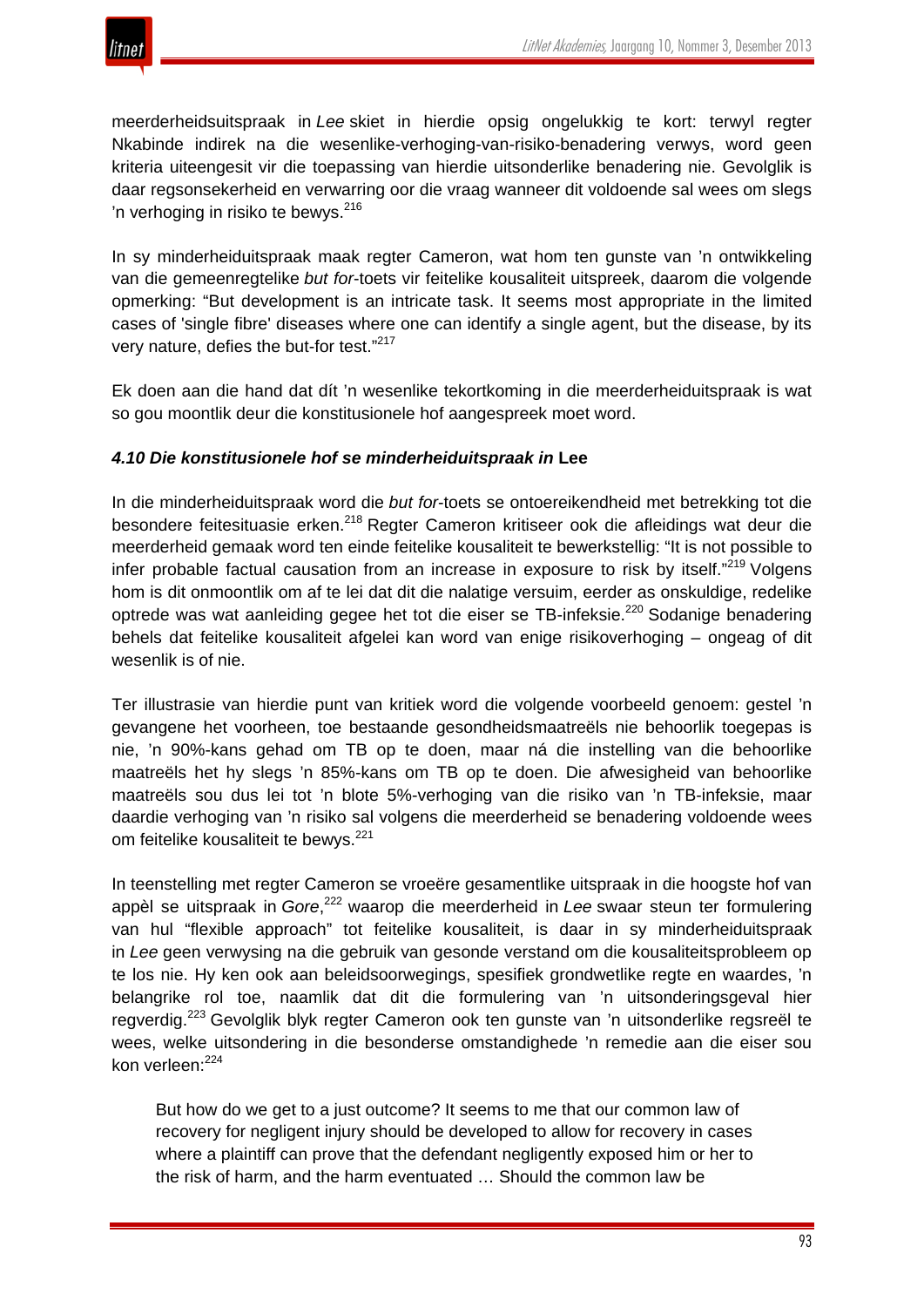

developed, the causation inquiry remains a question of fact, though now the question is a wider one, that is easier to answer in cases like Mr Lee's: would reasonable measures have reduced the overall risk of infection? And, then, should the extent of risk to which the defendant's negligent conduct exposed the claimant lead to recovery for the injury that was suffered?

Regter Cameron se bevestiging dat kousaliteit 'n feitevraag bly, is verblydend, maar word vertroebel deur die laaste twee sinne in die aangehaalde gedeelte, aangesien dit impliseer dat beleid wel op feitelike kousaliteit inwerk.<sup>225</sup> Hierdie aspek van sy minderheiduitspraak staan ook in kontras met sy idee dat sodanige oorwegings juis nie 'n rol met betrekking tot "determining factual cause and effect"<sup>226</sup> speel nie, en skep hierom onsekerheid.

Nietemin blyk dit dat die minderheid ten gunste van 'n ontwikkeling van die gemenereg aangaande feitelike kousaliteit is. In hierdie verband kry ons slegs 'n breë aanduiding van hoe sodanige ontwikkeling moet plaasvind: "It seems to me that our common law of recovery for negligent injury should be developed to allow for recovery in cases where a plaintiff can prove that the defendant negligently exposed him or her to the risk of harm, and the harm eventuated."<sup>227</sup>

## **5. Gevolgtrekking**

Die gemeenregtelike *but for*-toets is nie werklik 'n instrument met behulp waarvan feitelike kousaliteit getoets kan word nie en het verskeie tekortkominge wat reeds aan kritiek onderwerp is. Dié "toets" verskaf onbevredigende resultate in gevalle waar die meerdere verweerders op een of ander wyse bydra tot die eiser se skade. Die alternatiewe benaderings wat in hierdie geval in ander regstelsels ontwikkel is, moet helaas gesien word as 'n beleidsbesluit wat deur howe geneem word ten einde 'n billike en regverdige resultaat te verseker. Normatiewe beleidsoorwegings speel dus wel 'n rol in die besluit om af te wyk van die ortodokse gebruik van die *but for*-toets, maar die kousaliteitsvraag bly steeds 'n feitevraag.<sup>228</sup> Dié benaderings kan egter nie aangewend word om in 'n saak soos *Lee* die kousaliteitsprobleem die hoof te bied nie. In *Lee*, waar die bron van die eiser se skade onbepaalbaar was, kan die bewysregtelike gaping tussen die eiser se skade en die verweerder se optrede met geen van die bogenoemde alternatiewe benaderings of die tradisionele *but for*-toets oorbrug word nie.

Die meerderheid van die konstitusionele hof se buigsame benadering ten opsigte van feitelike kousaliteit kan ongetwyfeld in sekere gevalle aangewend word, byvoorbeeld waar daar 'n versuim was om op te tree, maar die bron van skade nietemin identifiseerbaar was. Hierdie "flexible approach" – 'n verwarrende en onwenslike term – funksioneer egter nie in die geval waar die bron van die eiser se skade onidentifiseerbaar is nie. Dit lyk of die meerderheid van die konstitusionele hof, ten spyte van 'n teenoorgestelde bedoeling, in *Lee* die tradisionele vereiste vir feitelike kousaliteit uitskakel en die verhoging-in-risikobenadering toepas ten einde die verweerder aanspreeklik te hou vir die eiser se TB-infeksie en gepaardgaande skade. Verder hou die meerderheid se benadering, soos regter Cameron uitwys, ongelukkig nie rekening met impak wat dit kan hê op die verdeling van skadevergoeding nie.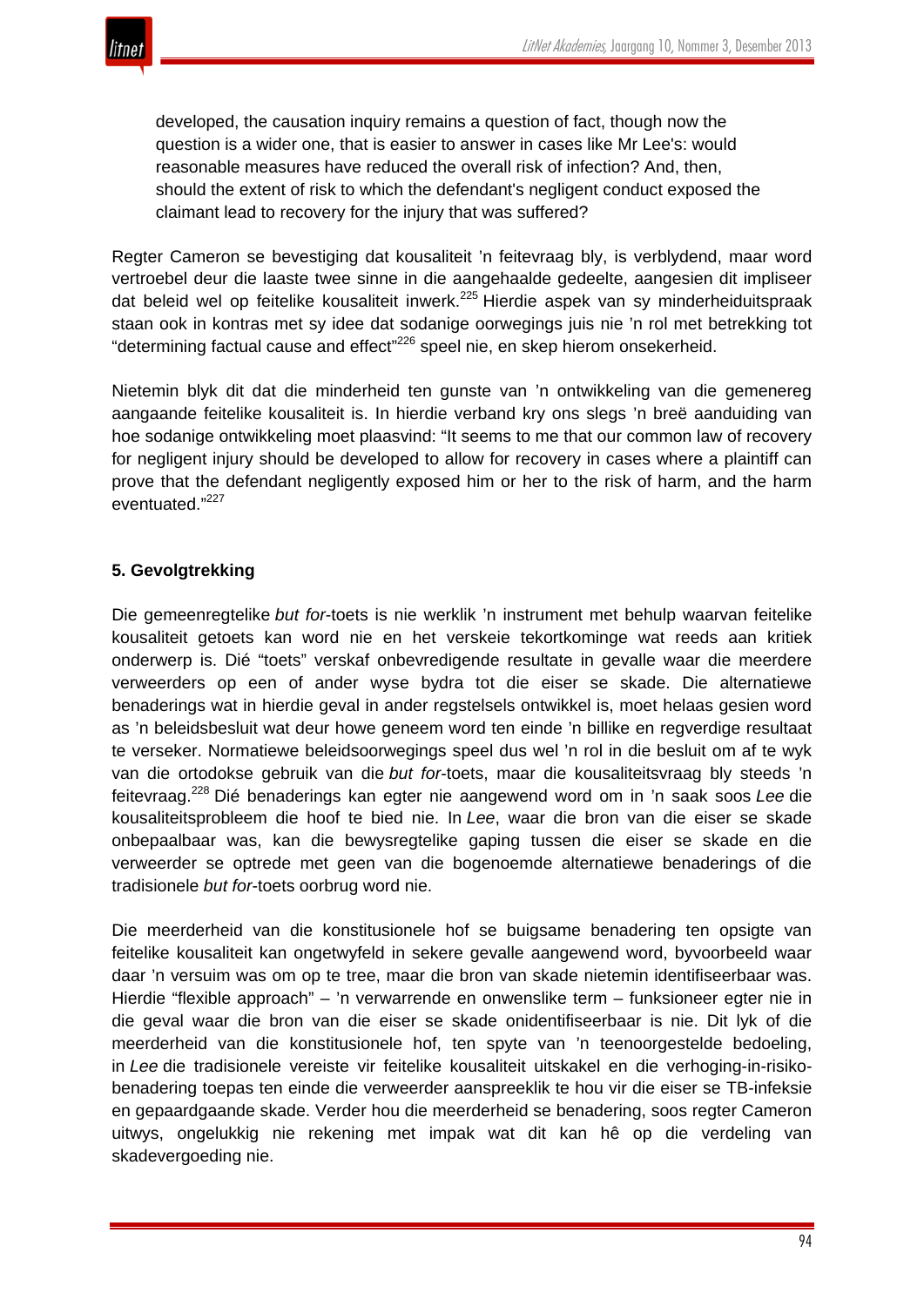

In die Engelse reg word die wesenlike-verhoging-van-risiko-benadering voorgehou as 'n uitsonderlike regsreël wat slegs in besondere situasies van toepassing is. Die vasstelling van sodanige kriteria is belangrik, aangesien die bandelose toepassing daarvan aanleiding kan gee tot 'n stortvloed van litigasie – veral op die gebied van mediese nalatigheid. Die beslissing van die meerderheid in *Lee* verskaf geen sodanige riglyne of kriteria nie, en gevolglik heers daar onsekerheid daaroor of 'n eiser in 'n soortgelyke saak (waar die bron van die skade nie identifiseerbaar is nie) sou slaag met sy deliktuele eis indien hy slegs bewys dat die verweerder se optrede 'n verhoging van die risiko van skade geskep het. Daar word aan die hand gedoen dat die konstitusionele hof wel hierdie kwessie aanspreek ten einde regsekerheid te verskaf, of anders dat die wetgewer ingryp om hierdie situasie te reguleer.

## **Bibliografie**

Acton, A.C.J. 1966. *Conditio sine qua non* (a general theory of causation for our law). *Responsa Meridiana,*1966(1):103–16.

Boberg, P.Q.R. 1989. *The law of delict. Volume one: Aquilian liability*. 2de uitgawe. Kaapstad, Johannesburg en Wetton: Juta.

Brand, F. 2007. Reflections on wrongfulness in the law of delict. *South African Law Journal,* 124(1):76–83.

—. 2013. The contribution of Louis Harms in the sphere of Aquilian liability for pure economic loss. *Tydskrif vir Hedendaagse Romeins-Hollandse Reg*, 76(1):57–69.

Burrows, A., D. Johnston en R. Zimmermann. 2013. *Judge and jurist: Essays in memory of Lord Rodger of Earlsferry.* Oxford: Oxford University Press.

Crowne, E. en O. Ha-Redeye. 2012. Clements v Clements: a material contribution to the jurisprudence – The Supreme Court of Canada clarifies the law of causation. *Western Journal of Legal Studies,* 2(2):1–13.

De Wet, J.C. en H.L. Swanepoel. 1949. *Strafreg.* Durban: Butterworth.

De Wet, Q., F.L.H. Rumpff en G. Viljoen (reds.). 1970. *Huldigingsbundel aangebied aan professor Daniel Pont op sy vyf-en-sewentigste verjaarsdag.* Kaapstad: A.A. Balkema.

Fagan, A. 2005. Rethinking wrongfulness in the law of delict. *South African Law Journal,* 122(1):90–141.

—. 2007. Blind faith: a response to Professors Neethling and Potgieter. *South African Law Journal,* 124(2):285–95.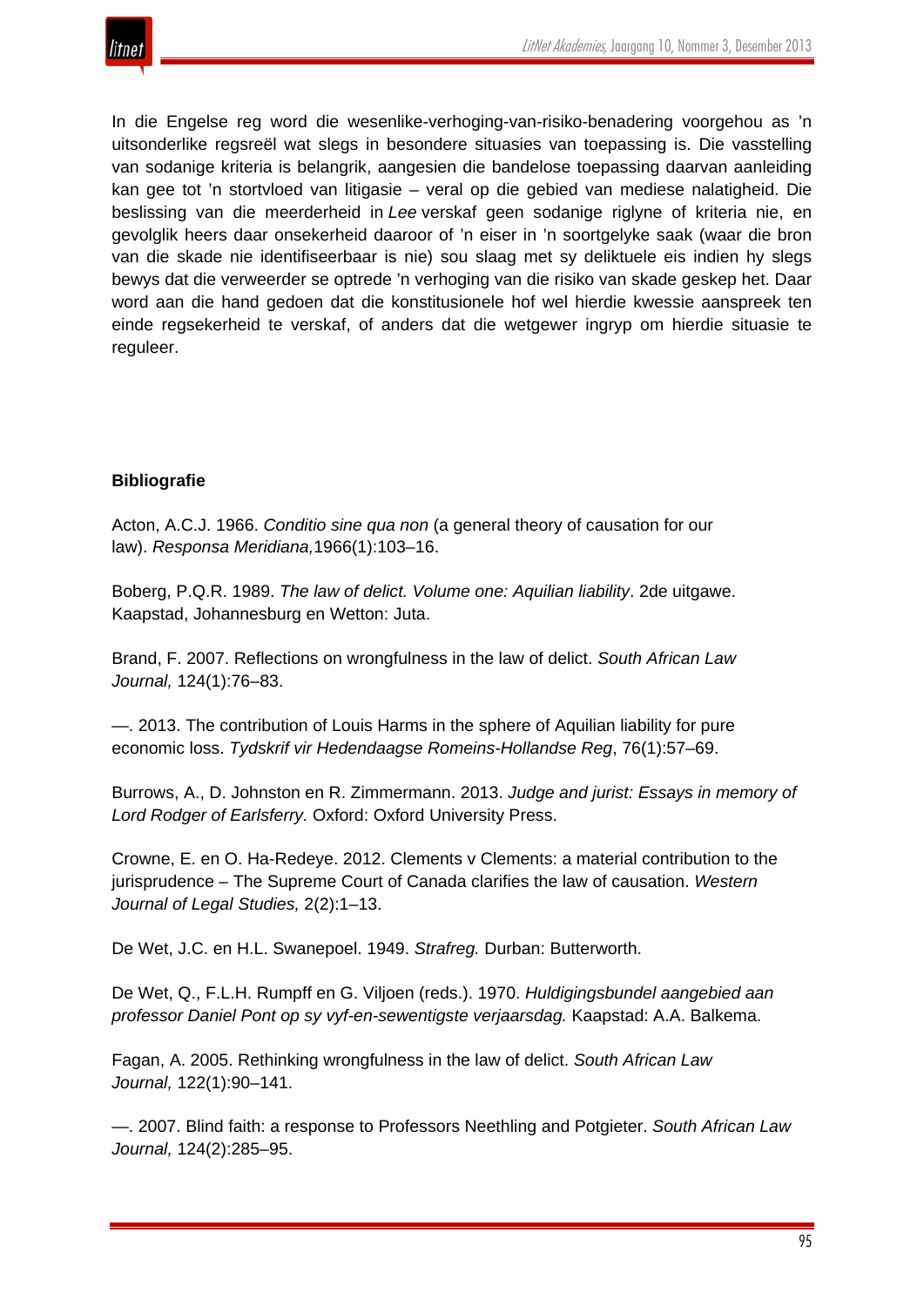



Fischer, D.A. 1992. Causation in fact in omission cases. *Utah Law Review,* 1992(4):1335– 84.

Geistfeld, M.A. 2006. The doctrinal unity of alternative liability and market-share liability. *University of Pennsylvania Law Review,* 155(2):447–504.

Glover, G. 2006. *Essays in honour of AJ Kerr.* Durban: LexisNexis Butterworths.

Goldberg, R. 1999. *Causation and risk in the law of torts: scientific evidence and medicinal product liability.* Oxford en Portland, Oregon: Hart Publishing.

Goldberg, R. (red.). 2012. *Perspectives on causation.* Oxford en Portland, Oregon: Hart Publishing.

Hart, H.L.A. en A.M. Honoré. 1985. *Causation in the law.* 2de uitgawe. Oxford: Clarendon Press.

Hogg, M.A. 2007. Re-establishing orthodoxy in the realm of causation. *Edinburgh Law Review,* 11(1):8–30.

Honoré, A.M. 1971. *International encyclopedia of comparative law: torts.* New York: Oceana Publications.

Kahn, E. (red.). 1983. *Fiat Iustitia: Essays in memory of Oliver Deneys Schreiner* Kaapstad: Juta.

Khoury, L. 2006. *Uncertain causation in medical liability.* Oxford en Portland, Oregon: Hart Publishing.

Loubser, M.M. en R. Midgley (reds.). 2012. *Law of delict in South Africa.* 2de uitgawe. Kaapstad: Oxford.

Loubser, M.M. en E. Reid. 2012. *Product liability in South Africa.* Claremont: Juta.

Loubser, M.M. en D.P. Visser (reds.). 2011. *Thinking about law: Essays for Tony Honoré*. Kaapstad: Siberink.

Markesinis, B.S. en H. Unberath. 2002. *The German law of torts: a comparative treatise.* 4de uitgawe. Oxford en Portland, Oregon: Hart Publishing.

McKerron, R.G. 1971. *The law of delict*. 7de uitgawe. Kaapstad: Juta.

Midgley, J.R. en J.C. van der Walt. 2005. *Principles of delict.* 3de uitgawe. Durban: LexisNexis Butterworths.

Neethling, J. 2003. The case of the three hunters, or delictual liability for alternative causes. *South African Law Journal,* 120(2):263–8.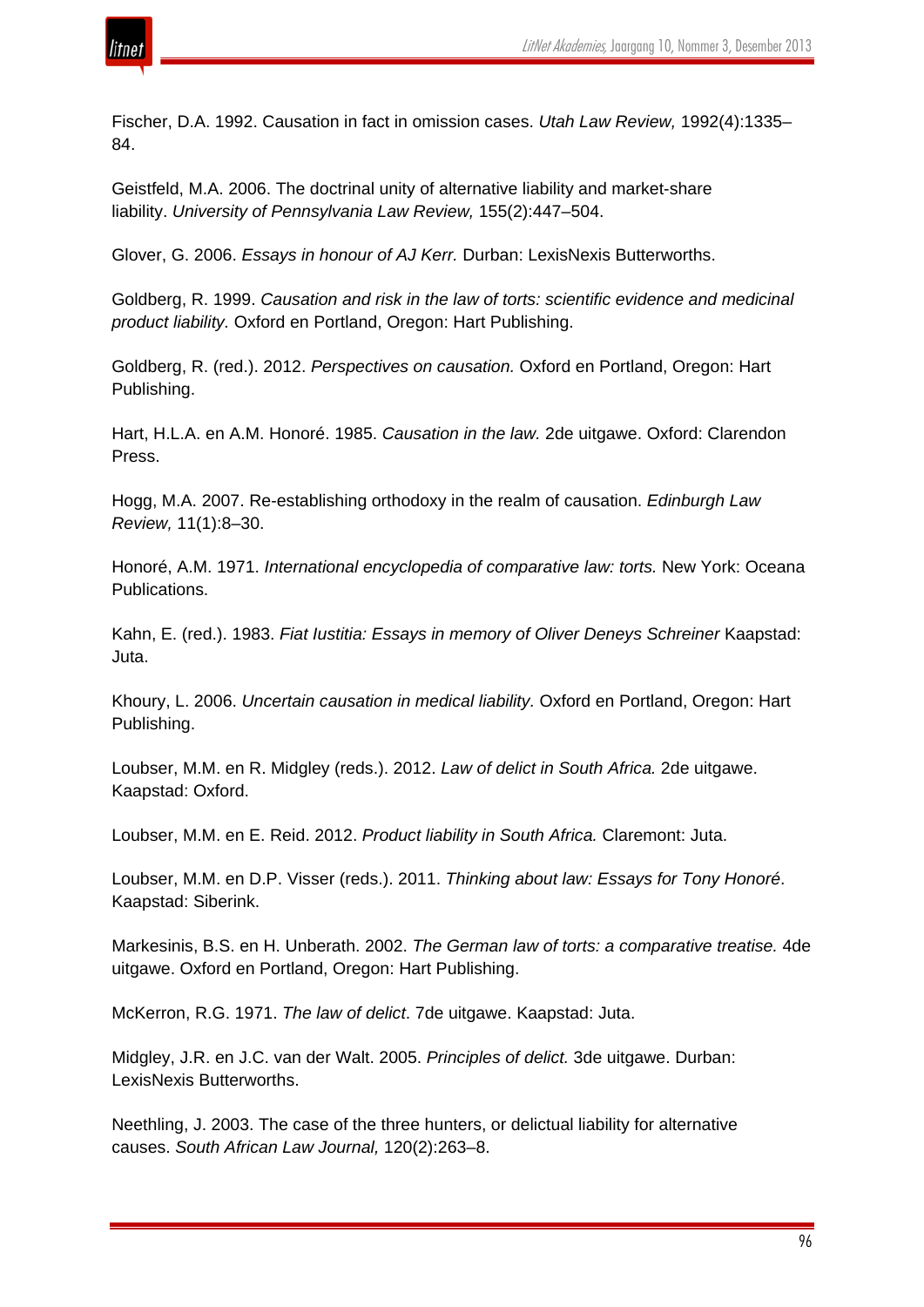

—. 2006. The conflation of wrongfulness and negligence: Is it always such a bad thing for the law of delict? *South African Law Journal*, 123(2):204–14.

Neethling, J. en J.M. Potgieter. 2007. Wrongfulness and negligence in the law of delict: a Babylonian confusion? *Tydskrif vir Hedendaagse Romeins-Hollandse Reg*, 70(1):120–30.

—. 2010. *Neethling-Potgieter-Visser deliktereg.* 6de uitgawe. Durban: LexisNexis Butterworths.

—. 2013. Aanspreeklikheid van die staat vir tuberkulose in die gevangenis. *Lee v Minister of Correctional Services*2013 2 SA 144 (KH). *LitNet Akademies Regte* 10(2):1–9.

Nugent, R.W. 2006. Yes, it is always a bad thing for the law: a reply to Professor Neethling. *South African Law Journal,* 123(4):557–63.

Oliphant, K. 2011. Uncertain factual causation in the third restatement: comparative notes. *William Mitchell Law Review*, 37(3):1601–32.

Stapleton, J. 2002. Lords a'leaping evidentiary gaps. *Torts Law Journal,* 2002(10):276–305.

—. 2003. Cause in fact and the scope of liability for consequences. *Law Quarterly Review*, 2001(54):388–425.

—. 2008. Choosing what we mean by "causation" in the law. *Missouri Law Review*, 2008(73):433–80.

—. 2010. Factual causation in Australia. *Federal Law Review*, 38(3):467–84.

—. 2012. The Fairchild doctrine: arguments and materiality. *Cambridge Law Journal*, 71(1):32–4.

—. 2012. Factual causation, mesothelioma and statistical validity. *Law Quarterly Review*, 2012(128):221–31.

—. 2013. Unnecessary causes. *Law Quarterly Review,* 2013(129):39–65.

Trindade, F. en P. Cane. 1999. *The law of torts in Australia.* 3de uitgawe. Melbourne: Oxford University Press.

Van den Heever, F.P. 1944. *Aquilian damages in South African law. Volume 1.* Kaapstad en Johannesburg: Juta.

Van der Merwe, N.J. 1965. Die conditio sine qua non-toets vir oorsaak en gevolg. *Tydskrif vir Hedendaagse Romeins-Hollandse Reg*, 28(3):173–86.

Van der Merwe, N.J. en P.J.J. Olivier. 1989. *Die onregmatige daad in die Suid-Afrikaanse reg*. 6de uitgawe. Pretoria: Van der Walt.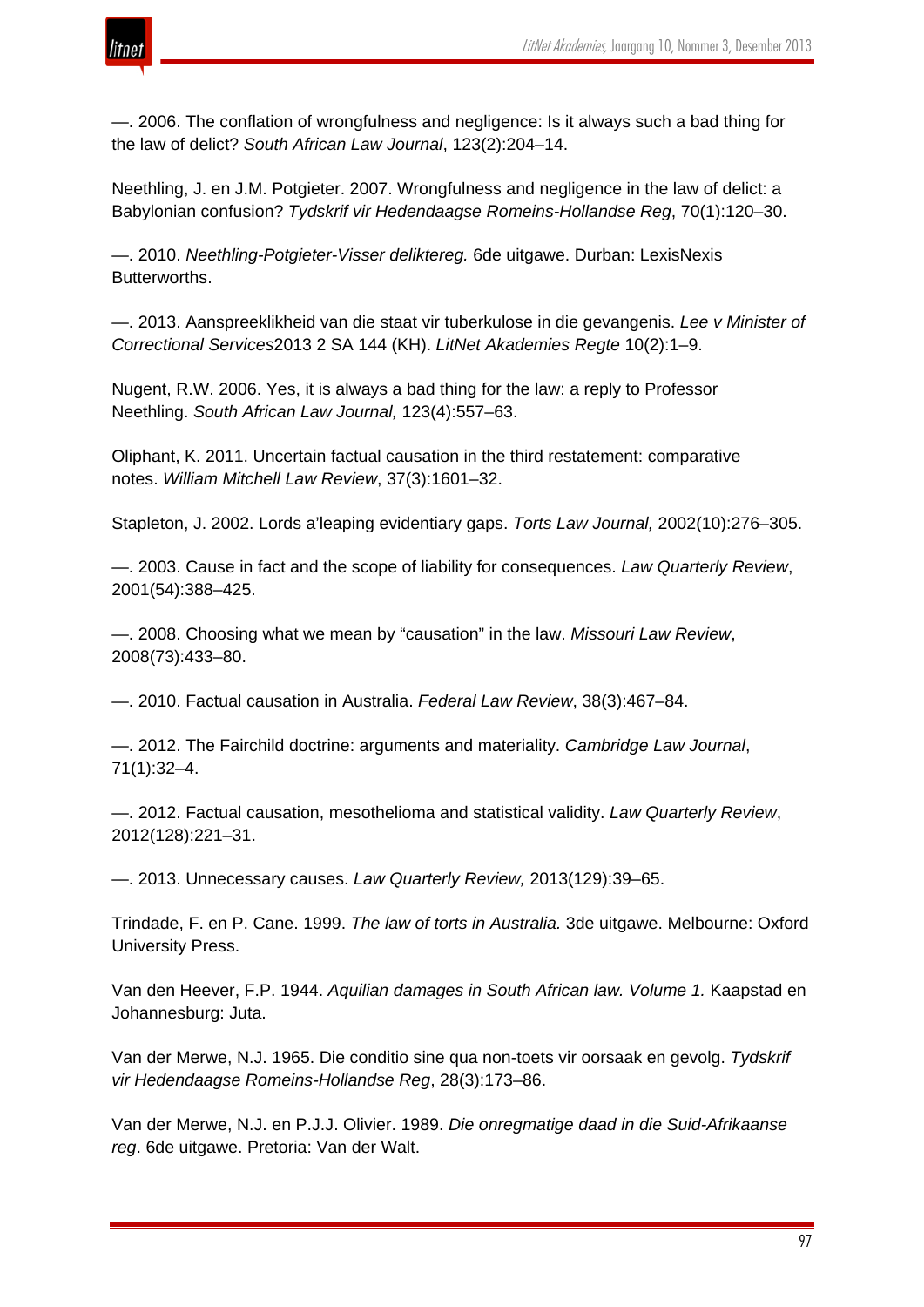

Van Gerven, W. (red.). 2000. C*ases, materials and text on national, supranational and international tort law.* Oxford: Hart Publishing.

Van Rensburg, A.D.J. 1970. Juridiese kousaliteit en aspekte van aanspreeklikheidsbeperking by die onregmatige daad. Ongepubliseerde LLD-proefskrif, Universiteit van Suid-Afrika.

Visser, P.J. 2006. *Gedagtes oor feitelike kousaliteit in die deliktereg. Tydskrif vir die Suid-Afrikaanse reg*, 2006(3):581–7.

Weir, T. 2002. *Tort law.* Oxford en New York: Oxford University Press.

Wright, R.W. 1985. Causation in tort law. *California Law Review*, 73(6):1735–828.

—. 1988. Causation, responsibility, risk, probability, naked statistics, and proof: pruning the bramble bush by clarifying the concepts. *Iowa Law Review*, 1988(73):1001–71.

—. 2001. Once more into the bramble bush: duty, causal contribution, and the extent of legal responsibility. *Vanderbilt Law Review*, 2001(54):1–51.

## **Eindnotas**

<sup>1</sup> Fagan (2005:90); Neethling (2006:204)*;* Nugent (2006:557); Neethling en Potgieter (2007:120)*;* Fagan (2007:285); Brand (2007:76); Brand (2013:57–69).

 $2$  Van der Merwe (1965:173); Acton (1966:103); Van Rensburg (1970:7 e.v.); Van der Merwe en Olivier (1989:191 e.v.); Boberg (1989:380 e.v.); Visser (2006:581 e.v.).

 $3$  Boberg (1989:380).

<sup>4</sup> Van der Merwe en Olivier (1989:192).

<sup>5</sup> *Kakamas Bestuursraad v Louw* 1960 2 SA 202 (A).

<sup>6</sup> Glover (red.) (2006:277); Fagan (2011:50); Wright (1985:1735); Wright (1988:1001); Wright (2001:1071); Goldberg (red.) (2012:286); Stapleton (2002:276); Stapleton (2003:388); Stapleton (2008:433); Stapleton (2010:469); Stapleton (2012:24); Stapleton (2012:221); Stapleton (2013:39); Hogg (2007*:*8); Fischer (1992:1335); Crowne en Ha-Redeye (2012:1); Oliphant (2011:1601). Sien ook Goldberg (red.) (2012:7 e.v.); Khoury (2006:9 e.v.).

<sup>7</sup> 2013 2 SA 144 (KH). Sien ook *Lee v Minister of Correctional Services* 2011 6 SA 564 (WKK); *Minister of Correctional Services v Lee* 2012 3 SA 617 (HHA).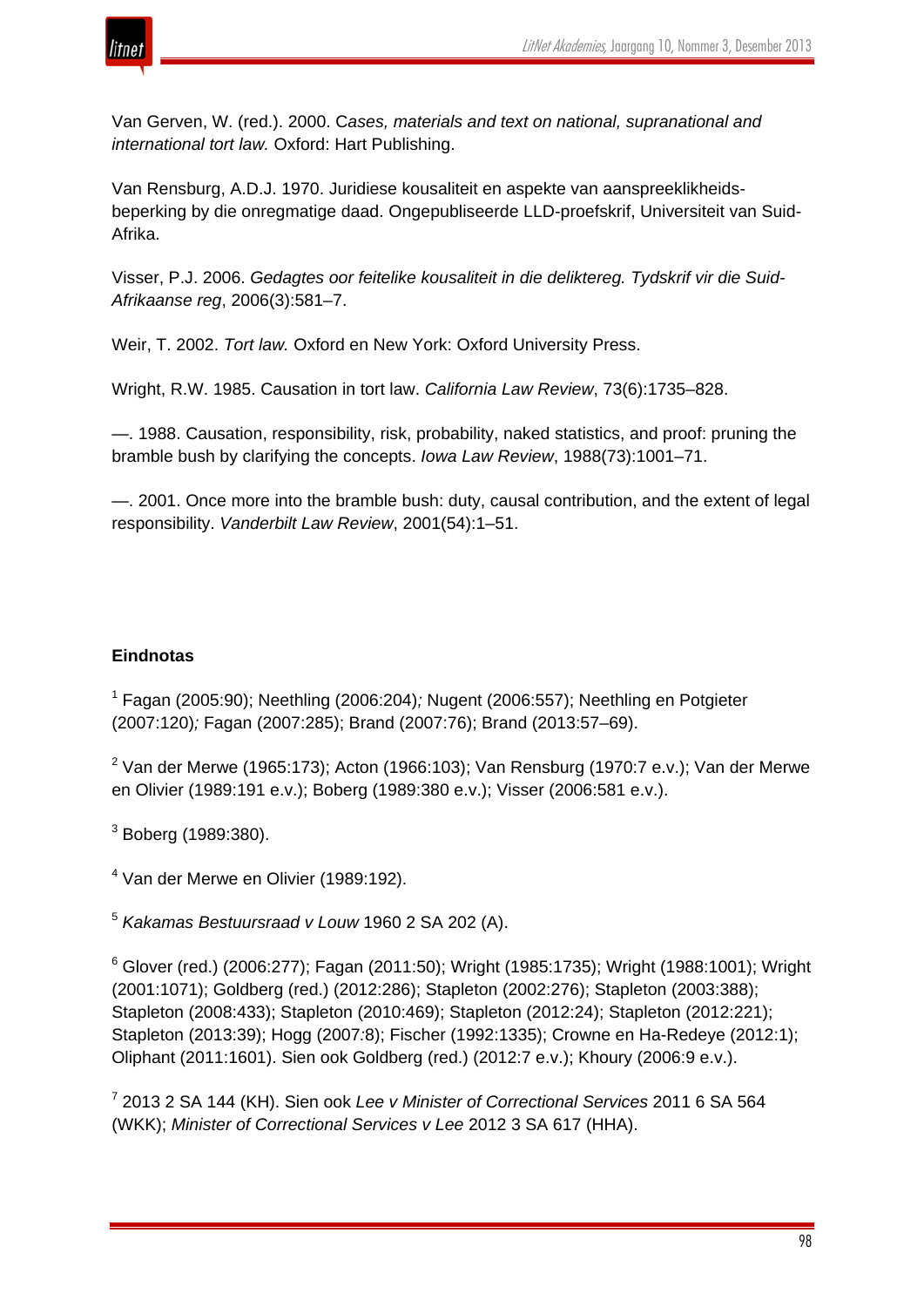

 $8$  McKerron (1971:125); Boberg (1989:380); Van der Merwe en Olivier (1989:191); Van der Walt en Midgley (2005:198); Neethling en Potgieter (2010:189); Loubser en Midgley (2012:69).

<sup>9</sup> Honoré (1971:3 e.v.);Kahn (1983:370); Van Gerven (2000:395).

<sup>10</sup> Sien *Minister of Police v Skosana* 1977 1 SA 31 (A) 34; *Siman & Co (Pty) Ltd v Barclays National Bank Ltd* 1984 2 SA 888 (A) 914; *International Shipping Co (Pty) Ltd v Bentley* 1990 1 SA 680 (A) 700; *Groenewald v Groenewald*1998 2 SA 1106 (HHA) 1113; *Minister of Safety and Security v Van Duivenboden* 2002 6 SA 431 (HHA) 448;*Minister of Safety and Security v Carmichele* 2004 3 SA 305 (HHA) 327.

 $11$  Van der Merwe en Olivier (1985:191); Van der Walt en Midgley (2005:198); Neethling en Potgieter (2010:189); Loubser en Midgley (2012:69). Vgl. ook De Wet en Swanepoel (1949:23–4): "Die *conditio-sine-qua-non-*leer word egter nie algemeen as voldoende aanvaar nie. Daar word erken dat dit die uitgangspunt is van elke kousaliteitsleer, maar die beswaar daarteen is dat dit te wyd gaan, en die ondersoek nie genoeg beperk nie."

<sup>12</sup> Neethling en Potgieter (2010:199); Loubser en Midgley (2012:89).

<sup>13</sup> *Smit v Abrahams* 1994 4 SA 1 (A) 16; *Standard Chartered Bank of Canada v Nedperm Bank Ltd* 1994 4 SA 747 (A); *Minister of Safety and Security v Van Duivenboden* 2002 6 SA 431 (HHA); *Minister of Safety and Security v Hamilton* 2004 2 SA 216 (HHA); *Minister of Safety and Security v Carmichele* 2004 3 SA 305 (HHA); *Fourway Haulage SA (Pty) Ltd v SA National Roads Agency Ltd* 2009 2 SA 150 (HHA).

<sup>14</sup> McKerron (1971:125); Boberg (1989:380); Van der Walt en Midgley (2005:203); Neethling en Potgieter (2010:186); Loubser en Midgley (2012:69).

<sup>15</sup> *S v Daniëls* 1983 3 SA 275 (A); *S v Mokgethi* 1990 1 SA 32 (A); *Smit v Abrahams* 1994 4 SA 1 (A) 16; *Standard Chartered Bank of Canada v Nedperm Bank Ltd* 1994 4 SA 747 (A); *Minister of Safety and Security v Van Duivenboden* 2002 6 SA 431 (HHA); *Minister of Safety and Security v Hamilton* 2004 2 SA 216 (HHA); *Minister of Safety and Security v Carmichele* 2004 3 SA 305 (HHA); *Fourway Haulage SA (Pty) Ltd v SA National Roads Agency Ltd* 2009 2 SA 150 (HHA); *Lee v Minister of Correctional Services* 2013 2 SA 144 (KH).

<sup>16</sup> Sien in hierdie verband veral *Fourway Haulage SA (Pty) Ltd v SA National Roads Agency Ltd* 2009 2 SA 150 (HHA) 164 e.v.

<sup>17</sup> Van Rensburg (1970:35); Boberg (1989:386–7); Van der Merwe en Olivier (1989:197).

 $18$  M.b.t. skuld is daar byvoorbeeld diegene wat nalatigheid as 'n abstrakte konsep benader, onverwyderd van die werklike gevolge wat weens die nalatige optrede intree, en wat ontken dat nalatigheid 'n aanspreeklikheidsbeperkingsfunksie het. Hierteenoor is daar sommiges wat nalatigheid sien soos dit in 'n relatiewe verhouding staan teenoor die werklike, ingetrede skade. Volgens lg. siening verkry nalatigheid 'n aktiewe beperkingsfunksie, sodat begrensing van aanspreeklikheid deur juridiese kousaliteit as onnodig geag word. M.b.t. die Suid-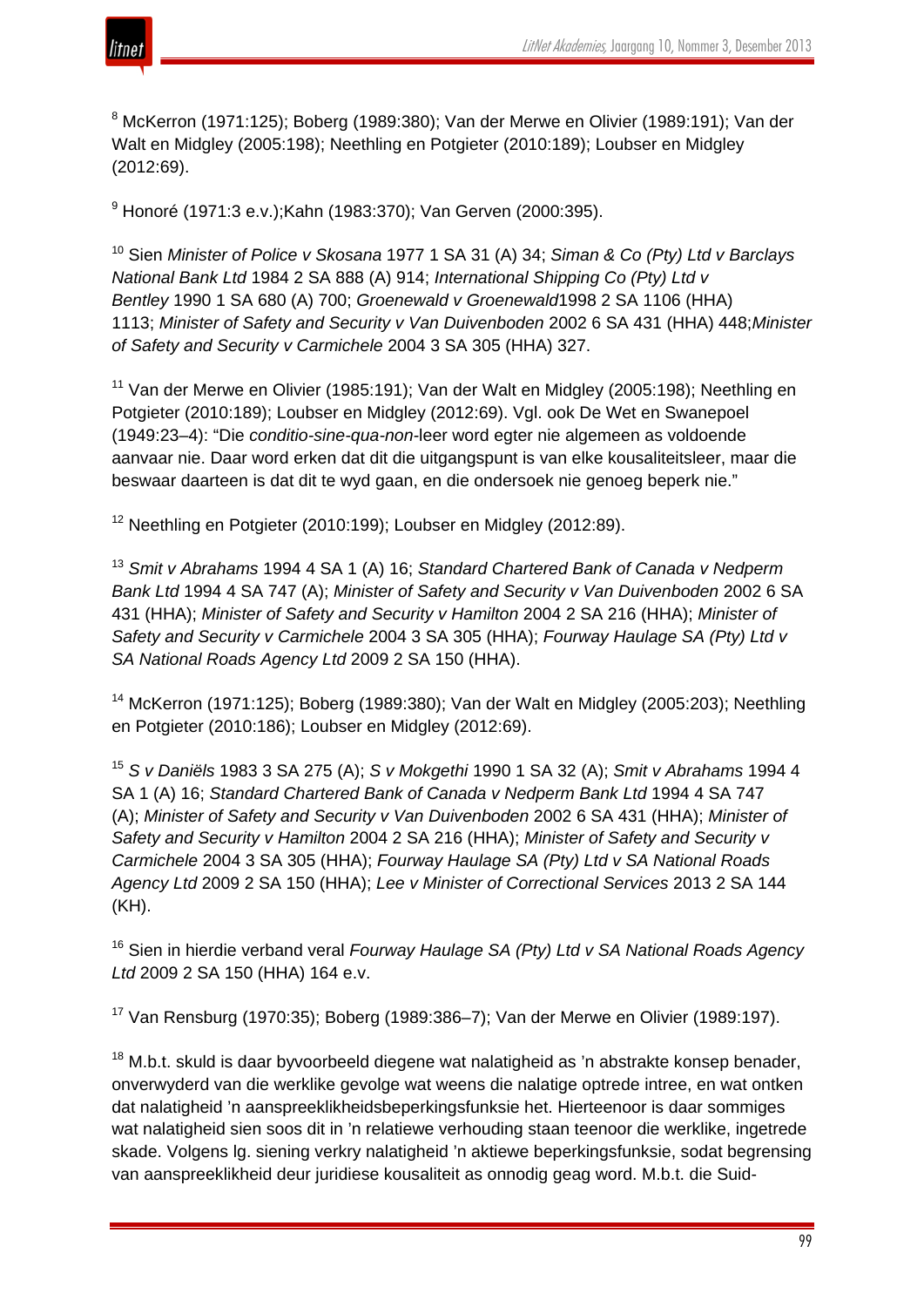

Afrikaanse deliktereg kritiseer Van der Merwe en Olivier (1989:192) die tweeledige benadering, omdat dit die regsgeleerde noop om "die kousaliteitsverskynsel uit sy habitat, die feitelike terrein, te pluk en te omvorm … tot 'n juridiese Frankenstein". In die Anglo-Amerikaanse regswêreld argumenteer Jane Stapleton (433 e.v.) dat die ondersoek na 'n oorsaaklike verband slegs 'n feitelike een behoort te wees en dat aanspreeklikheid vir skade op ander wyses beperk kan en behoort te word.

<sup>19</sup> Van der Walt en Midgley (2005:68 e.v.); Neethling en Potgieter (2010:38 e.v.); Loubser en Midgley (2012:69 e.v.).

 $20$  1990 1 SA 680 (A) 700.

<sup>21</sup> Sien ook *Fourway Haulage SA (Pty) Ltd v SA National Roads Agency Ltd* 2009 2 SA 150 (HHA) 164.

<sup>22</sup> Van Gerven (2000:395): die *but for*-toets, of 'n aanpassing daarvan, is ook die aanvaarde "toets" vir feitelike kousaliteit in die meeste Anglo-Amerikaanse en Kontinentale regstelsels.

 $23$  D.w.s. feitelike voorwaardes of oorsake waarsonder die eiser se gelede skade nooit sou kon intree nie. Sien ook Loubser en Midgley (2012:71); Hogg (2007:11).

 $24$  Kahn (1983:371); Loubser en Midgley (2012:71).

 $25$  Boberg (1989:380); Van der Merwe en Olivier (1989:193); Van der Walt en Midgley (2005:198); Neethling en Potgieter (2010:186); Loubser en Midgley (2012:71).

<sup>26</sup> *Ibid*.

 $27$  Van der Walt en Midgley (2005:199); Loubser en Midgley (2012:72).

<sup>28</sup> Van den Heever (1944:42); Kahn (1983:378–9); *Minister of Police v Skosana* 1977 1 SA 31 (A) 34; *International Shipping Co (Pty) Ltd v Bentley* 1990 1 SA 680 (A) 700.

<sup>29</sup> *Minister of Police v Skosana* 1977 1 SA 31 (A) 34; *International Shipping Co (Pty) Ltd v Bentley* 1990 1 SA 680 (A) 700.

 $30$  Neethling en Potgieter (2010:195); Neethling (2013:185).

<sup>31</sup> Hulle skryf in hierdie verband: "Soos blyk uit die *dictum* van regter Nkabinde hierbo, is die vraag na kousaliteit of die dader enigiets kon gedoen het om die gewraakte gevolg te voorkom, en nie of regmatige optrede – dit wil sê waar die dader die regsplig volkome nagekom het – die gevolg sou voorkom het nie, want dan word onregmatigheid en feitelike kousaliteit verwar" (2013:6).

<sup>32</sup> Neethling en Potgieter (2010:195); Neethling (2013:185).

<sup>33</sup> *Lee v Minister of Correctional Services* 2013 2 SA 144 (KH) 169: "In postulating the hypothetical non-negligent conduct needed for the substitution exercise, the SCOs provide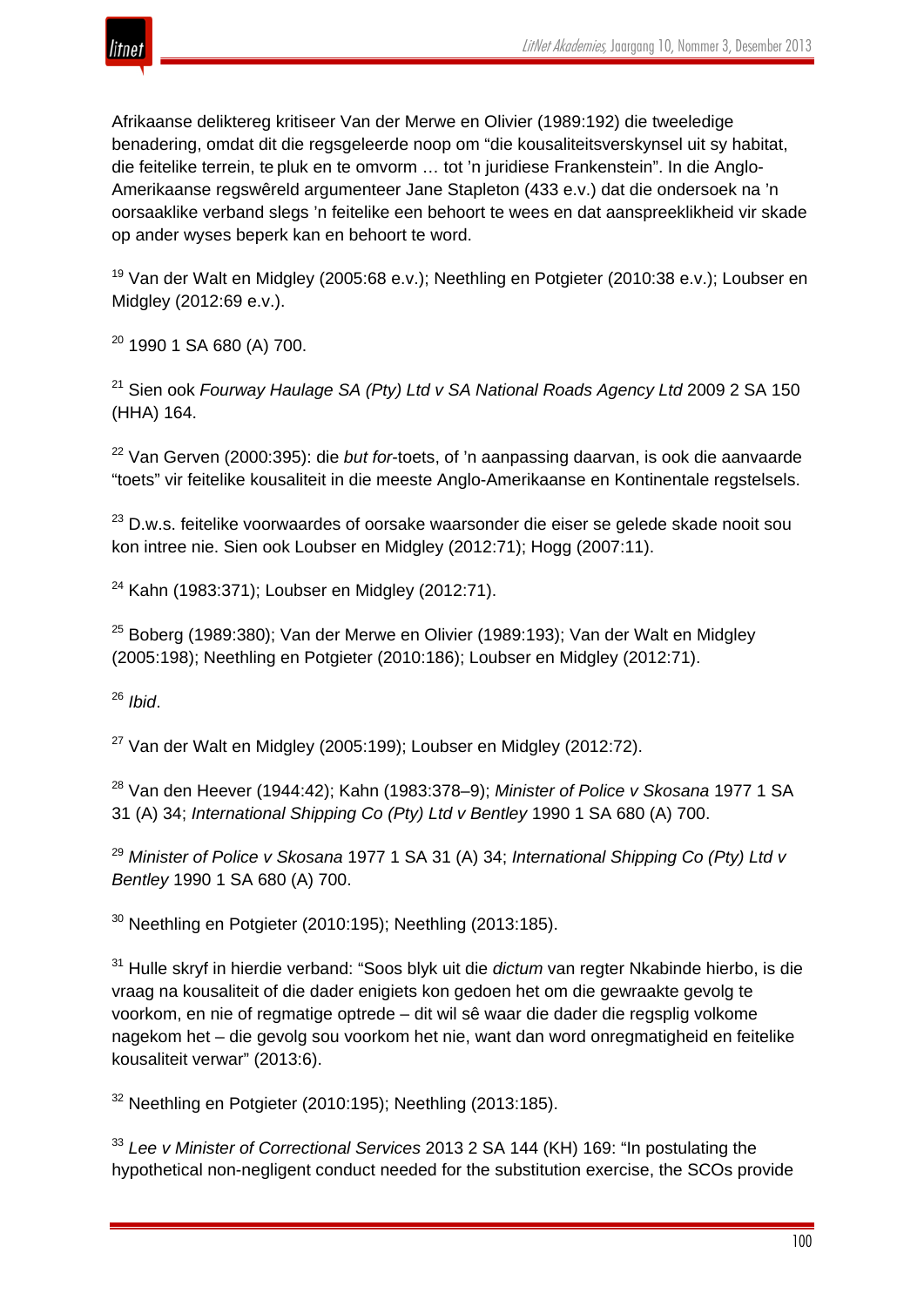

helpful guidance." Sien in hierdie verband ook die kommentaar van Neethling en Potgieter (2013:4–6).

<sup>34</sup> Neethling en Potgieter (2010:195); Neethling (2013:185); Neethling en Potgieter (2013:4– 6).

<sup>35</sup> *Lee v Minister of Correctional Services* 2013 2 SA 144 (KH) 163 (my kursivering). Sien ook 168.

<sup>36</sup> Sien ook Neethling en Potgieter (2013:4–6).

<sup>37</sup> 1977 1 SA 31 (A).

<sup>38</sup> *Minister of Police v Skosana* 1977 1 SA 31 (A) 34 (my kursivering).

<sup>39</sup> Glover (red.) (2006:296-7).

 $40$  1960 2 SA 202 (A).

<sup>41</sup> 1956 AC 613, 616.

<sup>42</sup> *Ibid*.

<sup>43</sup> Glover (red.) (2006:297). In die volgende sake word wel na "material contribution" verwys: *Silva's Fishing Corporation (Pty) Ltd v Maweza* 1957 2 SA 256 (A); *Mtati v Minister of Justice* 1958 1 SA 221 (A); *Kakamas Bestuursraad v Louw* 1960 2 SA 202 (A); *Administrateur, Natal v Stanley Motors Ltd* 1960 1 SA 690 (A); *Greenfield v Engineering Works (Pty) Ltd v NKR Construction (Pty) Ltd* 1978 4 SA 901 (N); *Santam Insurance Co Ltd v Nkosi*1978 2 SA 784 (A); *Blyth v Van der Heever* 1980 1 SA 191 (A); *Masiba v Constantia Insurance Co Ltd and Another*1982 4 SA 333 (K); *S v Daniëls* 1983 3 SA 275 (A); *S v Mokgethi* 1990 1 SA 32 (A); *Thandani v Minister of Law and Order* 1991 1 SA 702 (OK); *Gibson v Berkowitz* 1996 4 SA 1029 (W); *Clinton-Parker v Administrator, Transvaal*1996 2 SA 37 (W); *Barnard v Santam Bank Bpk* 1997 4 SA 1032 (T); *Ncoyo v Commissioner of Police, Ciskei*1998 1 SA 128 (Ck); *Meevis v Sheriff, Pretoria East* 1999 2 SA 389 (T); *Humphrys NO v Barnes* 2004 2 SA 577 (K);*Minister van Veiligheid en Sekuriteit v Geldenhuys* 2004 1 SA 515 (HHA); *Wright v Medi-Clinic* 2007 4 SA 327 (K).

<sup>44</sup> Sien ook Hogg (2007:9 e.v.).

<sup>45</sup> Van der Merwe en Olivier (1989:220–1).

<sup>46</sup> Trindade en Cane (1999:478); Hogg (2007:9 e.v.).

<sup>47</sup> Dit ten spyte daarvan dat die meerderheiduitspraak verwys na die *Kakamas-*saak in welke saak die wesenlike-bydrae-toets wel toegepas word.

<sup>48</sup> Kahn (1983:372 e.v.).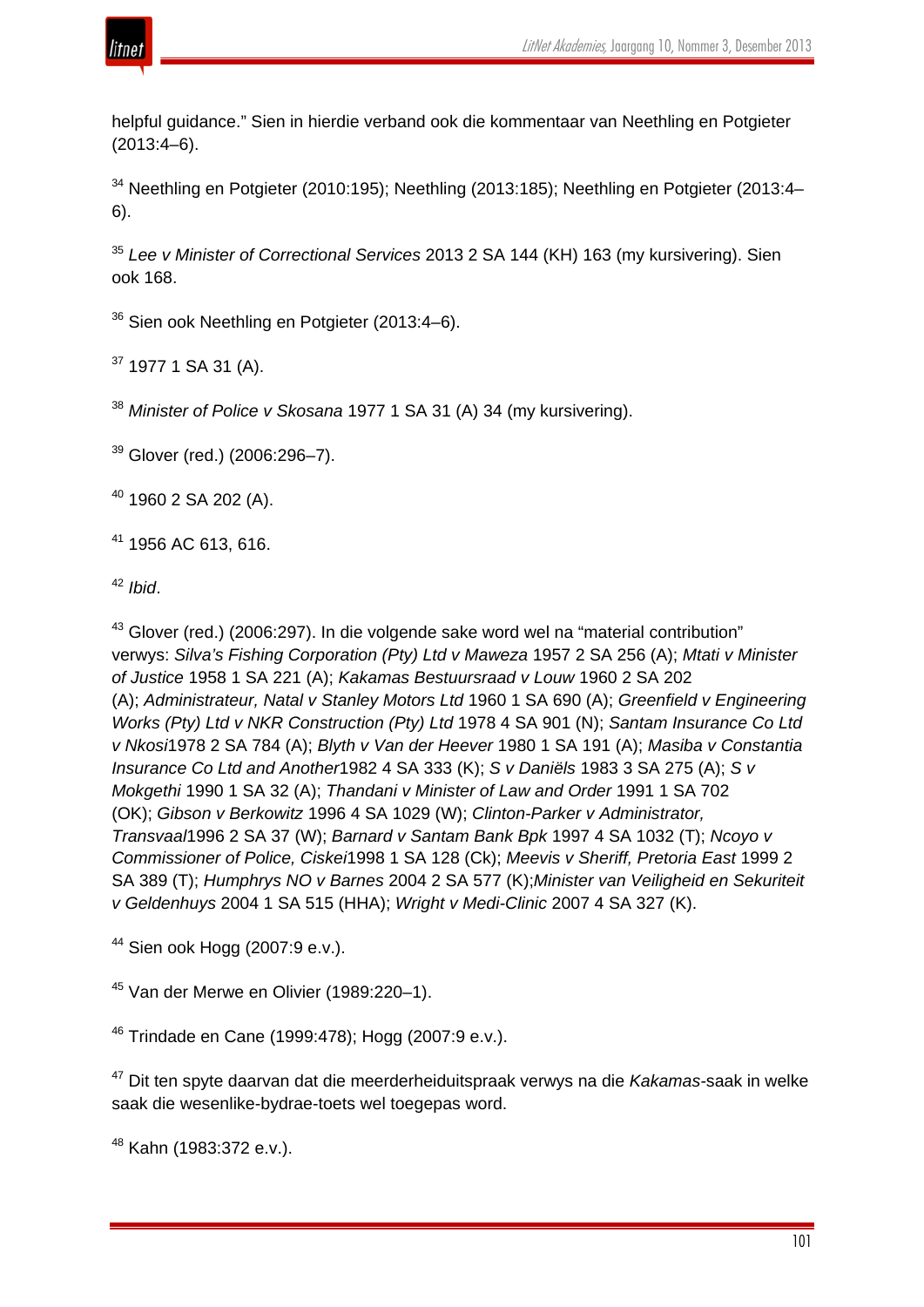<sup>49</sup> *Ibid*.

<sup>50</sup> *Ibid*.

 $51$  Kahn (1983:372 e.v.). Sien par. 2.5 hier onder.

<sup>52</sup> Boberg (1989:386).

<sup>53</sup> *Minister of Safety and Security v Carmichele* 2004 3 SA 305 (HHA) 328.

<sup>54</sup> Loubser en Midgley (2012:84).

<sup>55</sup> Van Rensburg (1970:19); Van Rensburg (1977:101–3); Boberg (1984:380 e.v.); Van der Merwe en Olivier (1989:192 e.v.); Visser (2006:581 e.v.); Neethling en Potgieter (2010:188); Loubser en Midgley (2012:77).

<sup>56</sup> Van Rensburg (1970:29 e.v.); Van Rensburg (1977:101).

<sup>57</sup> Van Rensburg (1970:29 e.v.); Van Rensburg (1977:102).

<sup>58</sup> *Ibid*.

<sup>59</sup> Sien par. 2.2 hier bo. Die *but for*-toets fokus op noodsaaklike voorwaardes in die sin dat die verweerder se handeling as feitelike oorsaak van die eiser se gelede skade beskou kan word slegs indien dit noodsaaklik was vir die intrede van die betrokke relevante skade.

 $60$  Van Rensburg (1970:36); Van Rensburg (1977:101–3); Boberg (1984:380 e.v.); Van der Merwe en Olivier (1989:192 e.v.); Neethling en Potgieter (2010:191); Loubser en Midgley (2012:78).

<sup>61</sup> Van der Merwe en Olivier (1989:195).

<sup>62</sup> Loubser en Midgley (2010:82).

<sup>63</sup> Neethling en Potgieter (2010:91).

<sup>64</sup> Sien in hierdie verband verder Neethling (2003:263 e.v.).

<sup>65</sup> Dieselfde geld opeenvolgende, onafhanklike positiewe optrede en lates. 'n Voorbeeld van opeenvolgende positiewe gebeure wat onafhanklik van mekaar plaasvind, is waar verweerder A 'n teelepel dodelike gif in C se tee gooi, maar voordat die gif in werking kan tree, skiet verweerder B vir C dood.

<sup>66</sup> Van Gerven (2000:395 e.v.). Sien ook Markesinis en Unberath (2002:103); *Fairchild v Glenhaven Funeral Services Ltd* 2002 3 All ER 305 (HL) 378-80: "Perhaps the most telling illustration of the universality of the problem with which the House is faced comes from two passages in the digest … I would take from these passages the clear implication that classical Roman jurists of the greatest distinction saw the need for the law to deal specially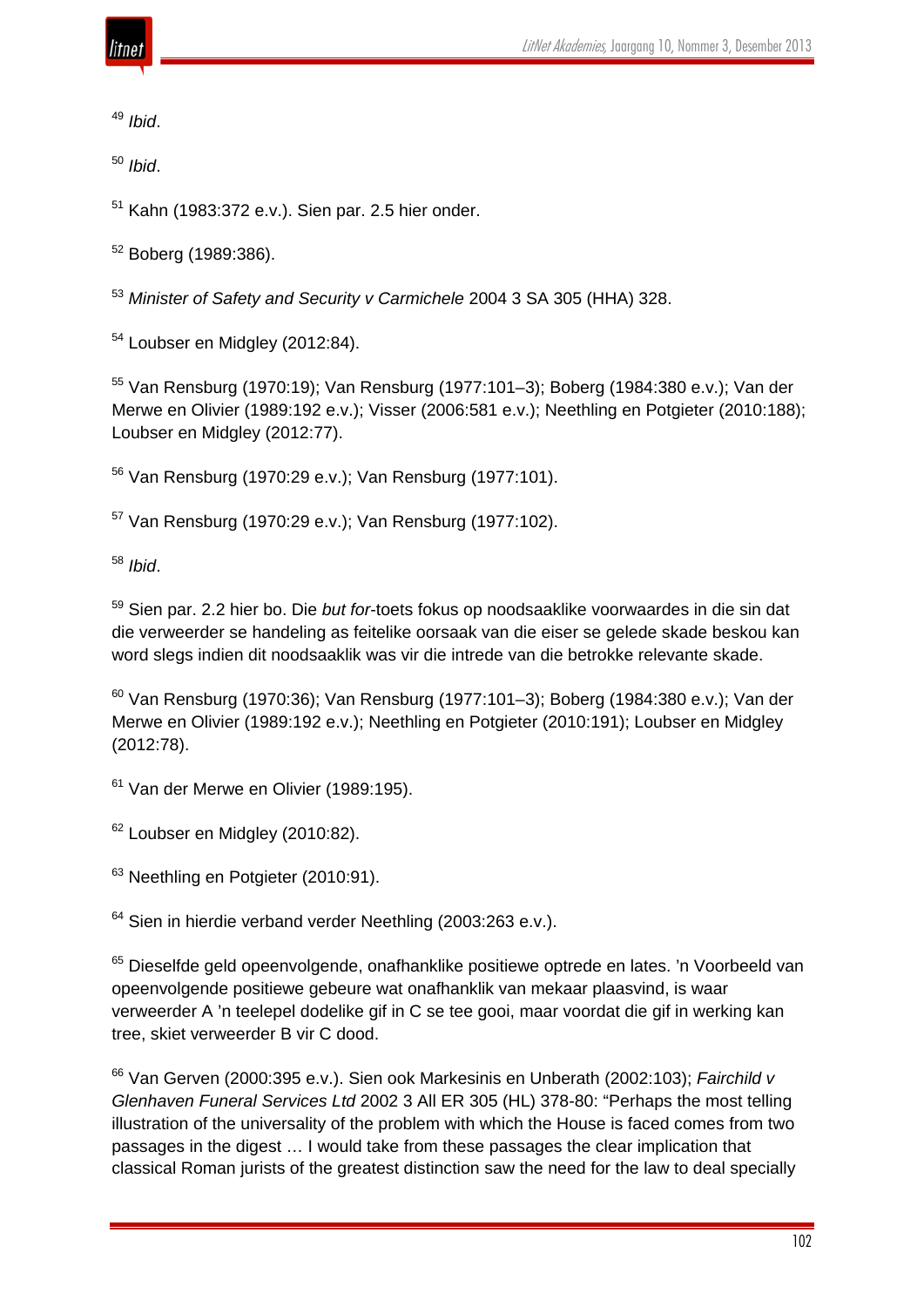



with the situation where it was impossible to ascertain the identity of the actual killer among a number of wrongdoers. If strict proof of causation were required, the plaintiff would be deprived of his remedy in damages for the death of his slave."

 $67$  Glover (red.) (2006:287); Visser en Loubser (red.) (2011:50); Wright (1985:1735); Wright (1988:1001); Wright (2001:1071); Goldberg (red.) (2012:286); Stapleton (2002:276); Stapleton (2003:388); Stapleton (2008:433); Stapleton (2010:469); Stapleton (2012:24); Stapleton (2012:221); Stapleton (2013:39); Hogg (2007*:*8); Fischer (1992:1335); Crowne en Ha-Redeye (2012:1); Oliphant (2011:1601). Sien ook Van Gerven (2000:395 e.v.); Goldberg (red.) (2012:7 e.v.); Khoury (2006:9 e.v.).

<sup>68</sup> Van Gerven (2000:395); Markesinis en Unberath (2002:103); *Fairchild v Glenhaven Funeral Services Ltd* 2002 3 All ER 305 (HL).

 $69$  Boberg (1989:404-5).

<sup>70</sup> Die Duitse reg benader hierdie probleem op soortgelyke wyse. Art. 830(1) *BGB* stipuleer: "If more than one person has caused damage by a jointly committed tort, then each of them is responsible for the damage. *The same applies if it cannot be established which of several persons involved caused the damage by his act*" (my kursivering). Die gekursiveerde gedeelte is juis van toepassing op daardie gevalle waar die skade deur meerdere persone veroorsaak is, maar dit onmoontlik is om te bepaal wie, d.w.s. in gevalle waar die skade onverdeelbaar is. In sulke gevalle word alle moontlike verweerders gesamentlik en afsonderlik aanspreeklik gehou vir die eiser se volle skade.

<sup>71</sup> *Kakamas Bestuursraad v Louw* 1960 2 SA 202 (A). Hier het die appèlhof beslis dat waar die eiser se skade gedeeltelik deur die verweerder se onregmatige en nalatige optrede en gedeeltelik deur natuurlike kragte veroorsaak is, die verweerder aanspreeklik is vir die eiser se volle skade sodra die eiser bewys het dat die verweerder op 'n wesenlike wyse bygedra het tot die eiser se skade. Die eiser hoef nie te bewys watter gedeelte deur die verweerder veroorsaak is nie. Indien die verweerder wel bewys watter spesifieke gedeelte deur hom veroorsaak is, kan hy aanspreeklikheid vir die volle skade ontglip. Die verweerder het dus die bewyslas om aan te toon dat die skade verdeelbaar is en welke gedeelte hy veroorsaak het.

 $72$  Boberg (1989:404-5).

 $73$  Loubser en Midgley (2012:436).

<sup>74</sup> Neethling en Potgieter (2010:173).

 $75$  Loubser en Midgley (2012:436).

<sup>76</sup> Sien par. 4.3 hier onder.

<sup>77</sup> *Lee v Minister of Correctional Services* 2013 2 SA 144 (KH) 183.

 $78$  2002 3 All ER 305 (HL).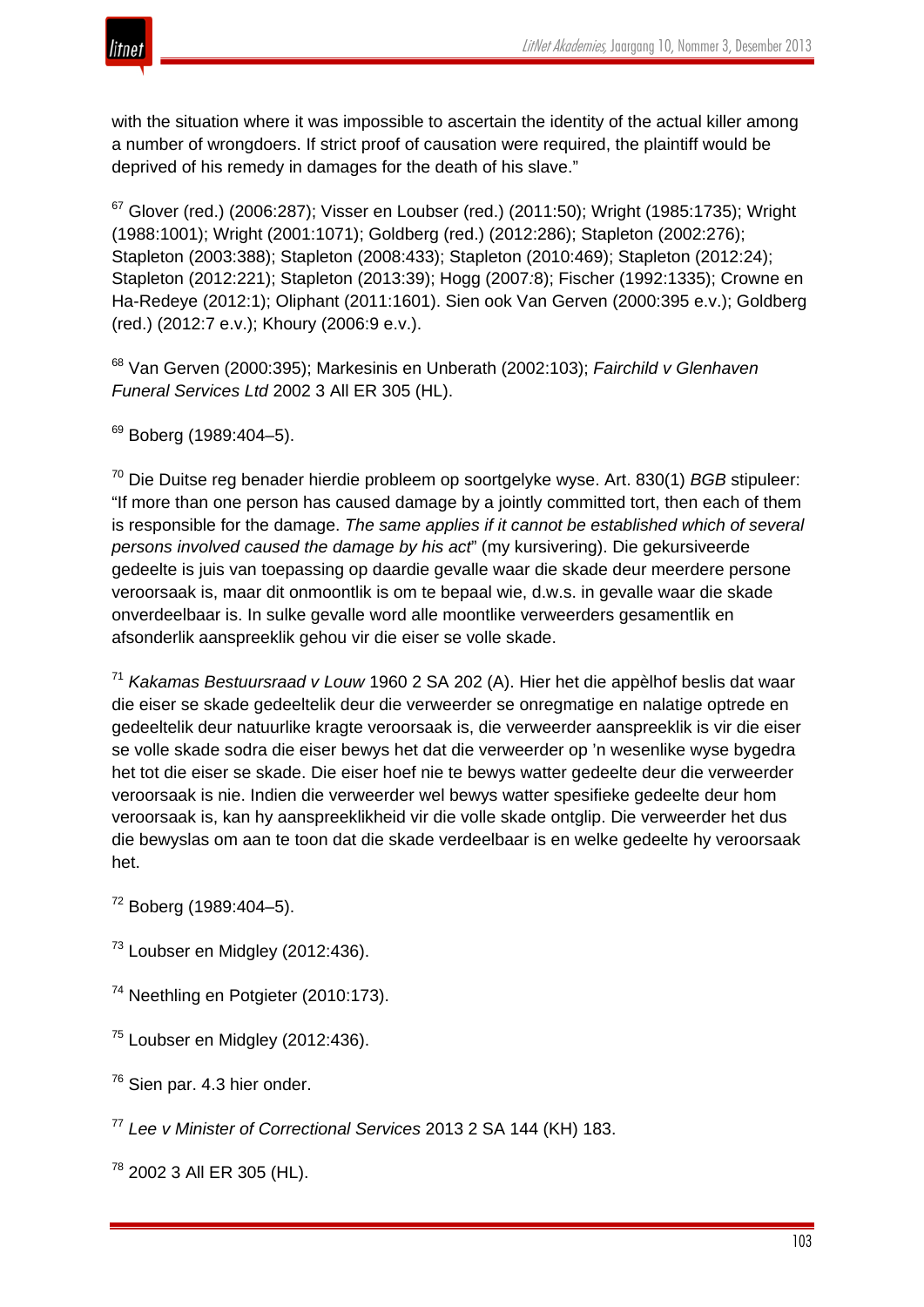

<sup>79</sup> Burrows, Johnston en Zimmermann (2013:67).

 $80$  33 Cal 2d 80.

 $81$  33 Cal 2d 86: "When we consider the relative position of the parties and the results that would flow if plaintiff was required to pin the injury on one of the defendants only, a requirement that the burden of proof on that subject be shifted to defendants becomes manifest. They are both wrongdoers – both negligent toward plaintiff. They brought about a situation where the negligence of one of them injured the plaintiff, hence it should rest with them each to absolve himself if he can."

<sup>82</sup> Wright (1988:1001 e.v.). Sien ook *Fairchild v Glenhaven Funeral Services Ltd* 2002 3 All ER 305 (HL) 336.

<sup>83</sup> Oliphant (2011:1602–3).

<sup>84</sup> 1951 S.C.R. 830.

 $85$  (1985:424).

<sup>86</sup> *Fairchild v Glenhaven Funeral Services Ltd* 2002 3 All ER 305 (HL); *Barker v Corus (UK) plc* 2006 UKHL.

<sup>87</sup> Burrows, Johnston en Zimmermann (2013:64): "The reasoning in *Fairchild* was simply that we thought it very unfair that an employer should be able to escape liability for mesothelioma suffered by a worker whom he had negligently exposed to asbestos simply because the worker had also been (negligently or otherwise) exposed to asbestos by someone else."

88 2002 3 All ER 305 (HL).

<sup>89</sup> *Lee v Minister of Correctional Services* 2013 2 SA 144 (KH) 179-80.

<sup>90</sup> *Fairchild v Glenhaven Funeral Services Ltd* 2002 3 All ER 305 (HL) 342.

<sup>91</sup> Sien *Fairchild v Glenhaven Funeral Services Ltd* 2002 3 All ER 305 (HL) 326.

<sup>92</sup> *Ibid*.

93 Goldberg (1999:73).

<sup>94</sup> Wright (1988:1001).

95 (1980) 26 Cal 3d 588.

<sup>96</sup> *Sindell v Abbott Laboratories* (1980) 26 Cal 3d 588; Goldberg (1999:61 e.v.).

<sup>97</sup> *Sindell v Abbott Laboratories* (1980) 26 Cal 3d 593–4.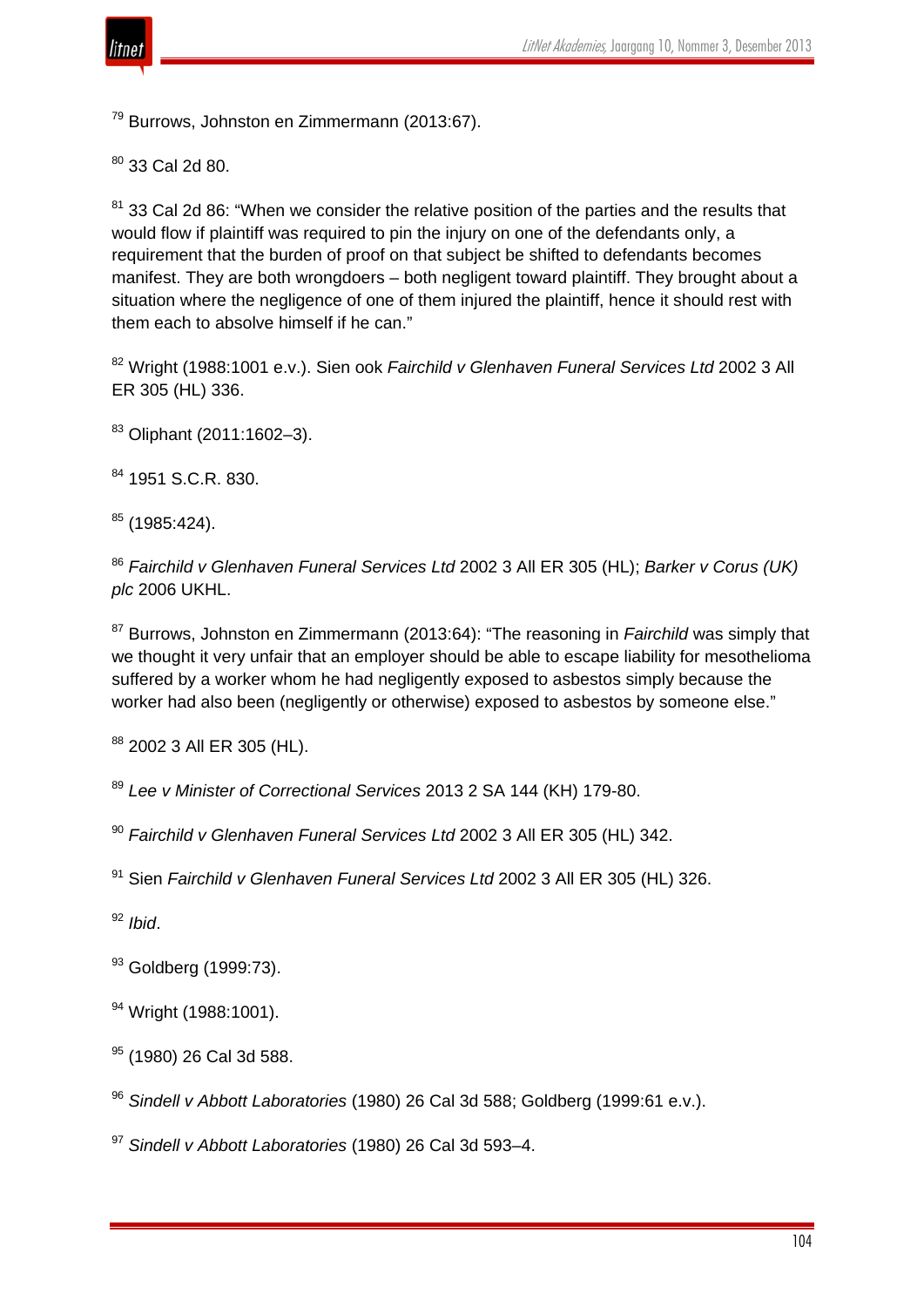

*Ibid*; sien ook *Fairchild v Glenhaven Funeral Services Ltd* 2002 3 All ER 305 (HL) 330.

 *Sindell v Abbott Laboratories* 1980 26 Cal 3d 593–4; *Snell v Farrell* 1990 72 DLR (4th) 299; Goldberg (1999:60 e.v.); sien ook *Fairchild v Glenhaven Funeral Services Ltd* 2002 3 All ER 305 (HL) 330.

*Sindell v Abbott Laboratories* 1980 26 Cal 3d 593.

*Ibid*.

Geistfeld (2006:449 e.v.); Goldberg (1999:62–3).

Wright (1985:1819–20).

Geistfeld (2006:449–50).

*Ibid*.

Geistfeld (2006:451); Loubser en Reid (2012:117).

Geistfeld (2006:451 e.v.); Goldberg (1999:62).

*Sindell v Abbott Laboratories* 1980 26 Cal 3d 593.

Geistfeld (2006:451 e.v.).

Oliphant (2011:1604).

Loubser en Reid (2012:117).

<sup>113</sup> Van der Merwe en Olivier (1989:195–6).

*Ibid*.

Van Rensburg (1970:41).

*Litzinger v Kintzler* Cass civ 2e, 5 Junie 1957, D 1957 Jur 493.

 Van Gerven (2000:395 e.v.); *Fairchild v Glenhaven Funeral Services Ltd* 2002 3 All ER 305 (HL) 382.

Boberg (1989:383–4).

<sup>119</sup> Sien par. 2.4 hier bo.

<sup>120</sup> Sien ook Van Rensburg (1970:41).

(1989:195 e.v.).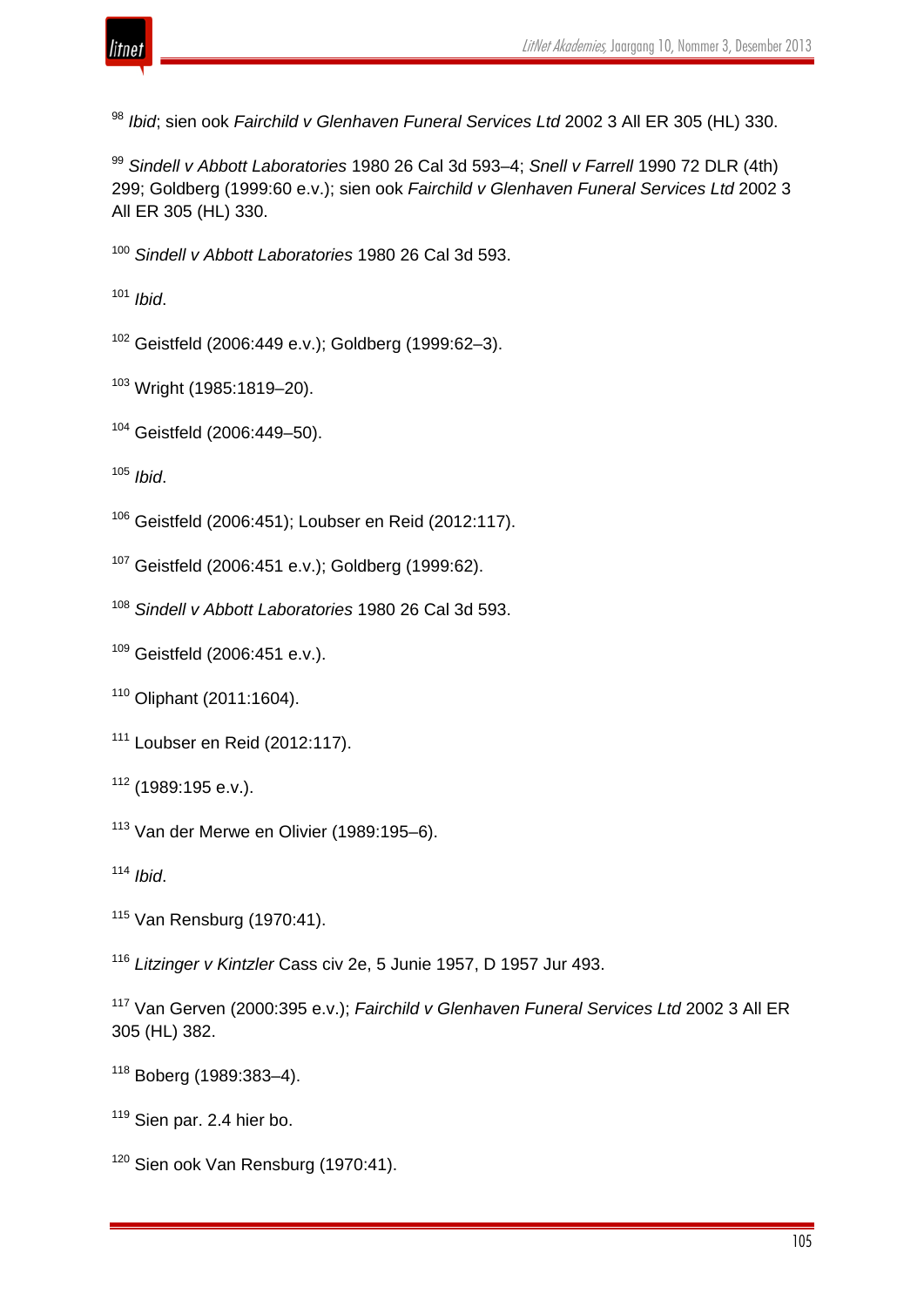Visser en Loubser (red.) (2011:52).

Visser en Loubser (red.) (2011:51-2).

Hart en Honoré (1985:112-3).

<sup>124</sup> Hart en Honoré (1985:95, 234–5); sien ook Visser en Loubser (red.) (2011:51–3).

Wright (1985:1735); Wright (1988:1001); Wright (2001:1071); Goldberg (red.) (2012:286).

- Goldberg (red.) (2012:286).
- Wright (2008:1019).

<sup>128</sup> Wright (1985:1735); Wright (1988:1001); Wright (2001:1071); Goldberg (red.) (2012:286).

*Ibid*.

 Wright (1985:1735); Wright (1988:1001); Wright (2001:1071); Goldberg (red.) (2012:286); Stapleton (2003:388); Stapleton (2010:469); Oliphant (2011:1608).

Goldberg (red.) (2012:3-9).

Sien bv. Stapleton (2002:279 e.v.).

<sup>133</sup> 2013 2 SA 144 (KH).

*Lee v Minister of Correctional Services* 2013 2 SA 144 (KH) 147-50.

*Ibid*.

*Minister of Correctional Services v Lee* 2012 1 SACR 492 (HHA) 496.

*Lee v Minister of Correctional Services* 2013 2 SA 144 (KH) 176.

*Ibid*.

*Ibid*.

*Ibid*.

<sup>141</sup> *Ibid*: "Thus, we know exactly that agent causes TB (the agent mycobacterium tuberculosis), but science cannot identify which one of unnumerable exposures was the probable source of infection in this case."

 *Lee v Minister of Correctional Services* 2011 6 SA 564 (WKH); sien ook *Minister of Correctional Services v Lee*2012 1 SACR 492 (HHA) 504.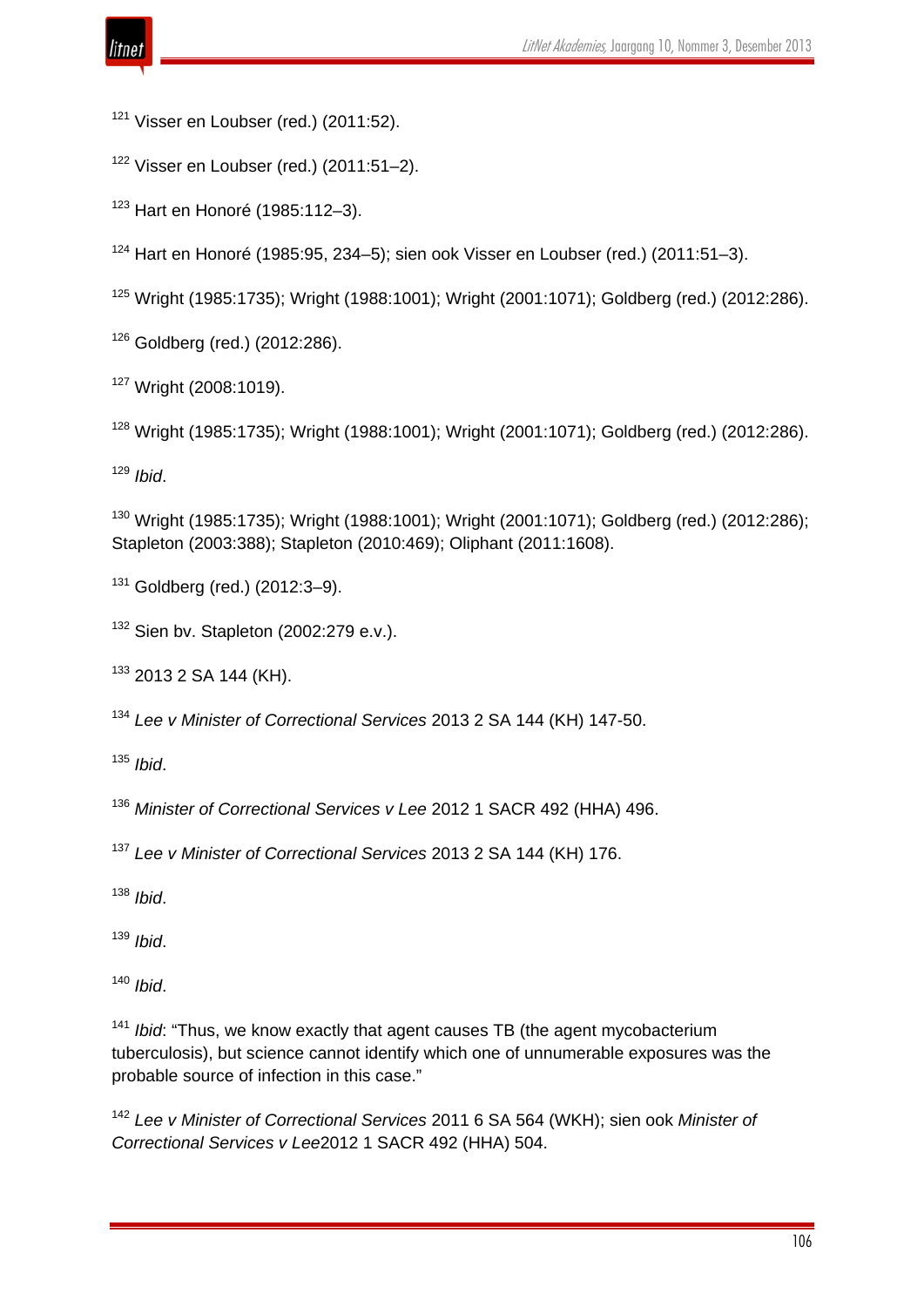

<sup>143</sup> *Minister of Correctional Services v Lee* 2012 1 SACR 492 (HHA) 504.

<sup>144</sup> Byvoorbeeld die sekuriteitsmaatreëls wat in gedrang kan kom tydens mediese toetse; die finansiële hulpbronne tot die tronkowerhede se beskikking; algemene gebruik onder tronkowerhede; beskikbaarheid van opgeleide personeel; ruimte vir isolasie van pasiënte; die voorkoms, frekwensie en omvang van die bepaalde siekte, ensovoorts.

<sup>145</sup> *Minister of Correctional Services v Lee* 2012 1 SACR 492 (HHA) 505.

<sup>146</sup> *Minister of Correctional Services v Lee* 2012 1 SACR 492 (HHA) 504 e.v.

<sup>147</sup> *Lee v Minister of Correctional Services* 2013 2 SA 144 (KH) 173.

<sup>148</sup> *Lee v Minister of Correctional Services* 2013 2 SA 144 (KH) 163.

<sup>149</sup> *Ibid*.

<sup>150</sup> *Ibid*.

<sup>151</sup> 1984 2 SA 888 (AD).

<sup>152</sup> *Lee v Minister of Correctional Services* 2013 2 SA 144 (KH) 164.

<sup>153</sup> *Ibid*: "In *Siman* the minority judgment noted that '(f)inally, as in other problems relating to causation in delict, in applying the but-for test the Court should not overlook the importance of applying common sense standards to the facts of the case.'"

<sup>154</sup> 2007 1 SA 111 (HHA).

<sup>155</sup> *Lee v Minister of Correctional Services* 2013 2 SA 144 (KH) 164.

<sup>156</sup> 2002 6 SA 431 (HHA).

<sup>157</sup> *Lee v Minister of Correctional Services* 2013 2 SA 144 (KH) 164: "A plaintiff is not required to establish the causal link with certainty, but only to establish that the wrongful conduct was probably a cause of the loss, which calls for a sensible retrospective analysis of what would probably have occurred, based upon the evidence and what can be expected to occur in the ordinary course of human affairs rather than metaphysics."

<sup>158</sup> *Lee v Minister of Correctional Services* 2013 2 SA 144 (KH) 166: "Even though the purpose of using the normatively determined lawful conduct as an alternative is not primarily aimed at making an 'is' question an 'ought' question, it seems to me that it inevitably makes it at least a mixed question of fact and law."

<sup>159</sup> *Minister of Correctional Services v Lee* 2012 1 SACR 492 (HHA) 505.

<sup>160</sup> *Lee v Minister of Correctional Services* 2013 2 SA 144 (KH) 173.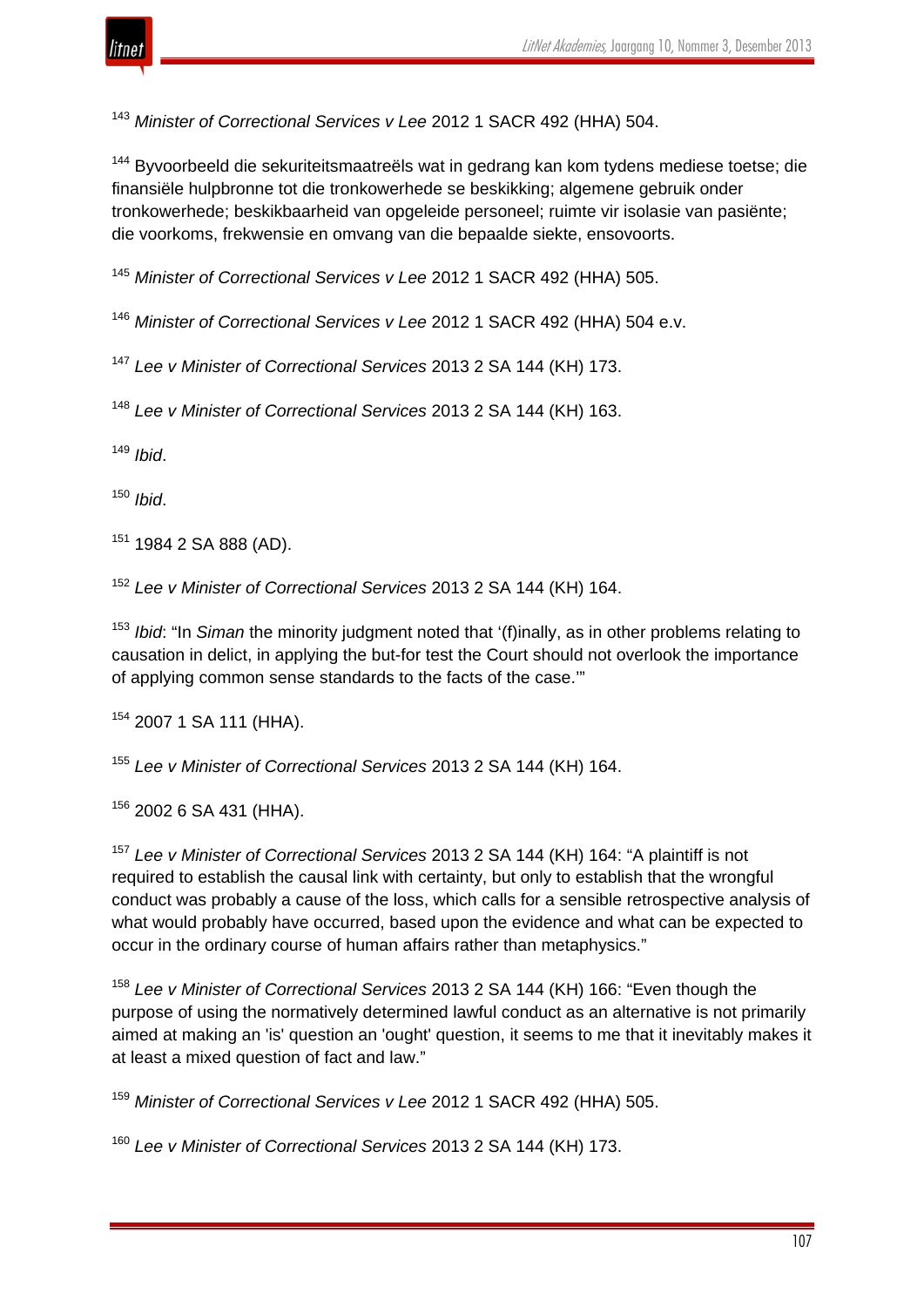

<sup>161</sup> *Minister of Correctional Services v Lee* 2012 1 SACR 492 (HHA) 504 e.v.

<sup>162</sup> *Minister of Correctional Services v Lee* 2012 1 SACR 492 (HHA) 504: "Whether or not he was infected while incarcerated was a necessary but not an exhaustive step in that enquiry. If he was not infected while incarcerated then that would obviously end the enquiry. But if he was indeed infected while incarcerated the question still remains whether he would have been infected if there had been reasonable management of the disease. Proof alone that reasonable precautions were not taken to avoid foreseeable harm, and that the harm occurred, does not establish that the former caused the latter."

<sup>163</sup> *Lee v Minister of Correctional Services* 2013 2 SA 144 (KH) 180: "It is these unique characteristics that ran headlong into the fact that our law of delict demands proof of probable cause of harm."

<sup>164</sup> In *Fairchild* 376wys lord Rodger juis op die wesenlike gevaar in verband met die aanwending van gesonde verstand ("common sense") in hierdie konteks.

<sup>165</sup> Neethling en Potgieter (2010:195 e.v.); Loubser en Midgley (2012:80–1).

<sup>166</sup> *Lee v Minister of Correctional Services* 2013 2 SA 144 (KH) 163.

<sup>167</sup> Neethling en Potgieter (2010:195 e.v.); Loubser en Midgley (2012:80-1).

<sup>168</sup> *Minister van Polisie v Van der Vyver* (861/2011) <sup>2013</sup> ZASCA 39 par. 33.

<sup>169</sup> *Lee v Minister of Correctional Services* 2013 2 SA 144 (KH) 169.

<sup>170</sup> *Ibid*.

<sup>171</sup> *Ibid*.

 $172$  Sien ook Cameron R se kritiese bespreking van hierdie aangehaalde gedeelte uit Nkabinde R se uitspraak. Hieruit blyk dit dat hy dit ook interpreteer as synde 'n aanwending van die "wesenlike verhoging van risiko"-benadering.

 $173$  Ten spyte van Nkabinde R se uitspraak dat ontwikkeling van die gemenereg nie deur die besondere feite van die onderhawige geval geregverdig word nie.

<sup>174</sup> 1956 AC 613.

<sup>175</sup> *Ibid*.

<sup>176</sup> Vir 'n bespreking van verskillende tipes noodsaaklike voorwaardes (swak, sterk en streng), sien Wright (1988:1020–1).

<sup>177</sup> 1973 1 WLR 1 (HL).

<sup>178</sup> Stapleton (2002:286 e.v.).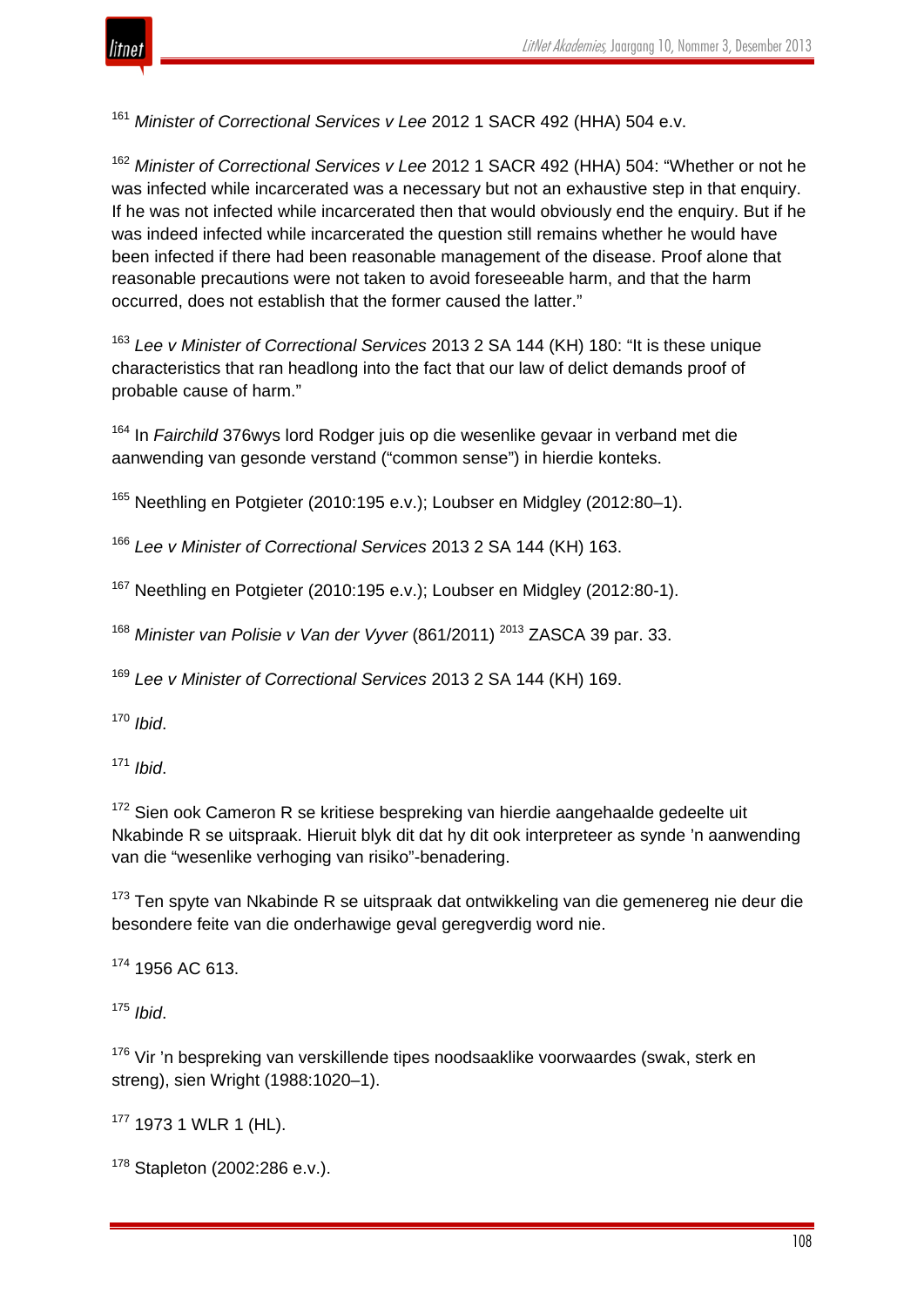

<sup>179</sup> *Ibid*.

<sup>180</sup> *McGhee v National Coal Board* 1973 1 WLR 1 (HL) 2.

 $181$  Stapleton (2002:286 e.v.).

 $182$  Lord Reid merk byvoorbeeld op: "The medical evidence is to the effect that the fact that the man had to cycle home caked with grime and sweat added *materially to the risk* that this disease might develop." Lord Wilberforce onderskei hierdie saak van die *Bonnington Castings-*saak: "The present factual situation has its differences: the default here consisted not in adding a material quantity to the accumulation of injurious particles but by failure to take a step which *materially increased the risk* that the dust already present would cause injury." Lord Salmon verklaar op soortgelyke wyse: "In the circumstances of the present case it seems to me unrealistic and contrary to ordinary common sense to hold that the negligence which *materially increased the risk* of injury did not materially contribute to causing the injury" (my kursivering).

<sup>183</sup> Stapleton (2002:286 e.v.).

<sup>184</sup> Weir (2002:69).

<sup>185</sup> Burrows, Johnston en Zimmermann (2013:67).

<sup>186</sup> *McGhee v National Coal Board* 1973 1 WLR 1 (HL) 7.

 $187$  2002 3 All ER 305 (HL).

<sup>188</sup> *Fairchild v Glenhaven Funeral Services Ltd* 2002 3 All ER 305 (HL) 312, 314, 323, 334–6. Op 323 word die *McGhee*-uitsondering só saamgevat: "<sup>S</sup>ince the pursuer could not prove that the breach had probably made a material contribution to his contracting dermatitis, it was enough to show that the breach had increased the risk of his contracting it." Lord Hoffmann beslis in par. 70: "I therefore regard McGhee's case as a powerful support for saying that when the five factors I have mentioned are present, the law should treat a material increase in risk as sufficient to satisfy the causal requirements for liability."

<sup>189</sup> *Fairchild v Glenhaven Funeral Services Ltd* 2002 3 All ER 305 (HL) 309.

 $190$  Lord Hutton stel dit egter duidelik dat hy 'n afleiding m.b.t. die regsvraag maak en nie 'n feitelike afleiding nie.

<sup>191</sup> Sien lord Rodger se uitspraak in *Fairchild v Glenhaven Funeral Services Ltd* 2002 3 All ER 305 (HL) 344, 372–3, waarin hy tot dieselfde gevolgtrekking kom en, soos lord Bingham en lord Hoffmann, beklemtoon dat die McGhee-uitsondering nie op 'n "robust common sense view" of afleiding gebaseer is nie.

<sup>192</sup> *Fairchild v Glenhaven Funeral Services Ltd* 2002 3 All ER 305 (HL) 334, 344.

<sup>193</sup> *Ibid*.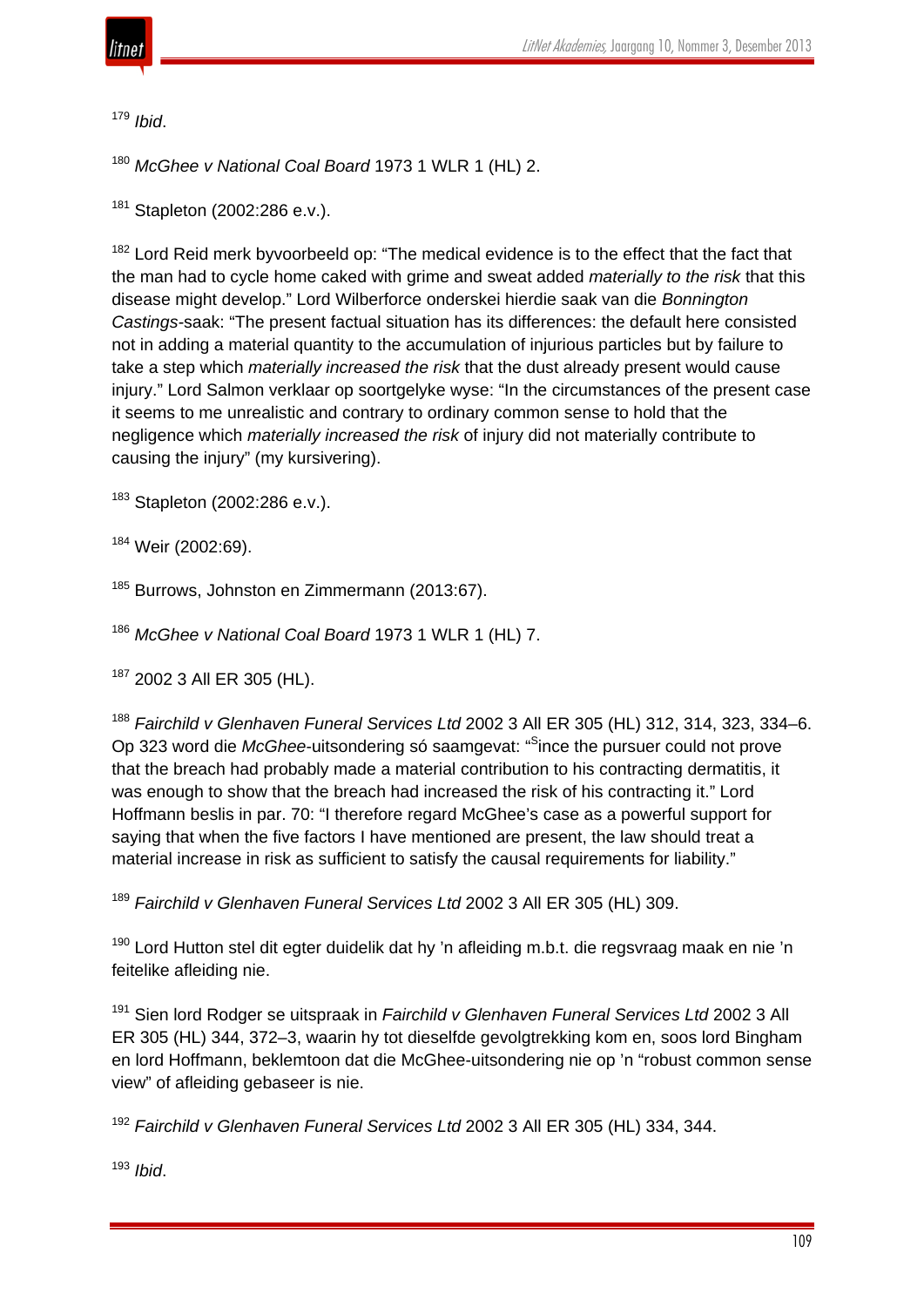<sup>194</sup> *Fairchild v Glenhaven Funeral Services Ltd* 2002 3 All ER 305 (HL) 334, 338, 342.

<sup>195</sup> Burrows, Johnston en Zimmermann (2013:65–6).

<sup>196</sup> Stapleton (2002:290 e.v.).

<sup>197</sup> Weir (2002:520).

<sup>198</sup> Hogg (2007:12–4).

<sup>199</sup> *Lee v Minister of Correctional Services* 2013 2 SA 144 (KH) 183.

<sup>200</sup> Weir (2002:520 e.v.)

 $201$  Stapleton (2002:286). Sien ook Burrows, Johnston en Zimmermann (2013:65–7).

<sup>202</sup> 2006 UKHL 20.

<sup>203</sup> Sien *Barker v Corus (UK) plc* 2006 UKHL 20 par. 17: "The purpose of the Fairchild exception is to provide a cause of action against a defendant who has materially increased the risk that the claimant will suffer damage and may have caused that damage, but cannot be proved to have done so because it is impossible to show, on a balance of probability, that some other exposure to the same risk may not have caused it instead. For this purpose, it should be irrelevant whether the other exposure was tortious or non-tortious, by natural causes or human agency or by the claimant himself."

<sup>204</sup> *Barker v Corus (UK) plc* 2006 UKHL 20: "My Lords, the reasoning of Moses J and the Court of Appeal would be unanswerable if the House of Lords in Fairchild had proceeded upon the fiction that a defendant who had created a material risk of mesothelioma was deemed to have caused or materially contributed to the contraction of the disease. The disease is undoubtedly an indivisible injury and the reasoning of Devlin LJ in Dingle's case would have been applicable. But only Lord Hutton and Lord Rodger adopted this approach. The other members of the House made it clear that the creation of a material risk of mesothelioma was sufficient for liability."

<sup>205</sup> Hogg (2007:14 e.v.). Sien ook *Fairchild v Glenhaven Funeral Services Ltd* 2002 3 All ER 305 (HL) par. 35: "Consistency of approach would suggest that if the basis of liability is the wrongful creation of a risk or chance of causing the disease, the damage which the defendant should be regarded as having caused is the creation of such a risk or chance. If that is the right way to characterize the damage, then it does not matter that the disease as such would be indivisible damage."

 $206$  Hogg (2007:15 e.v.).

<sup>207</sup> *Ibid*.

<sup>208</sup> *Barker v Corus (UK) plc* <sup>2006</sup> UKHL 20 par. 35 e.v.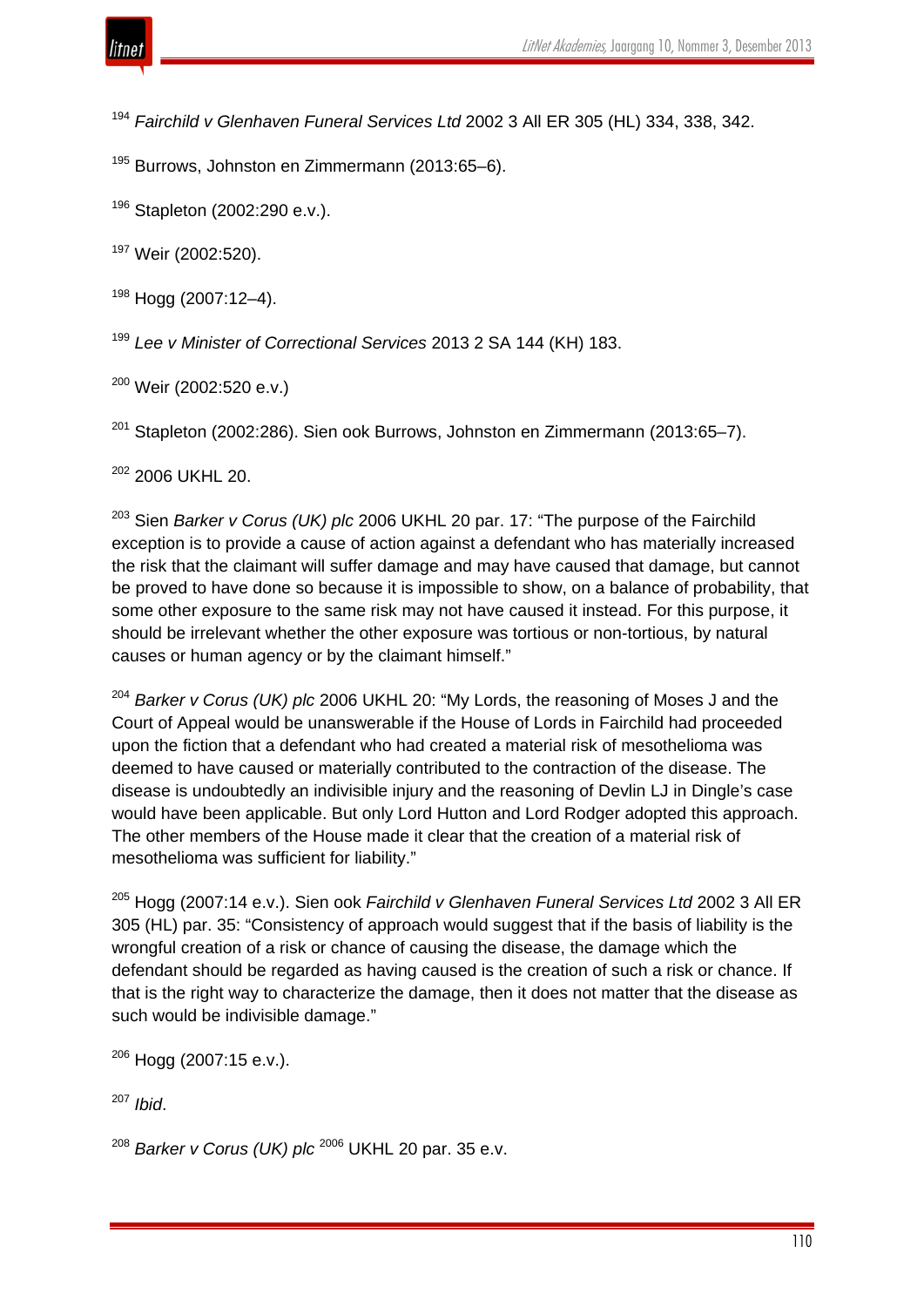

<sup>209</sup> *Fairchild v Glenhaven Funeral Services Ltd* 2002 3 All ER 305 (HL).

 $210$  Art. 3 van Compensation Act (2006) lui: "Subsection (2) does not prevent - (a) one responsible person from claiming a contribution from another, or (b) a finding of contributory negligence." Sien ook Goldberg (red.) (2012:42).

<sup>211</sup> Burrows, Johnston en Zimmermann (2013:68).

<sup>212</sup> 1998 AC 1074.

<sup>213</sup> Die saak verskil dus van *McGhee en Fairchild* aangesien (a) die verskillende risikobronne vir RLF nie almal afkomstig was van 'n enkele tipe agent (baksteenstof of asbes) nie; (b) nie al hierdie risiko's geskep is deur die optrede van die verweerder nie; en (c) die besering nie plaasgevind het in 'n werknemer-werkgewer-konteks nie. Lord Bingham onderskei *Fairchild* en *Wilsher* soos volg: "It is one thing to treat an increase of risk as equivalent to the making of a material contribution where a single noxious agent is involved, but quite another where any one of a number of noxious agents may equally probably have caused the damage."

<sup>214</sup> Stapleton (2002:288).

<sup>215</sup> *Fairchild v Glenhaven Funeral Services Ltd* 2002 3 All ER 305 (HL) 322; *Lee v Minister of Correctional Services*2013 2 SA 144 (KH) 180.

<sup>216</sup> *Lee v Minister of Correctional Services* 2013 2 SA 144 (KH) 180.

<sup>217</sup> *Ibid*.

<sup>218</sup> *Lee v Minister of Correctional Services* 2013 2 SA 144 (KH) 180–1: "It is these unique characteristics of TB that ran headlong into the fact that our law of delict demands proof of probable cause of harm. And it is those characteristics that led the Supreme Court of Appeal to non-suit Mr Lee … What seems clear is that in some classes of claim the traditional common-law but-for test is just not enough to deliver adequately just outcomes. This is particularly so in the case of Mr Lee."

<sup>219</sup> *Lee v Minister of Correctional Services* 2013 2 SA 144 (KH) 183.

<sup>220</sup> *Ibid*.

<sup>221</sup> *Lee v Minister of Correctional Services* 2013 2 SA 144 (KH) 184.

<sup>222</sup> Die *Gore-*saak moet onderskei word van die onderhawige geval, waar die bron van die infeksie onbekend is.

<sup>223</sup> *Lee v Minister of Correctional Services* 2013 2 SA 144 (KH) 181: "The change in the United Kingdom jurisprudence has been justified frankly, on grounds of simple justice, since it would be wrong for employers to avoid liability for wrongdoing because of causal indeterminacy. The English courts did this without constitutional imperative. With us, that